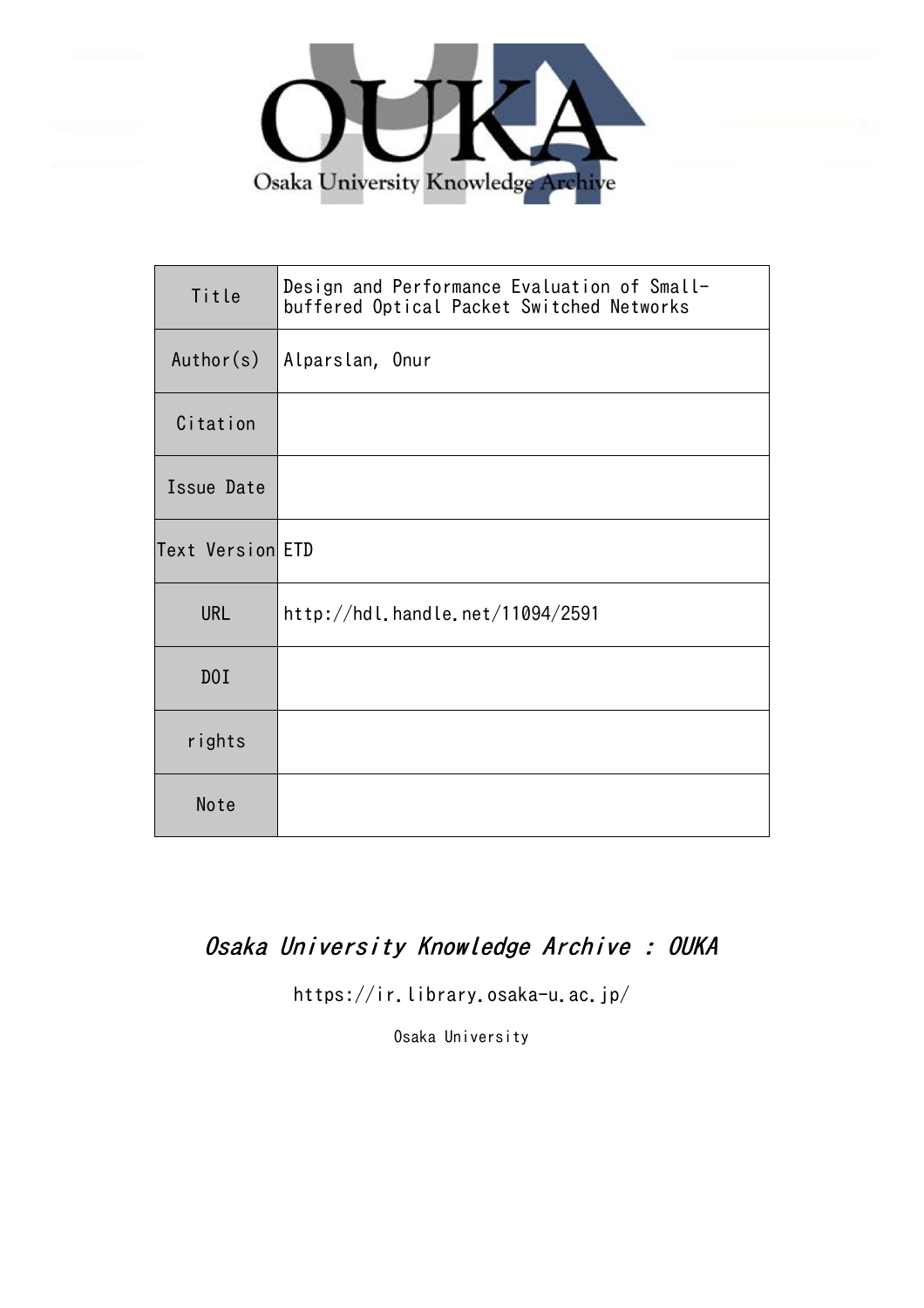# Design and Performance Evaluation of Small-buffered Optical Packet Switched Networks

Submitted to Graduate School of Information Science and Technology Osaka University

July 2008

# Onur ALPARSLAN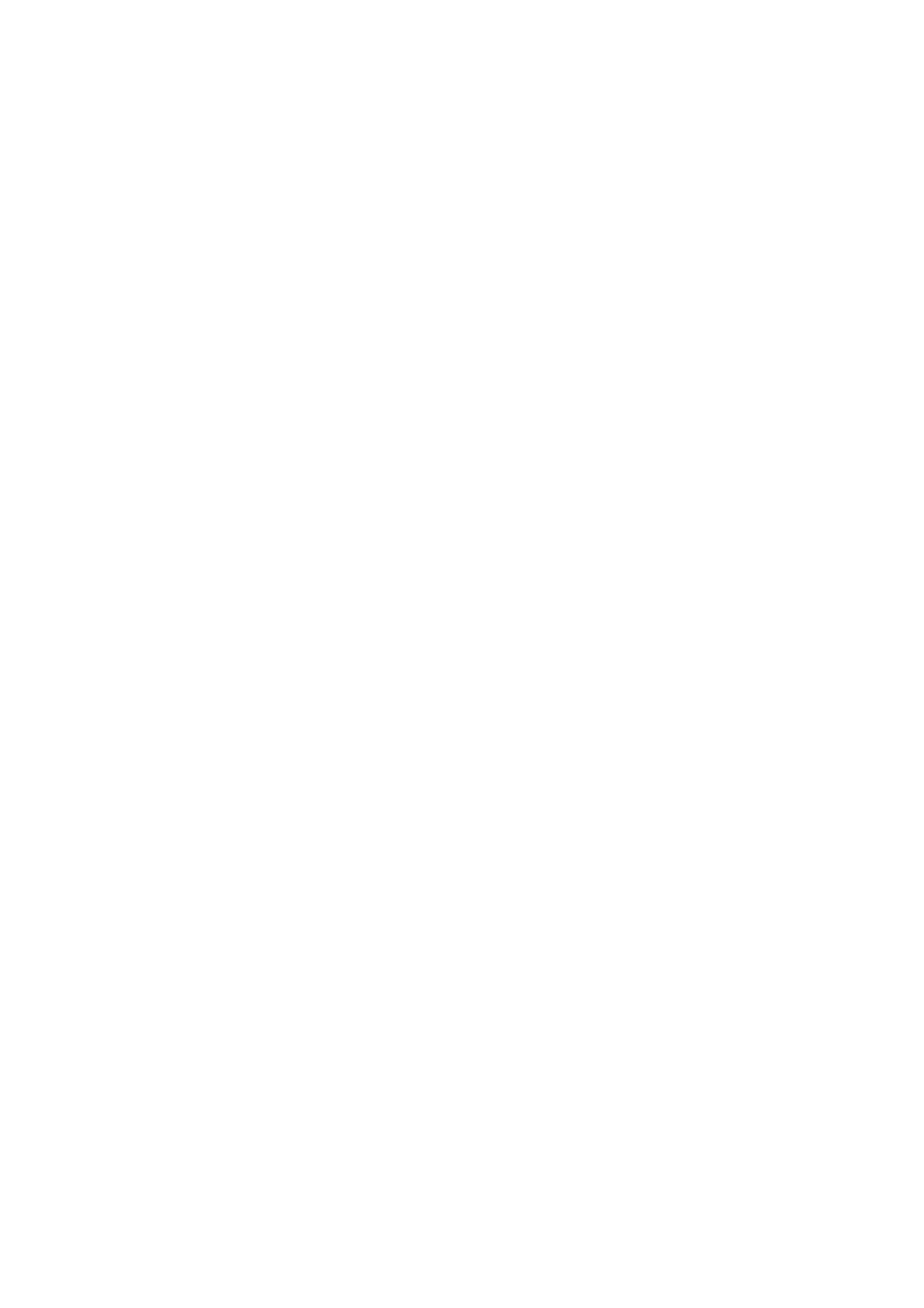# List of Publications

# Journal papers

- 1. O. Alparslan, S. Arakawa, and M. Murata, "Rate-based pacing for small buffered optical packet-switched networks," Journal of Optical Networking, vol. 6, no. 9, pp. 1116–1128, September 2007.
- 2. O. Alparslan, S. Arakawa, and M. Murata, "Rate-based pacing for optical packet switched networks with very small optical RAM," Photonic Network Communications, 2008, submitted.
- 3. O. Alparslan, S. Arakawa, and M. Murata, "Node pacing for optical RAM buffered packet switching networks," Journal of Optical Networking, 2008, submitted.

# Refereed Conference papers

- 1. O. Alparslan, S. Arakawa, and M. Murata, "Optical rate-based paced XCP for small buffered optical packet switching networks," in Proceedings of PFLDnet, February 2006, pp. 117–124.
- 2. O. Alparslan, S. Arakawa, and M. Murata, "Performance of paced and non-paced transmission control algorithms in small buffered networks," in Proceedings of the 11th IEEE Symposium on Computers and Communications (ISCC'06), June 2006, pp. 115–122. (acceptance ratio 46.3%)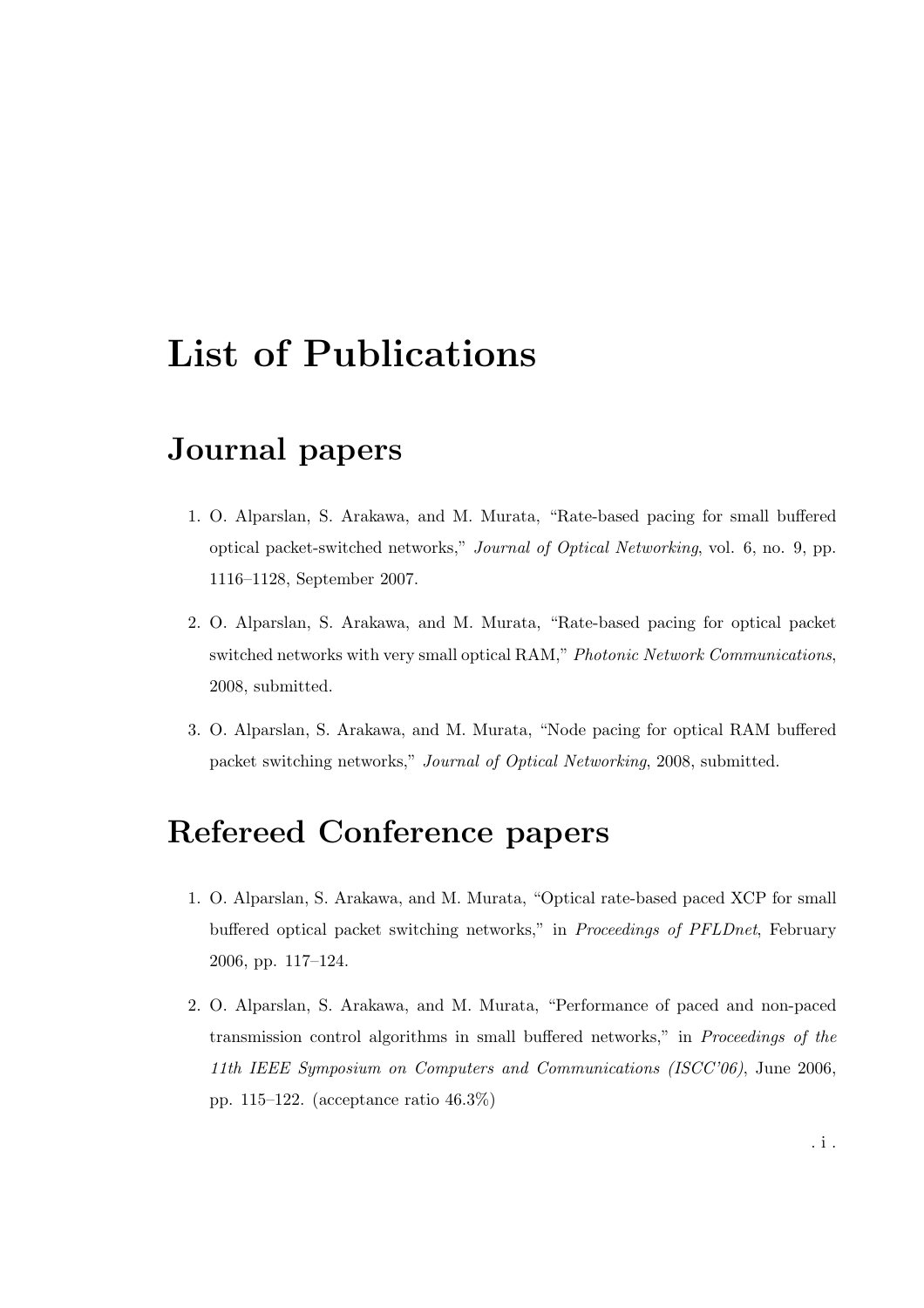- 3. O. Alparslan, S. Arakawa, and M. Murata, "Switch architectures for small-buffered optical packet switched networks," in Proceedings of 12th IEEE Symposium on Computers and Communications (ISCC'07), July 2007. (acceptance ratio 40.3%)
- 4. O. Alparslan, S. Arakawa, and M. Murata, "Rate-based pacing for optical packet switched networks with very small optical RAM," in Proceedings of IEEE Broadnets, September 2007.
- 5. O. Alparslan, S. Arakawa, and M. Murata, "Node pacing for optical packet switching," in Proceedings of Photonics in Switching, August 2008, to appear.

# Non-Refereed Technical papers

- 1. O. Alparslan, S. Arakawa, and M. Murata, "Rate-based paced XCP for small buffered optical packet switched networks," IEICE (PN2006-7), Tech. Rep., pp. 35–40, May 2006.
- 2. O. Alparslan, S. Arakawa, and M. Murata, "A comparative study of switch architectures for small-buffered optical packet switched networks," IEICE (OPE2006-159), Tech. Rep., pp. 167–172, January 2007.
- 3. O. Alparslan, S. Arakawa, and M. Murata, "Node pacing for optical packet switching," IEICE (PN2007-76), Tech. Rep., pp. 17–20, March 2008.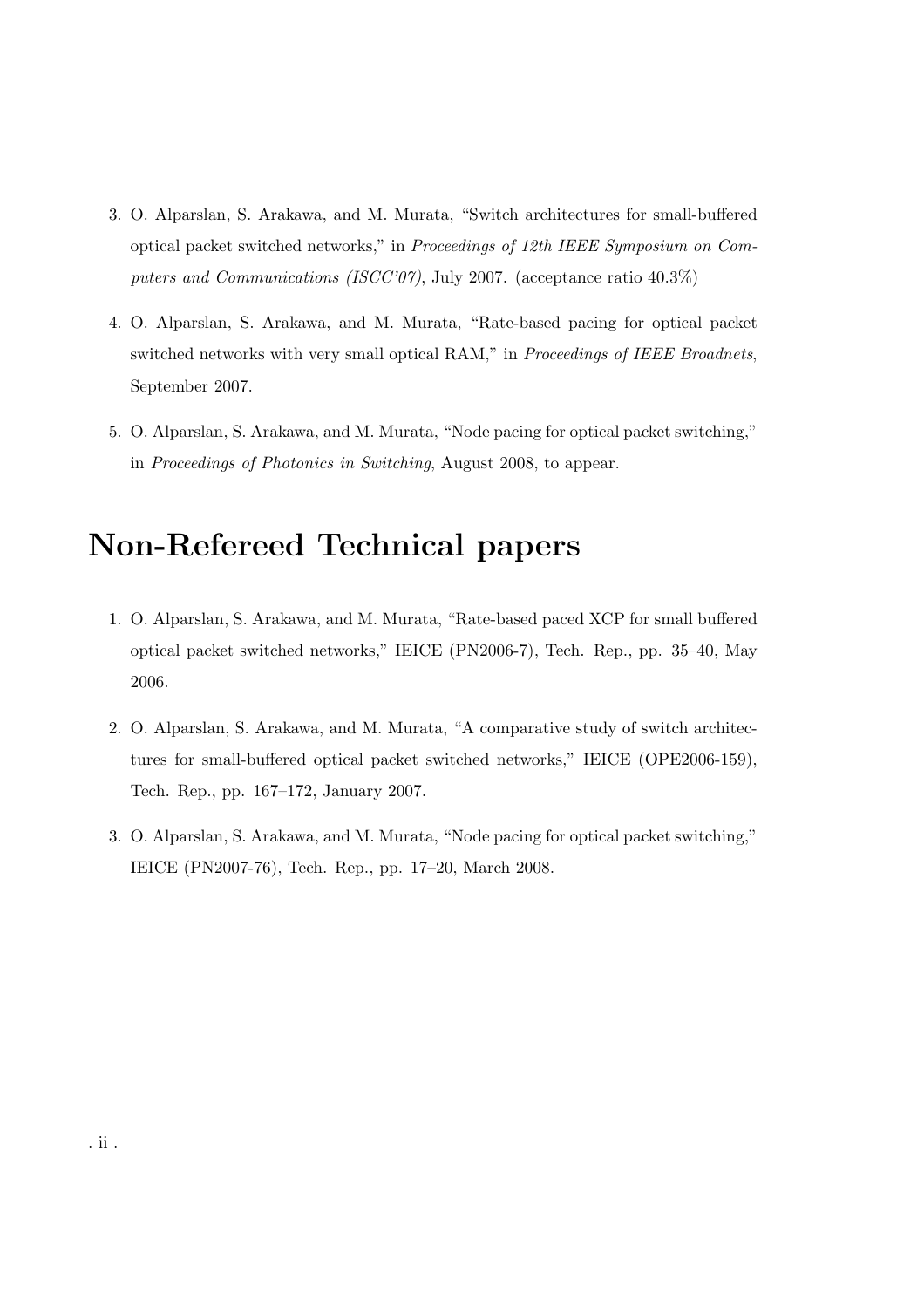# Preface

Recent advances in the optical networks like dense wavelength division multiplexing (DWDM), which combines and transmits multiple signals simultaneously at different wavelengths on the same fiber, allow achieving ultra high data transmission rates in optical networks. While optical transmission rates were getting faster and faster, electronic components in routers like electronic RAM could not pace due to high costs and electronic limitations and became a bottleneck. Therefore, it became necessary to do some basic operations like buffering and switching in the optical domain without converting packets to electronic domain. However, the lack of high capacity optical RAM makes it difficult to buffer optical packets in optical packet switched (OPS) networks. According to a rule-of-thumb, buffer size of each output link of a router must be  $B = RTT \times BW$ , where RTT is the average round trip time of flows and BW is the bandwidth of output link, in order to achieve high utilization with TCP flows. However it requires a huge memory size due to high speed of optical links, so it is currently unfeasible.

Currently, the only available solution that can be used for buffering in the optical domain is using FDLs. Contended packets are switched to FDLs in order to be delayed. However, FDLs have important limitations. First of all, FDLs require very long fiber lines that cause signal attenuation inside the routers. There can be a limited number of FDLs in a router due to space considerations, so they can provide a small amount of buffering. Second, FDLs provide only a fixed amount of delay. FDL buffering is possible with today's technology, so many researchers consider FDL buffers to resolve contentions in optical networks. On the other hand, optical RAM is under research and it may be available in the near future.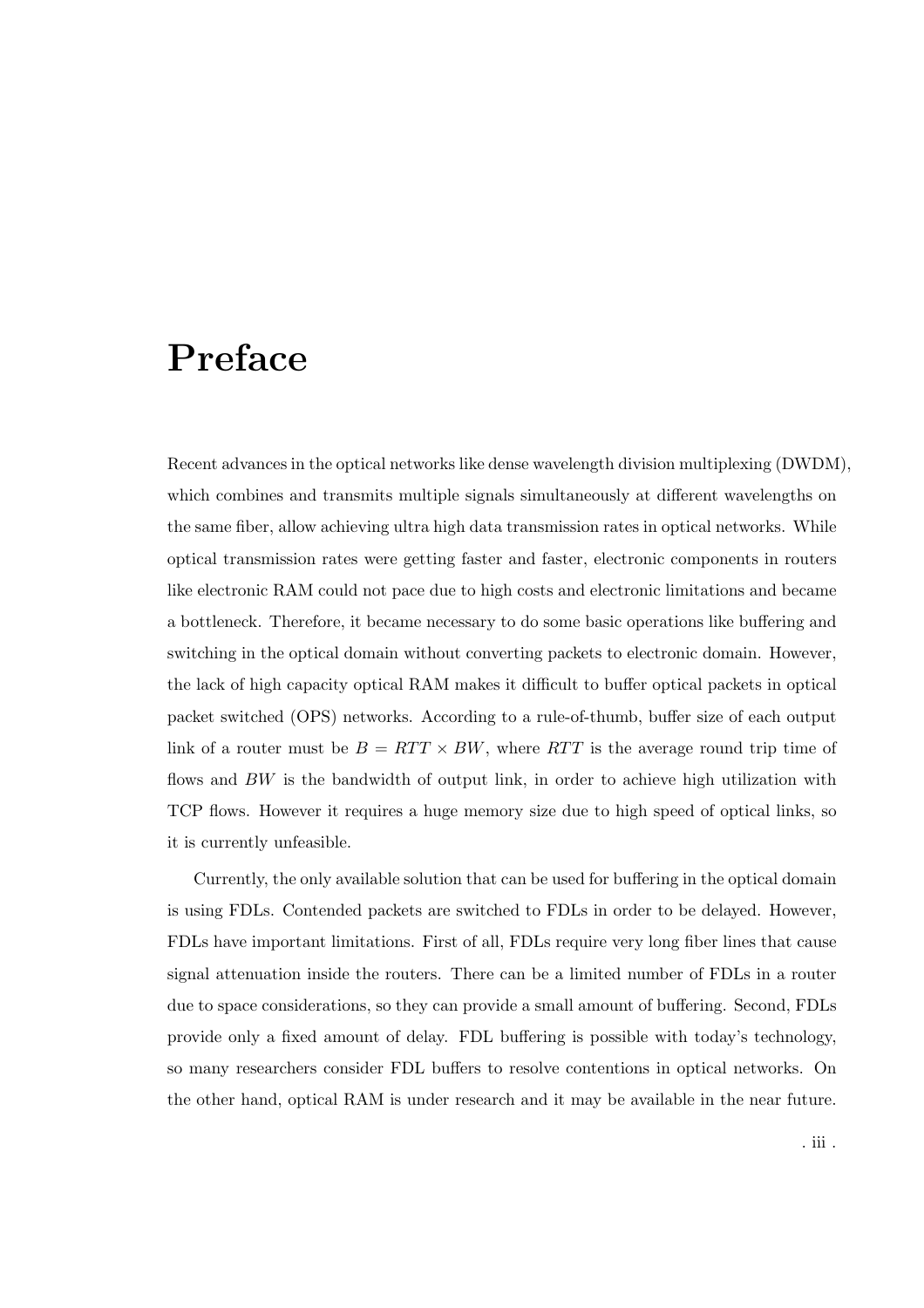Optical RAM solves the problems of FDLs like lack of real  $O(1)$  reading operation, signal attenuation and bulkiness. However, Optical RAM is not expected to have a large capacity, soon. Therefore, decreasing the huge buffer requirements of OPS networks is necessary in order to make use of optical buffering.

In this thesis, we propose methods for minimizing the optical buffer size requirements of optical networks. We evaluate buffer requirements in case of both FDL and optical RAM buffering. We show that real  $O(1)$  reading capability of optical RAM allows further decreasing the buffer size requirements when compared with FDL buffering.

A well-known technique for decreasing buffer requirements is applying pacing, so first we evaluate some paced transmission protocols and compare their performance in smallbuffered networks. Simulation results show that all non-paced TCP and XCP variants perform poorly. We show that even pacing alone is not enough for XCP with default parameters to make suitable for small buffered networks, so we introduce a new parameter set for XCP. Simulation results show that buffer requirements on routers are greatly reduced by paced XCP with suitable parameter settings, while keeping the high fairness, fast convergence, and high utilization.

Based on these results, we design and propose a new XCP framework called Rate-based Paced XCP specially designed for small buffered OPS networks. We evaluate the FDL requirements on a meshed network with multiple-hop paths and show how FDL requirements change with slot size, utilization, FDL granularity, scheduling and packet size distribution.

As a next step, we propose new switch architectures specially designed for Rate-based Paced XCP for further decreasing the buffer requirements and switch costs. We investigate and compare input and output buffered optical switch architectures. We show how the FDL requirements of different switch architectures change with FDL granularity and packet size distribution by using a star topology.

We next focus on optical RAM. We replace FDL buffering with optical RAM and evaluate the buffer size requirements in our architecture. We show that proposed architecture has low buffer requirements with optical RAM due to advantage of  $O(1)$  reading operation of optical RAM when compared with FDLs.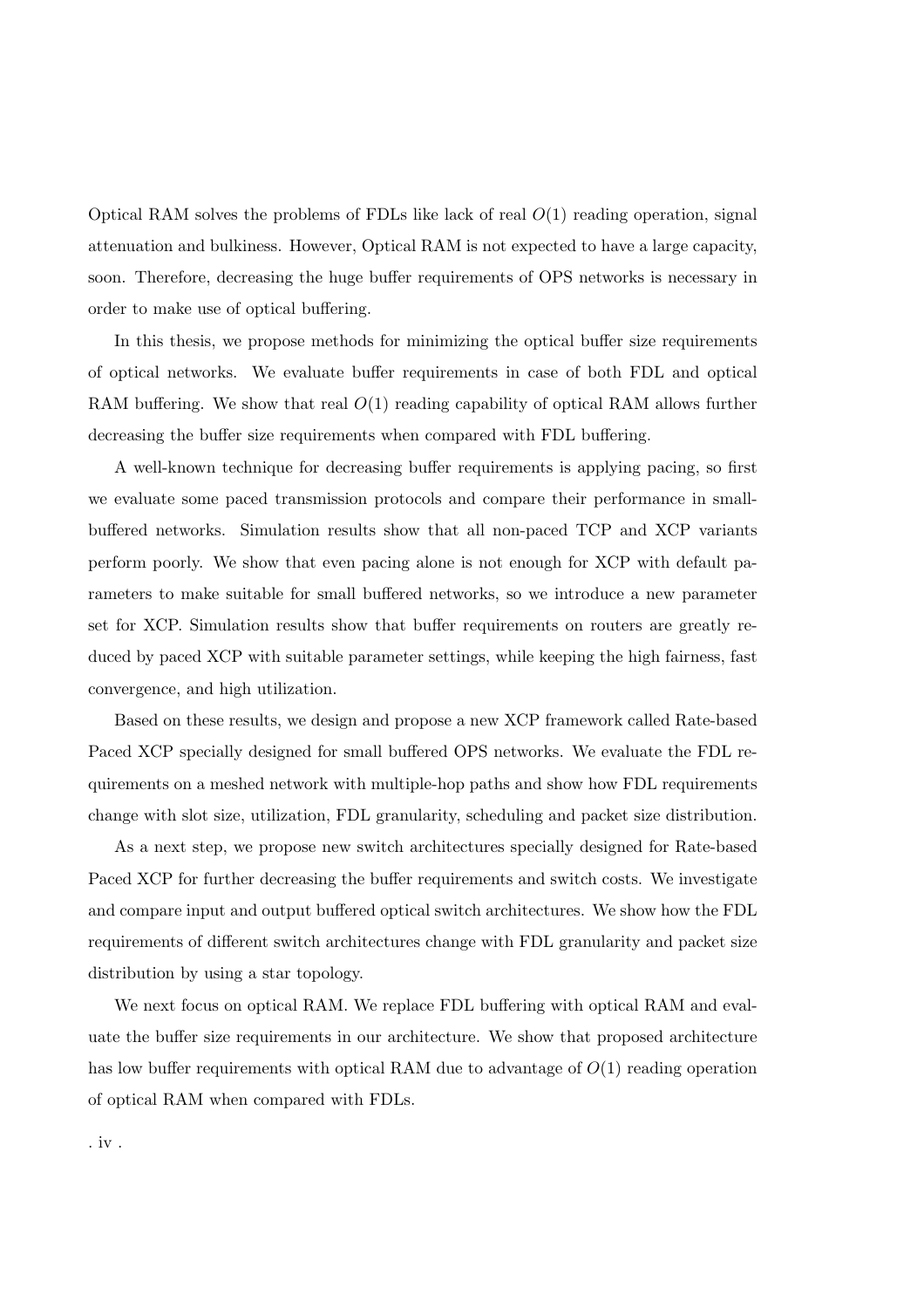Using XCP framework may increase the implementation cost of the proposed small buffer architecture. As a last step, by using the ideas and results from the rate-based paced XCP, we propose a new core pacing architecture that is very light-weight, easier to implement and does not require XCP framework.

Simulations show that both of our proposed pacing algorithms and network architectures considerably increase the achievable utilization of very small optical FDL or RAM buffered optical core links or namely throughput of TCP flows using these links.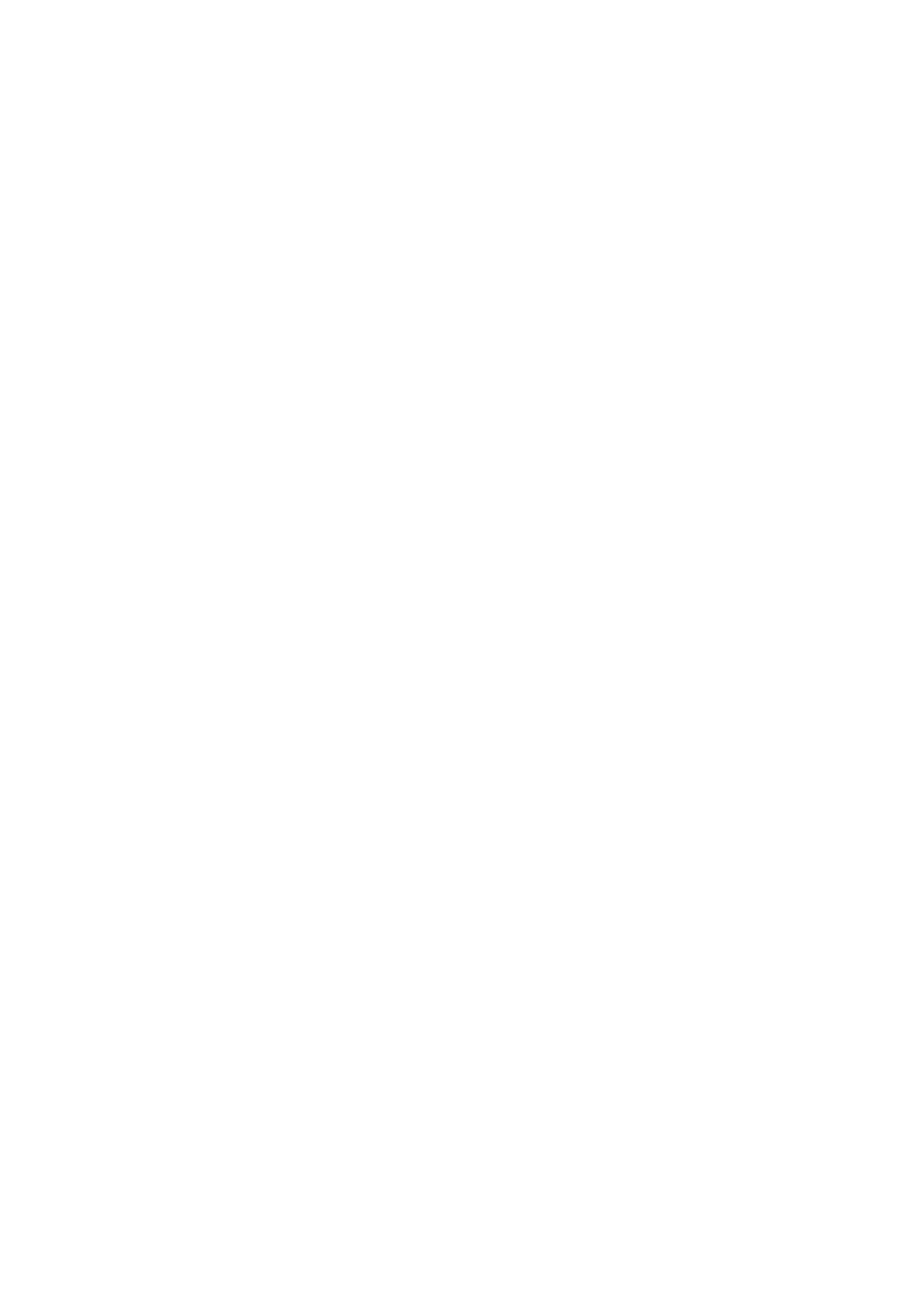# Acknowledgments

I would like to express my deepest gratitude to my supervisor, Professor Masayuki Murata for his guidance, patience, valuable discussions, and meaningful advices throughout my studies. This thesis would not be possible without his advice and suggestions.

I am deeply grateful to Assistant Professor Shin'ichi Arakawa for his continuous support, appropriate guidance, patience, and invaluable advice. His critical comments and guidance were always informative and helpful.

I also thank to Professor Hirotaka Nakano, Professor Teruo Higashino, Professor Makoto Imase and Professor Koso Murakami for reviewing this thesis and their helpful comments.

I want to thank secretaries, friends and colleagues in the Graduate School of Information Science and Technology of Osaka University for their help.

Finally, I am deeply grateful to my parents for their understanding and support.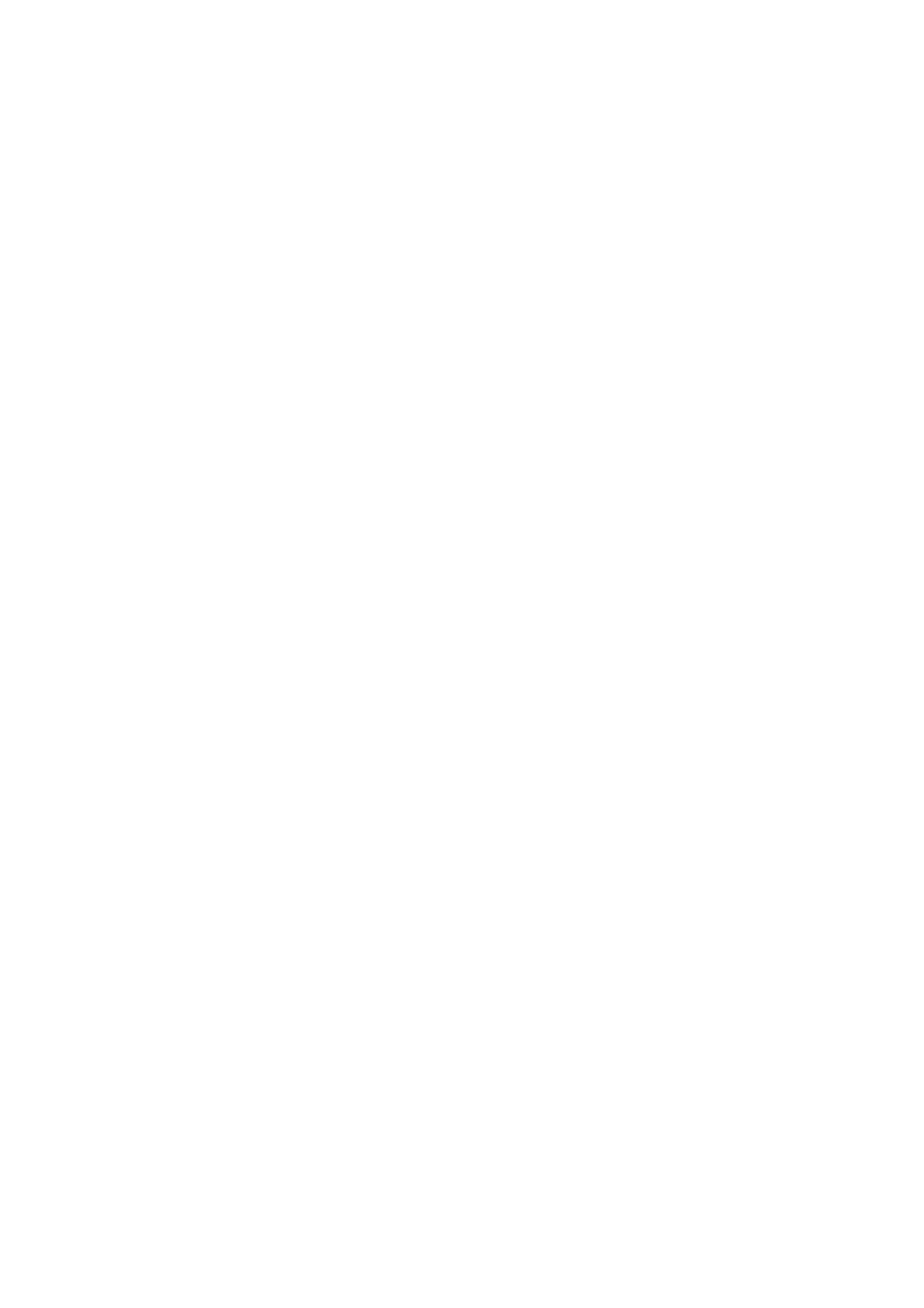# **Contents**

|                         |         | List of Publications                                                  | $\mathbf{i}$ |
|-------------------------|---------|-----------------------------------------------------------------------|--------------|
|                         | Preface |                                                                       | iii          |
|                         |         | <b>Acknowledgments</b>                                                | vii          |
| $\mathbf 1$             |         | Introduction                                                          | $\mathbf 1$  |
|                         | 1.1     |                                                                       | 1            |
|                         | 1.2     |                                                                       | 4            |
| $\overline{\mathbf{2}}$ |         | Rate-based Pacing for Small-buffered Optical Packet Switched Networks | 9            |
|                         | 2.1     |                                                                       | 9            |
|                         | 2.2     |                                                                       | 10           |
|                         |         | 2.2.1                                                                 | 12           |
|                         |         | 2.2.2                                                                 | 13           |
|                         | 2.3     |                                                                       | 14           |
|                         |         | 2.3.1                                                                 | 14           |
|                         |         | 2.3.2                                                                 | 16           |
|                         |         | 2.3.3                                                                 | 16           |
|                         | 2.4     |                                                                       | 18           |
|                         |         | Simulation Settings<br>2.4.1                                          | 18           |
|                         |         | 2.4.2                                                                 | 20           |
|                         |         |                                                                       | . $ix$ .     |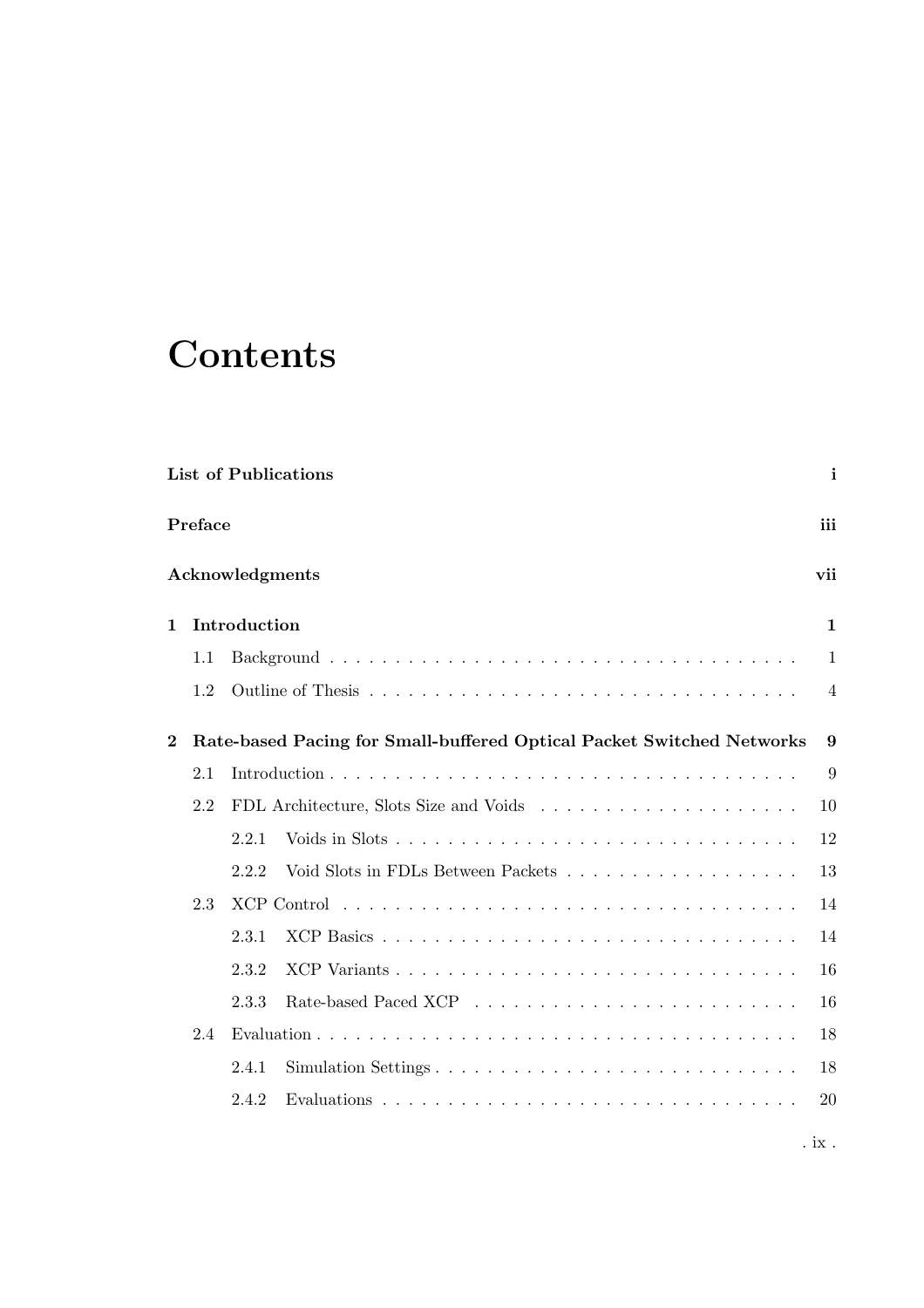|   | 2.5        |       |                                                                      | 28 |
|---|------------|-------|----------------------------------------------------------------------|----|
| 3 |            |       | Switch Architectures for Small-buffered Optical Packet Switched Net- |    |
|   | works      |       |                                                                      | 31 |
|   | 3.1        |       |                                                                      | 31 |
|   | 3.2        |       | Switch, Scheduler and FDL Architectures                              | 32 |
|   | 3.3        |       |                                                                      | 33 |
|   |            | 3.3.1 | Simulation Settings                                                  | 33 |
|   | 3.4        |       |                                                                      | 37 |
| 4 |            |       | Pacing for Optical Packet Switched Networks with Very Small Optical  |    |
|   | <b>RAM</b> |       |                                                                      | 39 |
|   | 4.1        |       |                                                                      | 39 |
|   | 4.2        |       | Decreasing Buffer Usage of Transmission Protocols                    | 41 |
|   |            | 4.2.1 | XCP Parameter Settings                                               | 41 |
|   |            | 4.2.2 |                                                                      | 41 |
|   |            | 4.2.3 |                                                                      | 43 |
|   |            | 4.2.4 | Dumbbell Topology Simulations with Long Flows                        | 44 |
|   |            | 4.2.5 | Dumbbell Topology Simulations with Web-like Traffic                  | 50 |
|   |            | 4.2.6 |                                                                      | 52 |
|   | 4.3        |       | Rate-based XCP Pacing with Small Optical RAM                         | 54 |
|   |            | 4.3.1 |                                                                      | 55 |
|   | 4.4        |       |                                                                      | 56 |
| 5 |            |       | Node Pacing for Optical Packet Switching                             | 59 |
|   | 5.1        |       |                                                                      | 59 |
|   | 5.2        |       |                                                                      | 60 |
|   |            | 5.2.1 | Traffic Shaper                                                       | 60 |
|   |            | 5.2.2 |                                                                      | 61 |
|   | 5.3        |       |                                                                      | 62 |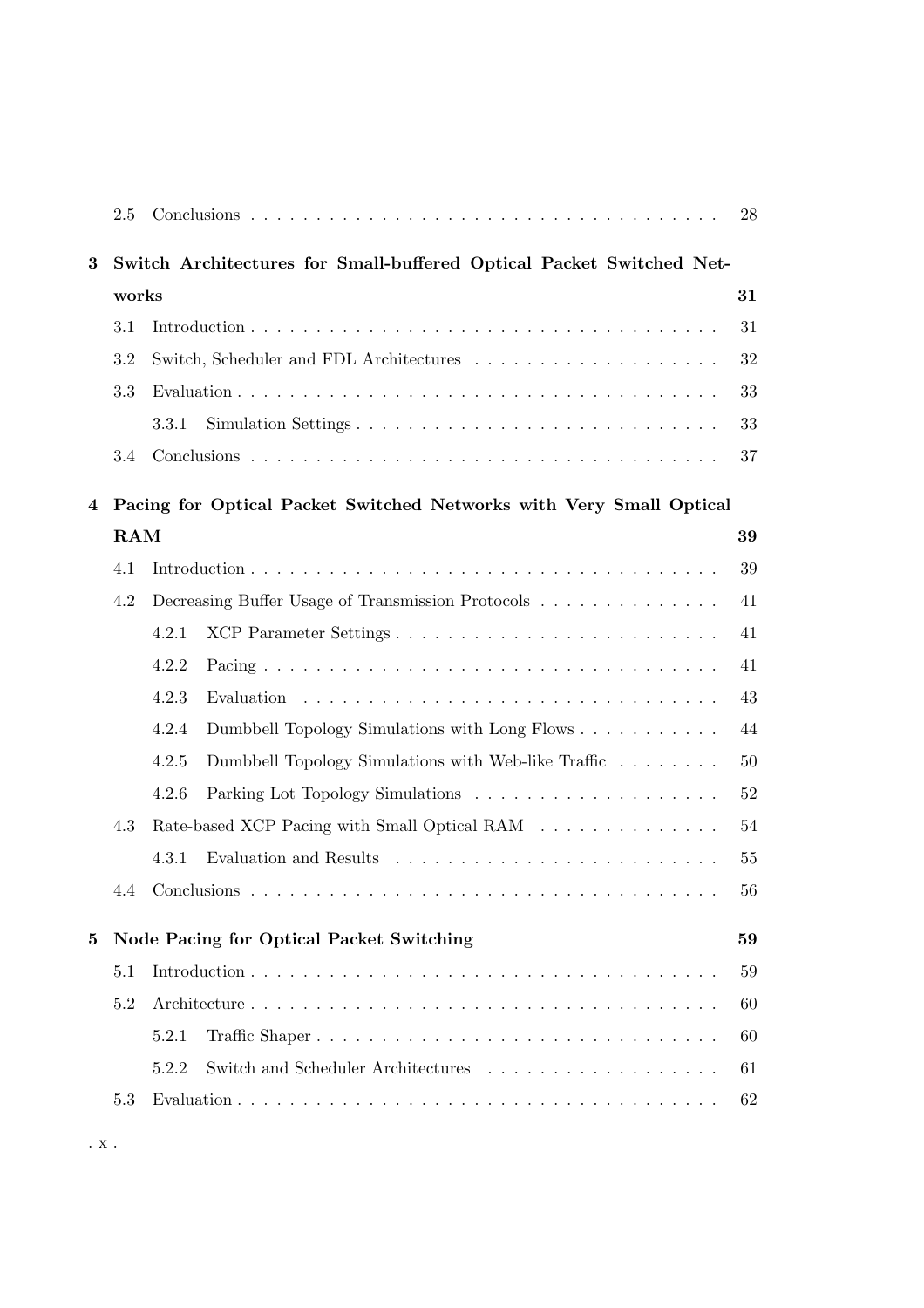|  | 6 Conclusions       |  |  |  |  |  |  |  |  |  |  |  |  |  |  |
|--|---------------------|--|--|--|--|--|--|--|--|--|--|--|--|--|--|
|  | <b>Bibliography</b> |  |  |  |  |  |  |  |  |  |  |  |  |  |  |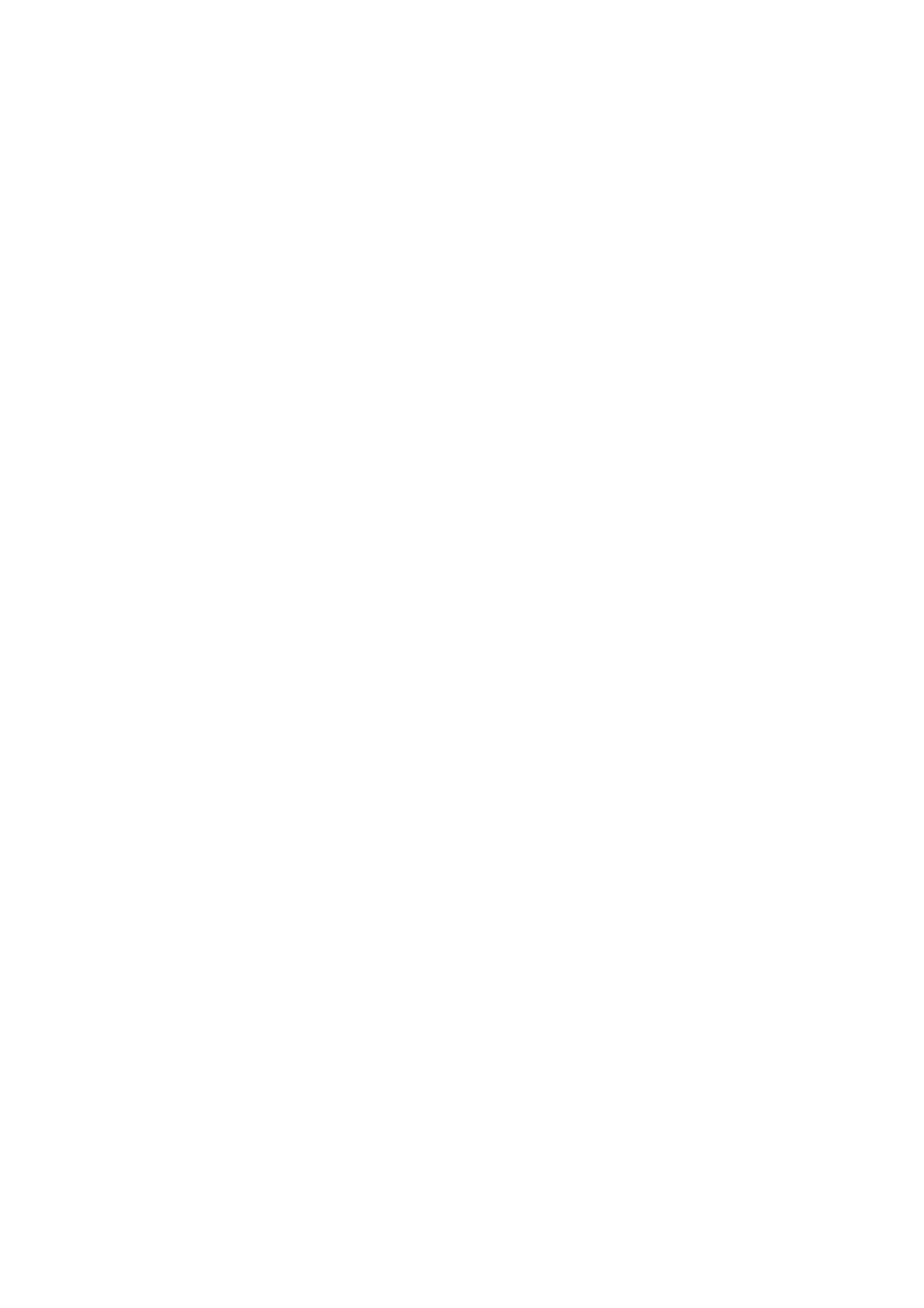# List of Figures

| 2.1     |                                                                                                                                                                                                                                                                                                                                 | 10         |
|---------|---------------------------------------------------------------------------------------------------------------------------------------------------------------------------------------------------------------------------------------------------------------------------------------------------------------------------------|------------|
| 2.2     |                                                                                                                                                                                                                                                                                                                                 | 11         |
| $2.3\,$ |                                                                                                                                                                                                                                                                                                                                 | 14         |
| 2.4     |                                                                                                                                                                                                                                                                                                                                 | 19         |
| 2.5     | Aggregate packet drop rate with limited number of FDLs per link when slot<br>size is 1500Bytes for (a) 90%, (b) 60%, and (c) 30% utilization.                                                                                                                                                                                   | 21         |
| 2.6     | Aggregate packet drop rate with limited number of FDLs per link for 90%<br>utilization when packet size distribution is (a) all packets are $1500 \text{Bytes}$ , (b)<br>all packets are less than or equal to 500Bytes and (c) realistic distribution.                                                                         | 24         |
| 2.7     | Aggregate packet drop rate with limited number of FDLs per link for $30\%$<br>utilization when packet size distribution is all packets are 1500Bytes with (a)<br>paced and (b) poisson traffic, all packets are less than or equal to 500Bytes<br>with (c) paced and (d) poisson traffic, realistic distribution with (e) paced | 26         |
| 2.8     | Effect of FDL granularity and void filling scheduling on aggregate packet                                                                                                                                                                                                                                                       | 28         |
| $3.1\,$ |                                                                                                                                                                                                                                                                                                                                 | 32         |
| 3.2     | Star topology $\dots \dots \dots \dots \dots \dots \dots \dots \dots \dots \dots \dots \dots \dots$                                                                                                                                                                                                                             | 34         |
|         |                                                                                                                                                                                                                                                                                                                                 | . $xiii$ . |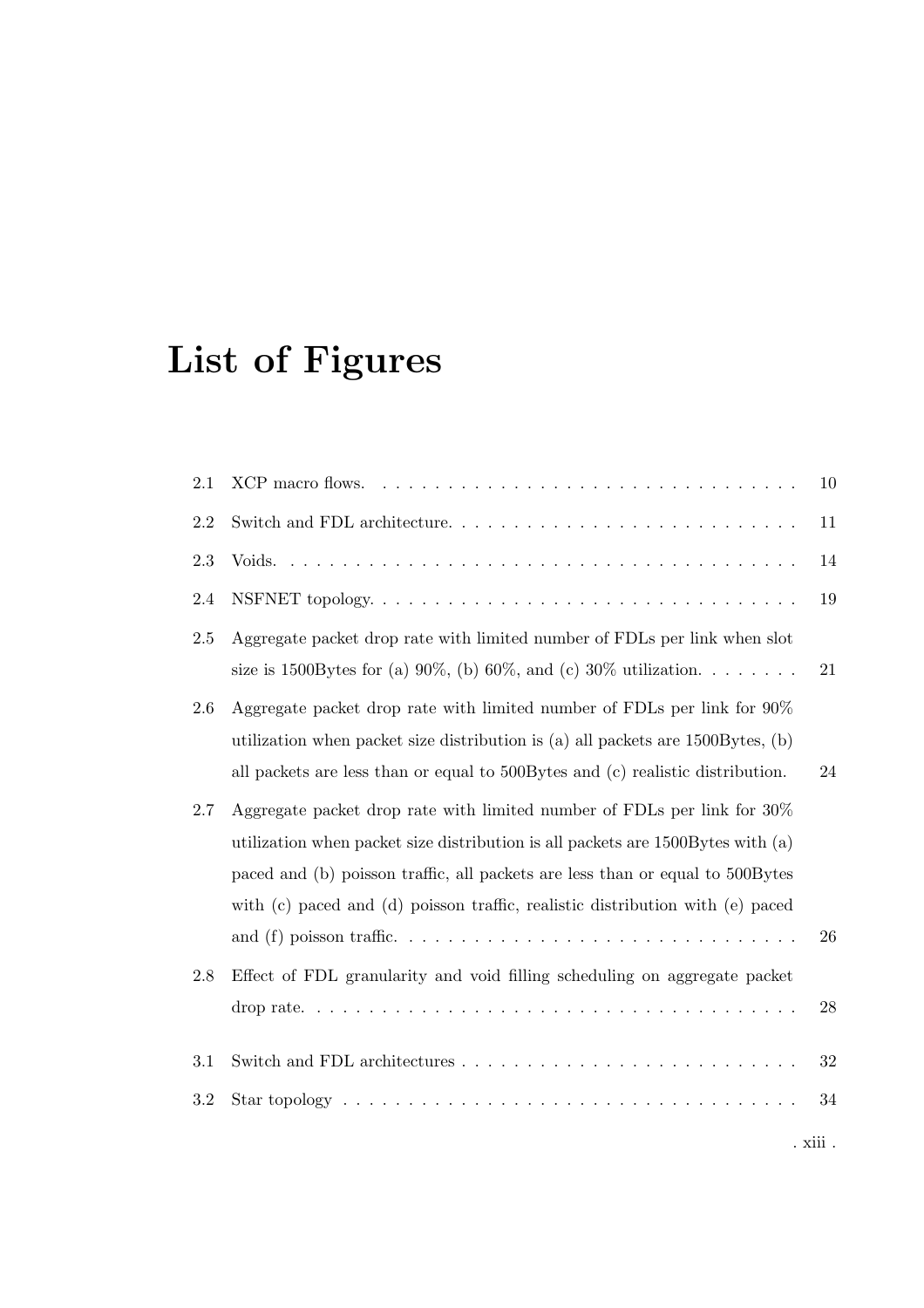| 3.3 | Aggregate packet drop rate with limited number of FDLs per link when              |    |
|-----|-----------------------------------------------------------------------------------|----|
|     | packet size distribution is realistic packet size distribution with input buffer- |    |
|     | ing (a) and output buffering (b), all $1508B$ ytes with input buffering (c) and   |    |
|     | output buffering (d), all 52Bytes with input buffering (e) and output buffer-     |    |
|     |                                                                                   | 35 |
| 4.1 | (a) Maximum buffer occupancy and (b) bottleneck utilization with rule-of-         |    |
|     | thumb buffer size. (c) Transient bottleneck utilization and (d) congestion        |    |
|     | window size of Non-Paced XCP with original parameter set. (e) Transient           |    |
|     | bottleneck utilization and (f) congestion window size of Paced XCP with           |    |
|     |                                                                                   | 45 |
| 4.2 | (a) Average bottleneck utilization with small buffers. (b) Transient bottle-      |    |
|     | neck utilization of Paced XCP with conservative parameter set and Paced           |    |
|     |                                                                                   | 48 |
| 4.3 | (a) Maximum queue occupancy of Paced XCP with conservative parameter              |    |
|     | set. (b) Average bottleneck utilization with small buffers. $\dots \dots \dots$   | 51 |
| 4.4 |                                                                                   | 53 |
| 4.5 | Aggregate packet drop ratio as a function of optical RAM size. $\dots \dots$      | 55 |
| 5.1 | (a) Transfer function and (b) adaptive transfer function $\ldots \ldots \ldots$   | 61 |
| 5.2 | Simulation results                                                                | 63 |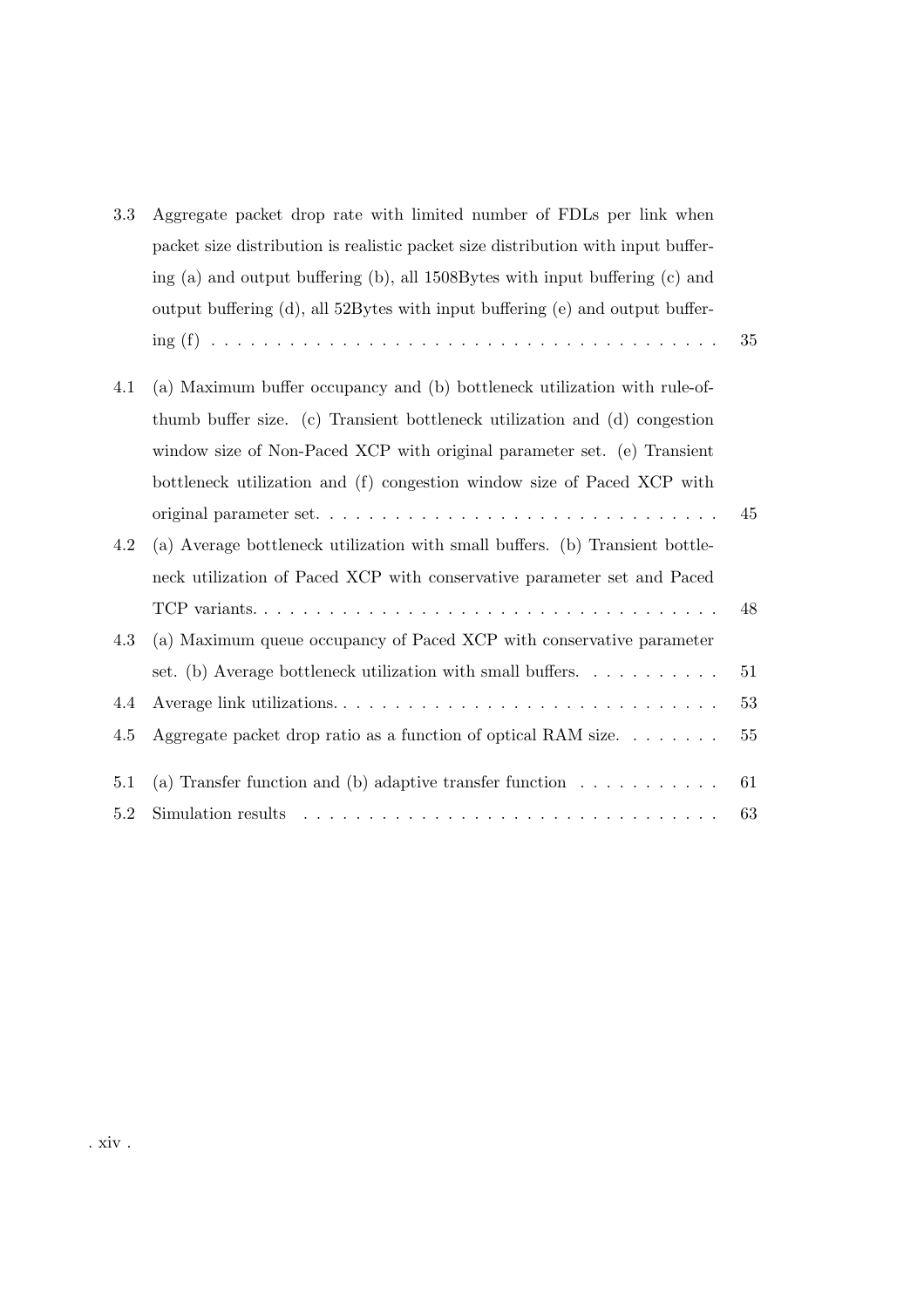# List of Table

|  | 4.1 Fairness index. |  |  |  |  |  |  |  |  |  |  |  |  |  |  |  |  |  |  |  |  |  |  |  |  |  |  |  |  |  |  |  |  |  |  |  |
|--|---------------------|--|--|--|--|--|--|--|--|--|--|--|--|--|--|--|--|--|--|--|--|--|--|--|--|--|--|--|--|--|--|--|--|--|--|--|
|--|---------------------|--|--|--|--|--|--|--|--|--|--|--|--|--|--|--|--|--|--|--|--|--|--|--|--|--|--|--|--|--|--|--|--|--|--|--|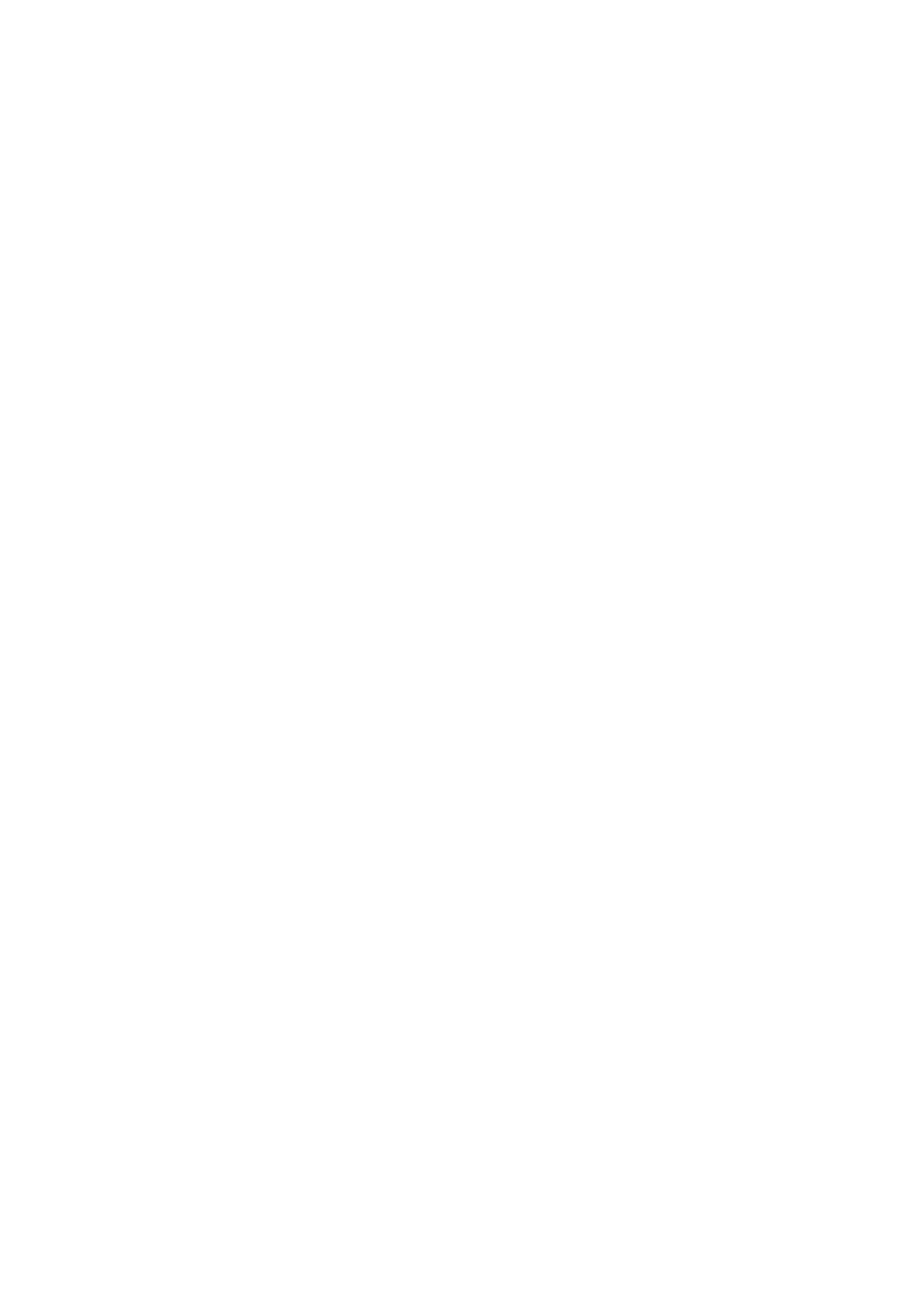## Chapter 1

# Introduction

### 1.1 Background

Optical packet-switched (OPS) networks have some major differences and limitations when compared with electronic packet-switched (EPS) networks. One of the difficulties of OPS networks is buffering optical packets in the network. In EPS networks, contention is resolved by storing the contended packets in a random access memory (RAM) and sending out the packets with  $O(1)$  reading operation when the output port is free. However, the operation is not possible in the optical domain, because there is no equivalent high capacity optical RAM available for storing packets. Converting packets from optical domain to electronic domain in order to use electronic RAM is not a feasible solution because of the processing limitations of EPS. Current electronic devices are not fast enough to process the data at the ultra high-speed of optical networks. Therefore, processing and switching in the optical domain is necessary.

Many researchers consider long fiber lines called Fiber Delay Line (FDL) buffers to resolve contentions in optical networks, because optical RAM is infeasible or has immature technology. Optical RAM is under research (for example, Takahashi et. al. [1] and NICT project (phase II) [2]). Basic operation of optical RAM is experimentally confirmed for 40-Gbit/s 16-bit optical packets in Ref. [1]. However, optical RAM is not expected to have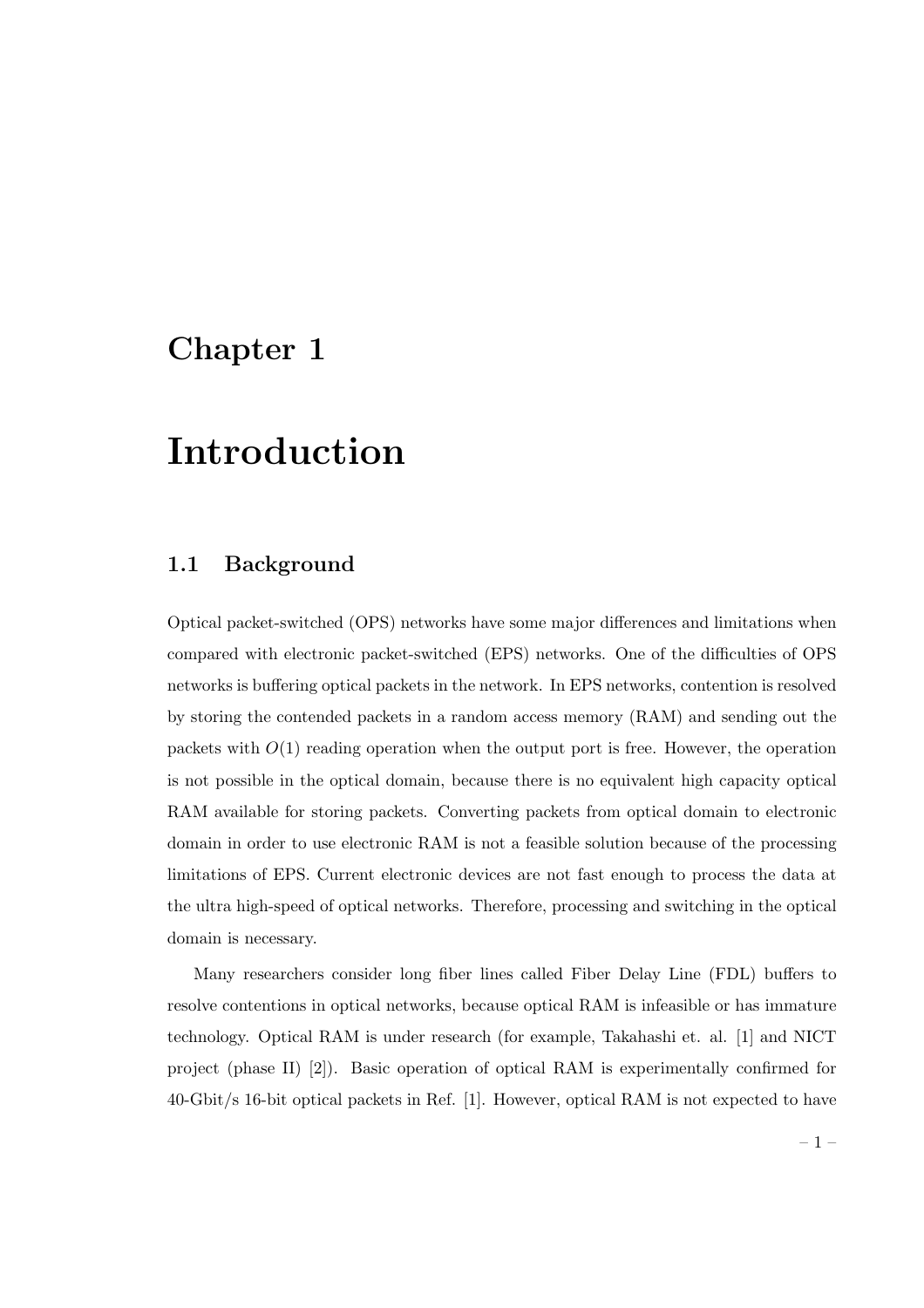#### 1.1 Background

a large capacity, soon. Currently, the only available solution that can be used for buffering in the optical domain is using FDLs. Contended packets are switched to FDLs in order to be delayed. However, FDLs have important limitations. First of all, FDLs require very long fiber lines that cause signal attenuation, inside the routers. There can be a limited number of FDLs in a router due to space considerations, so they can provide a small amount of buffering. Second, FDLs provide only a fixed amount of delay.

On the other hand, optical RAM is under research and it may be available in the near future. Optical RAM solves the problems of FDLs like lack of real  $O(1)$  reading operation, signal attenuation and bulkiness. Furthermore, optical RAM is expected to have a low power consumption rate that is an important problem for electronic RAM. However, Optical RAM is not expected to have a large capacity, soon. Therefore, decreasing the huge buffer requirements of OPS networks is a must in order to make use of optical buffering.

Having a very small buffering capacity brings some important performance problems to optical packet switched (OPS) networks. According to a rule-of-thumb [3], an output link of a router needs a buffer sized at  $B = RTT \times BW$ , where RTT is the average round trip time of flows and  $BW$  is the bandwidth of output link, in order to achieve high utilization with TCP flows. Recently, Appenzeller et al. [4] showed that when there are many TCP flows sharing the same link, a buffer sized at  $B = \frac{RTT \times BW}{\sqrt{n}}$ , where *n* is the number of TCP flows passing through the link, is enough for achieving high utilization. However, a significant decrease in buffer requirements is possible only when there are many flows on the link. This buffer requirement is still high for high speed OPS routers with very small amount of buffering capacity. Further decreasing the buffer requirements is necessary. However, bursty nature of TCP flows causes a high packet drop rate in small buffered networks and limits further decreasing the buffer size.

Recently, [5] proposed that  $O(\log W)$  buffers are sufficient where W is the maximum congestion window size of flows when packets are sufficiently paced by modifying TCP senders to used Paced TCP [6] or by using slow access links. Pacing is defined as transmitting ACK (data) packets according to a special criteria, instead of transmitting immediately upon arrival of a data (ACK) packet [6]. However,  $O(\log W)$  buffer size depends on the maximum

 $-2-$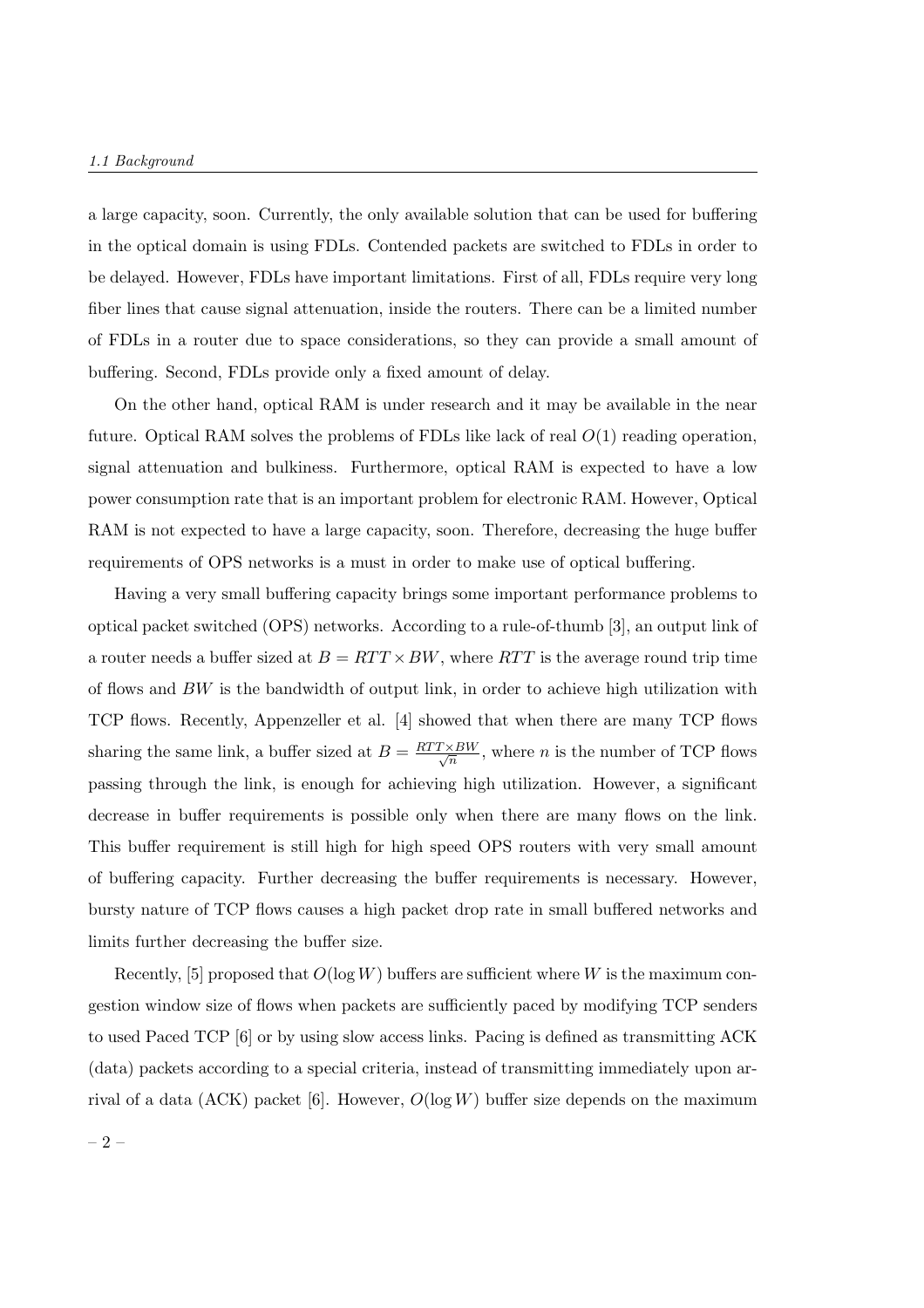congestion window size of TCP flows that may change in time. Moreover, using slow access links is not a preferred solution when there are applications that require high-bandwidth on the network. Using Paced TCP for these applications by replacing TCP senders with paced versions can be hard. Furthermore, this proposal was based on the assumption that most of the IP traffic is from TCP flows. A recent paper [7] shows that even small quantities of bursty real-time traffic can interact with well-behaved TCP traffic and increase the buffer requirements.

It may be better to design a general architecture for OPS networks that:

- Can achieve high utilization in a small buffered OPS network independent of the number of TCP or UDP flows;
- Does not require limiting the speed of access links;
- Does not require replacing sender or receiver agents of computers using the network.

Applying pacing to the input traffic at the edge nodes of an OPS network can be a good choice for achieving these goals. Even if TCP pacing is applied at the clients, the aggregated traffic arriving to the OPS network may end up behaving bursty. Therefore, pacing at the edge of OPS network is more effective on minimizing burstiness of traffic entering the OPS domain. Ref. [8] proposes applying traffic shaping at edge nodes of OPS network for minimizing traffic burstiness. It proposes a delay-based pacing algorithm that adaptively chooses packet spacing according to input traffic class for achieving bounded delay requirements. Ref. [9] proposes traffic shaping at edge nodes by using a modified form of renegotiated service with rate prediction to reduce contention in the core. Edge nodes use packet scheduling to rearrange possible contended slots before entering the core, thus reducing core optical buffering. Proposed architecture needs information of relevant network scheduling.

Another possible solution is applying pacing at the core nodes. Ref. [10] proposes a RC traffic shaper for ATM networks that smooths the traffic by adjusting the output rate based on the buffer occupancy that depends on the input traffic rate. Output rate is linearly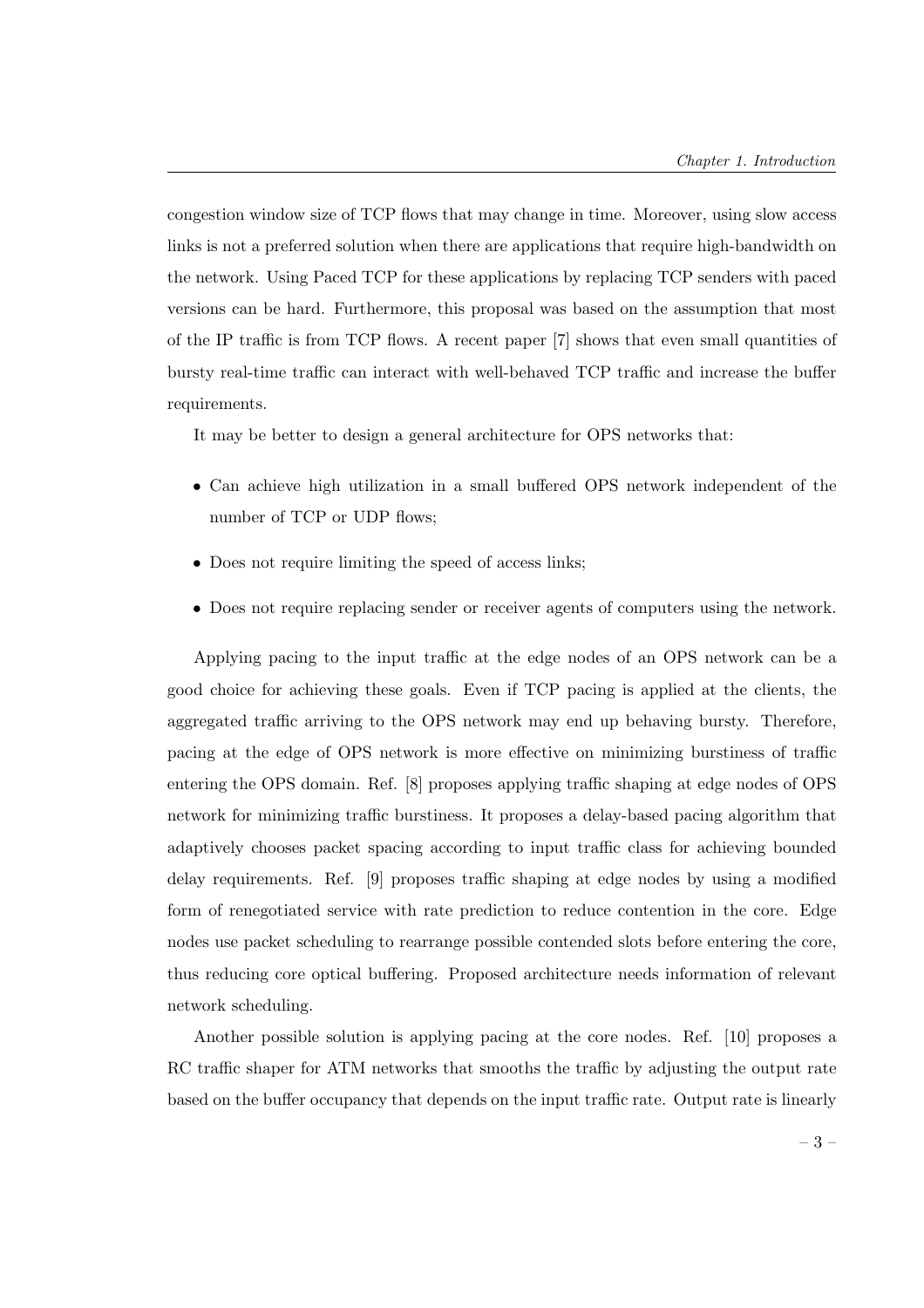proportional to the shaping buffer occupancy. The problem of the proposed algorithm is that it requires a large buffer for preventing cell loss. Large buffer brings higher delay. Furthermore, peak cell input rate must be known. In order to solve these problems, Ref. [11] proposes Interval Filter Shaping Algorithm (IFSA) that smooths cell inter-arrival time with a low latency. IFSA makes use of a low pass filter and special scheduler for smoothing the traffic. The problem of core pacing is that buffer capacity may not be enough for both applying pacing a providing buffering for contending packets at the same time as the buffer size is very small. Small buffer size of core nodes usually causes core pacing to have lower performance than edge pacing that can make use of big electronic buffers for incoming electronic packets.

In this thesis, we propose methods for minimizing the buffer size of optical networks. We propose small buffered architectures for both edge node pacing and core node pacing using optical RAM and FDL-based buffering.

## 1.2 Outline of Thesis

## Rate-based Pacing for Small-buffered Optical Packet Switched Networks [12, 13, 14, 15]

We propose an all-optical network architecture that can achieve high utilization and low packet drop ratio in small buffered OPS networks. XCP [16] is a new congestion control algorithm using a control theory framework. XCP was specifically designed for highbandwidth and large-delay networks. XCP was first proposed in Ref. [16] as a window-based reliable congestion and transmission control algorithm. XCP framework is selected because XCP framework allows individual control of the utilization level of each wavelength. We show that selecting a target wavelength utilization less than actual wavelength capacity in XCP control algorithm can allow operating at a utilization level that can give a low packet drop rate for a selected FDL granularity. In our architecture, if there is traffic between an edge source-destination node pair, a rate-based XCP macro flow is created, and incoming

 $-4-$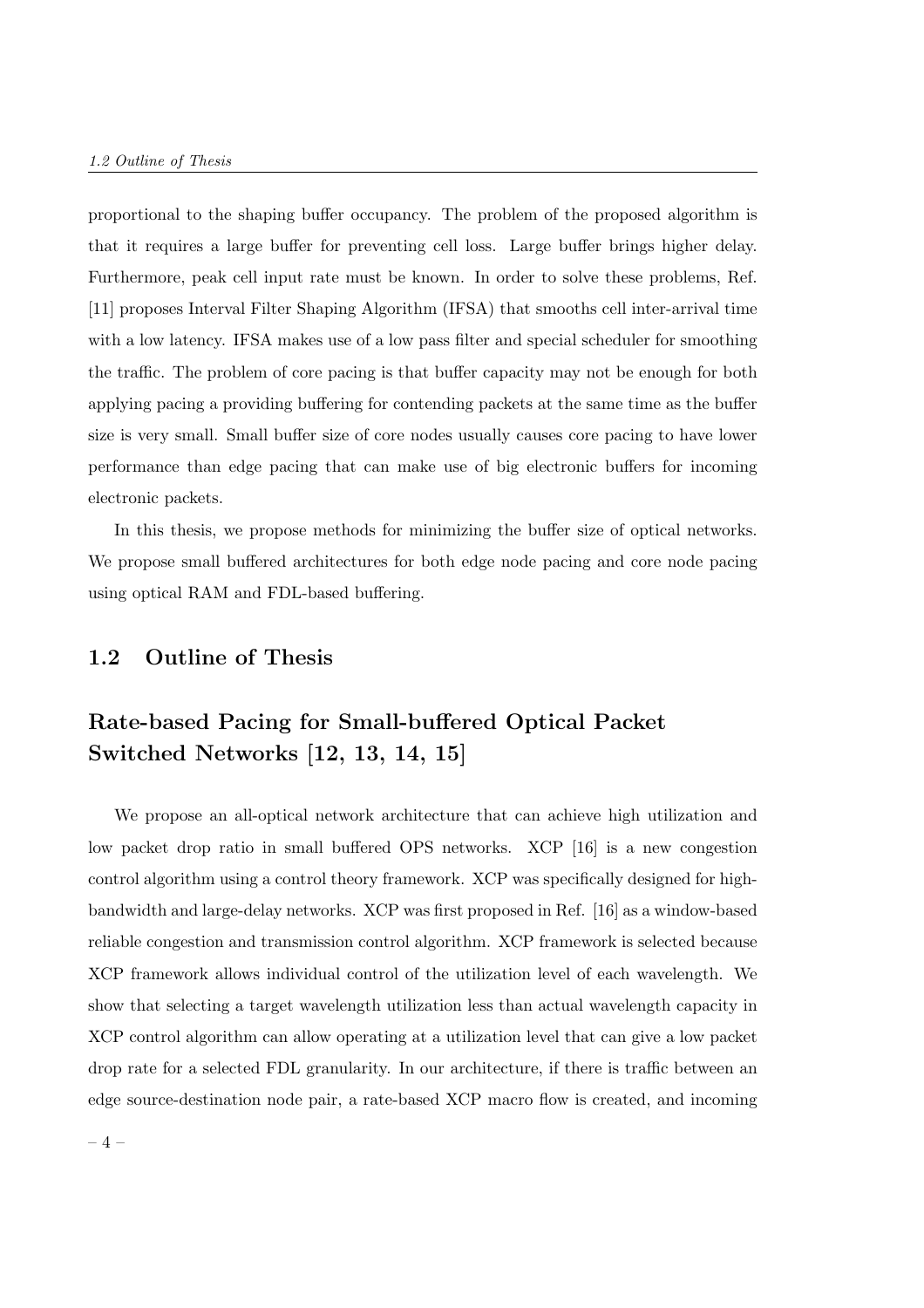TCP and UDP packets of this edge pair are assigned the XCP macro flow as shown in Fig. 2.1 similar to TeXCP [17]. The edge nodes of OPS network apply leaky-bucket pacing to the macro flows by using the rate information provided by XCP for minimizing the burstiness. As a result, there is no need to modify the TCP and UDP agents of computers or limit the speed of access links for decreasing burstiness. We evaluate the FDL requirements and packet drop rates on a realistic mesh NSFNET topology with multiple-hop paths. We show how FDL requirements change with utilization, FDL granularity, scheduling, and packet size distribution.

## Switch Architectures for Small-buffered Optical Packet Switched Networks [18]

We investigate and compare input and output buffered optical switch architectures for minimizing the size of optical switching fabric of core nodes while achieving high throughput with small FDL-based buffers. Switching fabric size is an important cost factor in routers, so it is necessary to design a suitable switch architecture for the proposed small-buffered architecture. Many switching fabric architectures like MEMS, optomechanical, electrooptic, thermooptic, liquid-crystal based switches are proposed for optical switching [19]. However, the number of switching elements in the fabric increases together with the overall cost as the number of ports of the switch increases. Moreover increasing the switch size introduces high crosstalk and insertion losses in many proposed switching fabric architectures. We compare the buffering architectures input buffering with VOQ, and output buffering with void filling, by using a star topology. We evaluate the packet drop rates depending on FDL granularity and packet size distribution. We show that input buffering requires comparable number of delay lines as output buffering architectures at 30% utilization, which is typical for backbone links of network operators, with pacing.

## Pacing for Optical Packet Switched Networks with Very Small Optical RAM [20, 21, 22]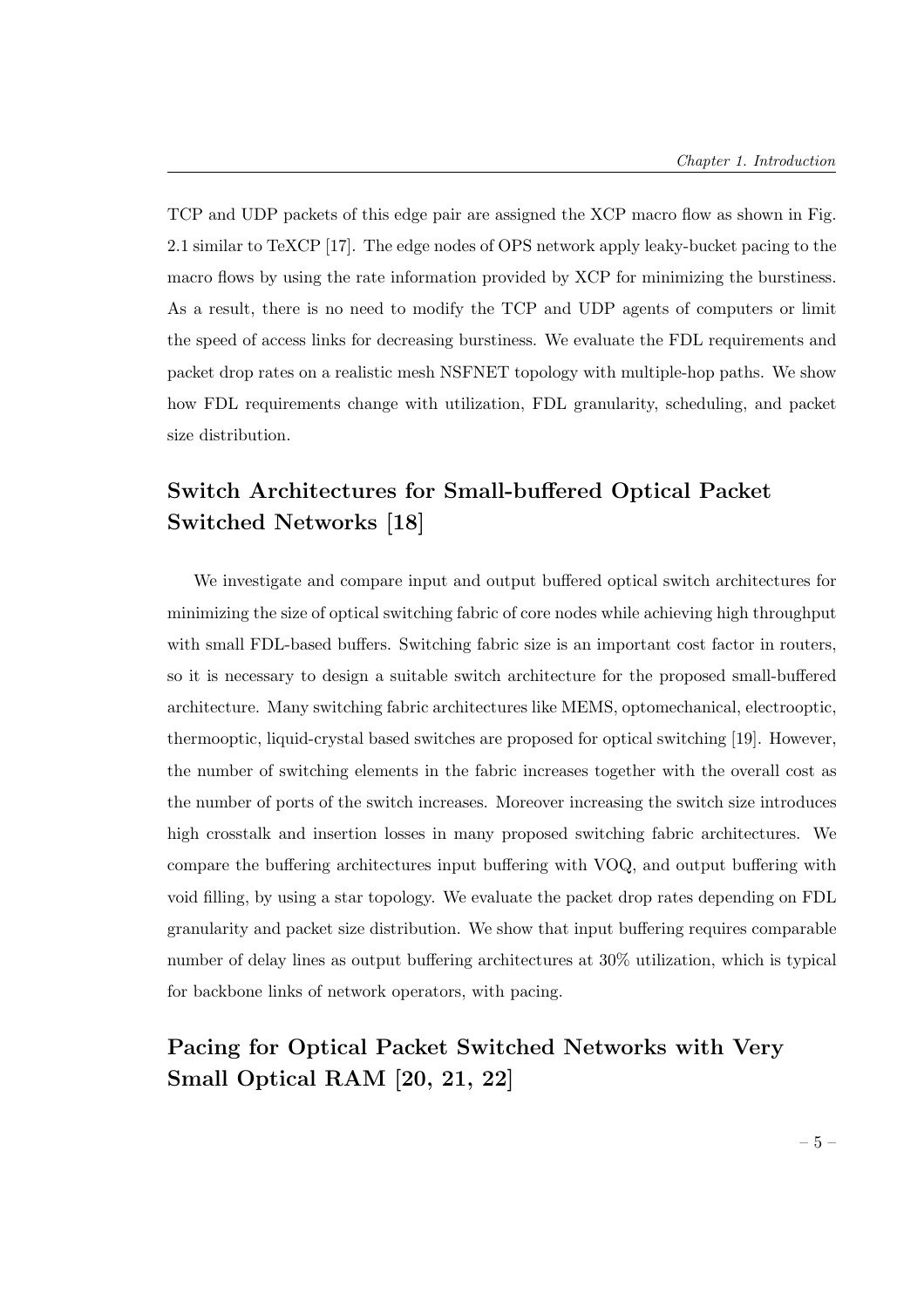First, we evaluate several transmission control algorithms in small buffered networks. The algorithms include TCP Reno, TCP NewReno, Highspeed TCP with SACK, and XCP. Simulation results show that all non-paced TCP and XCP variants perform poorly. Furthermore, the results show that even rule-of-thumb buffers are not enough for XCP in some cases because of high burstiness of XCP. We evaluate the effectiveness of pacing method at sender side for making transmission control algorithms suitable for very small buffered networks. We show that pacing alone is not enough for XCP to make suitable for small buffered networks, so we introduce a suitable parameter set. Simulation results show that buffer requirements on routers are greatly reduced by paced XCP with suitable parameter settings, while keeping the high fairness, fast convergence, and high utilization.

As a next step, we evaluate the optical RAM size requirements of our rate-based XCP pacing architecture. We show that proposed architecture has very low buffer requirements with optical RAM due to advantage of  $O(1)$  reading operation of optical RAM when compared with FDLs.

## Node Pacing for Optical Packet Switching [23, 24, 25]

In the previous chapters, we proposed and evaluated an architecture for decreasing buffering requirements by using XCP framework. However, implementation cost XCP framework can be high. Therefore, we propose a light-weight alternative architecture that can shape traffic at edge or core nodes by using the buffer occupancy information. Ref. [10] proposes a RC traffic shaper for ATM networks that smooths the traffic by adjusting the output rate based on the buffer occupancy that depends on the input traffic rate. The problem of RC traffic shaper is that it requires a large buffer for preventing cell loss. Large buffer brings higher delay. Furthermore, peak cell input rate must be known. Our architecture does not have these problems because our architecture applies pacing by using a piecewise linear output transfer rate control function and making use of average input traffic rate information calculated inside the node. This architecture does not require XCP framework, so it is easier and cheaper to implement.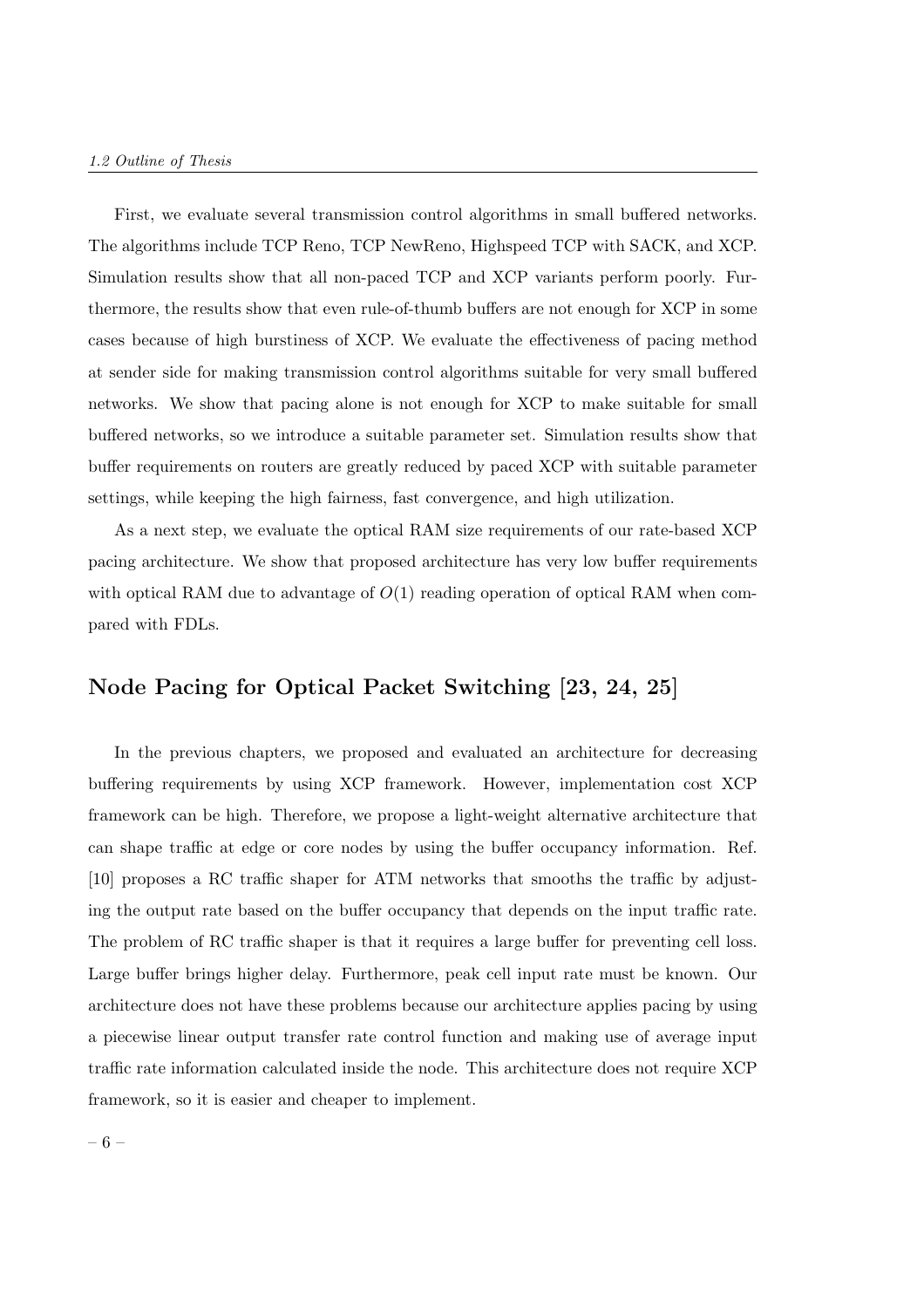We evaluate the proposed architecture on an Abilene-inspired mesh topology. We compare different combinations of edge and/or core node pacing architectures with non-paced TCP and paced TCP flows. We show that our node pacing algorithm can considerably increase the achievable utilization of very small optical RAM buffered optical core links or namely throughput of TCP flows using these links.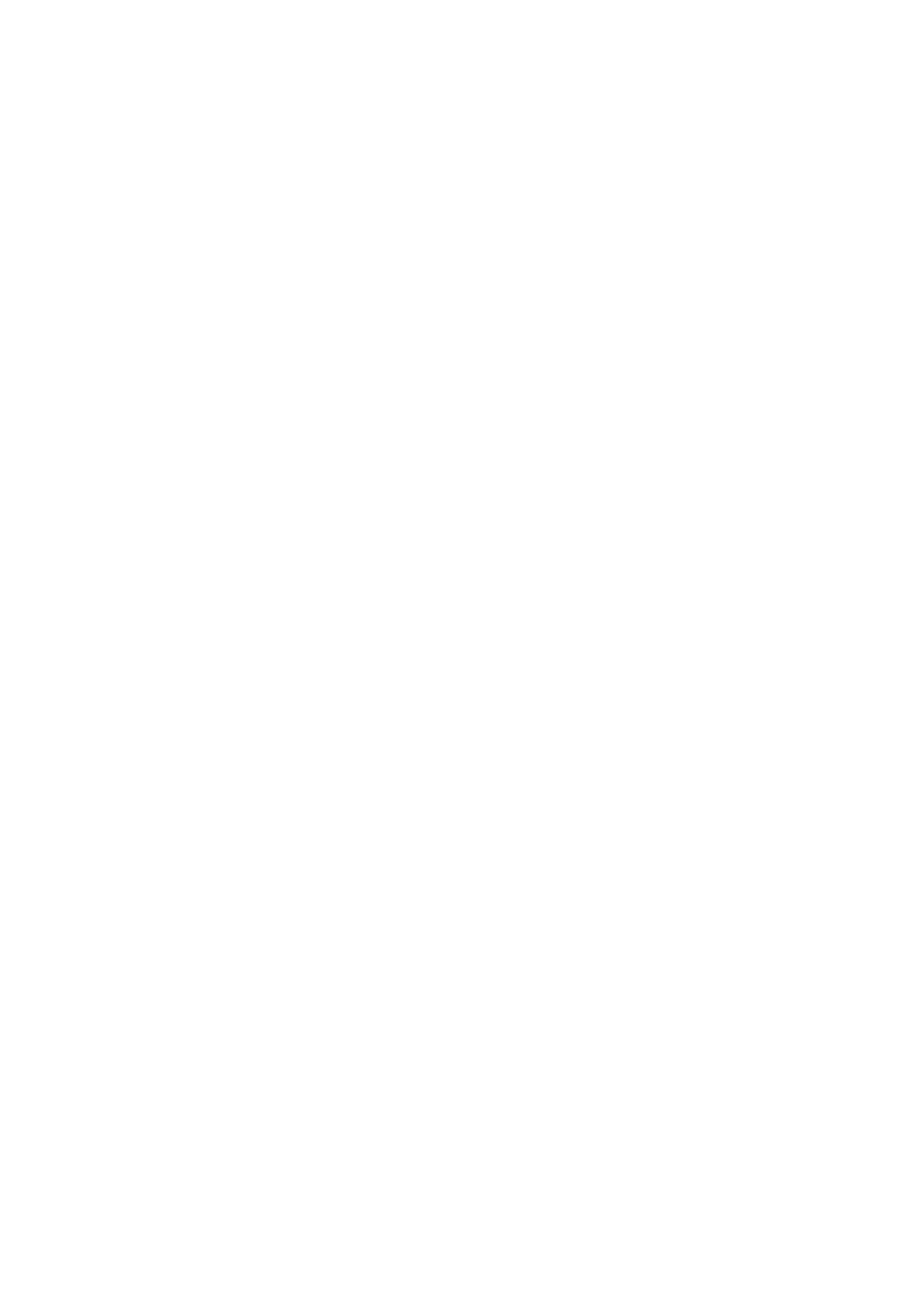# Chapter 2

# Rate-based Pacing for Small-buffered Optical Packet Switched Networks

## 2.1 Introduction

In this chapter, we introduce an all-optical OPS network architecture that can achieve high utilization and low packet drop ratio by using FDL-based small buffering. We consider an OPS domain where packets enter and exit the OPS domain through edge nodes. We propose using a Explicit Congestion Control Protocol(XCP) based [16] intra-domain congestion control protocol for achieving high utilization and low packet drop ratio with small FDL buffers. XCP [16] is a new congestion control algorithm using a control theory framework. XCP was specifically designed for high-bandwidth and large-delay networks. XCP was first proposed in Ref. [16] as a window-based reliable congestion and transmission control algorithm. XCP framework is selected because XCP framework allows individual control of the utilization level of each wavelength. We show that selecting a target wavelength utilization less than actual wavelength capacity in XCP control algorithm can allow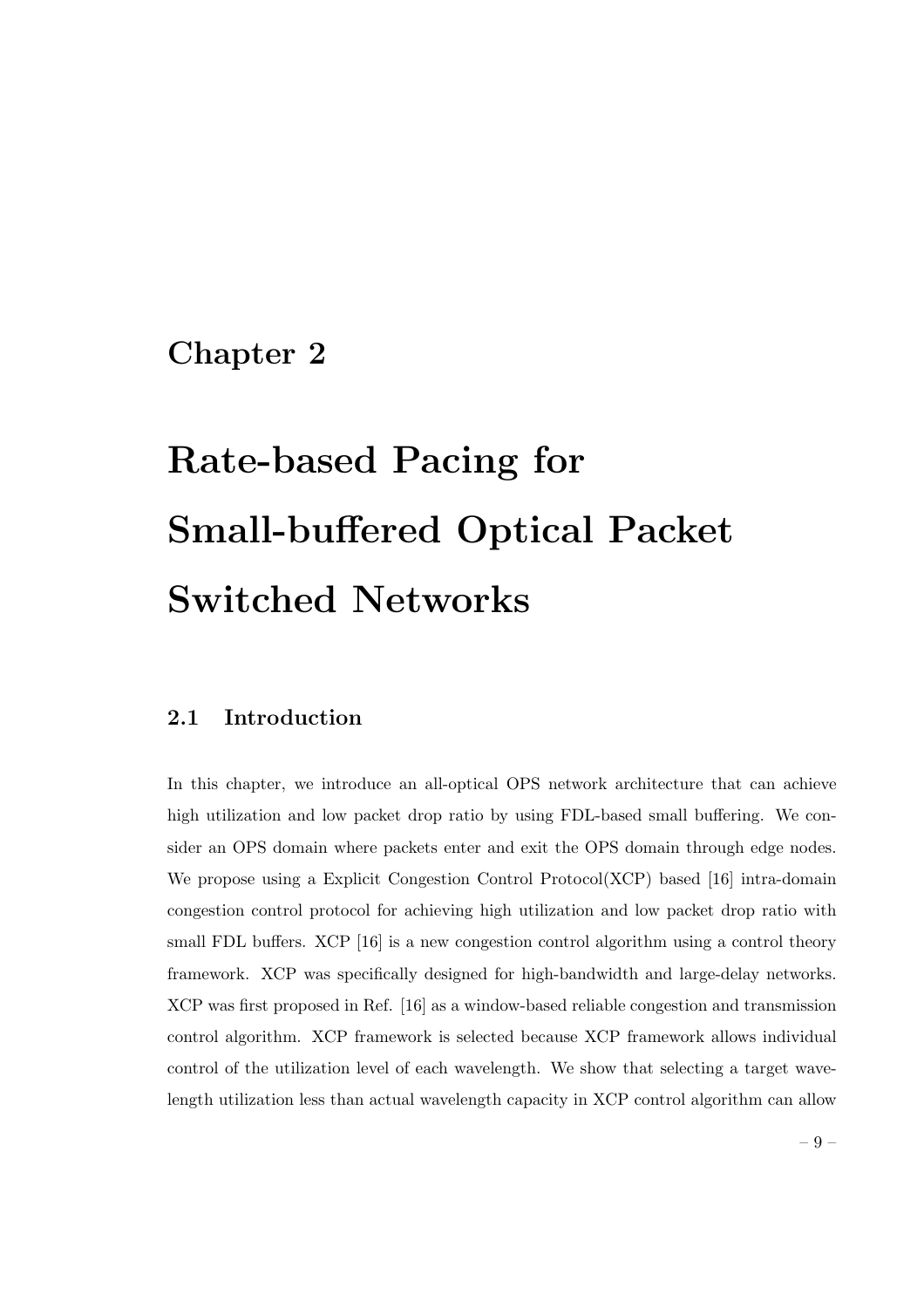

Figure 2.1: XCP macro flows.

operating at a utilization level that can give a low packet drop rate for a selected FDL granularity. XCP is specially designed for high-bandwidth and large-delay networks that makes XCP well-suited to optical networks. In our architecture, if there is traffic between an edge source-destination node pair, a rate-based XCP macro flow is created, and incoming TCP and UDP packets of this edge pair are assigned the XCP macro flow as shown in Fig. 2.1 similar to TeXCP [17]. The edge nodes of OPS network apply leaky-bucket pacing to the macro flows by using the rate information provided by XCP for minimizing the burstiness. As a result, there is no need to modify the TCP and UDP agents of computers or limit the speed of access links for decreasing burstiness.

We evaluate the FDL requirements and packet drop rates on a realistic mesh NSFNET topology with multiple-hop paths. We show how FDL requirements change with utilization, FDL granularity, scheduling, and packet size distribution.

## 2.2 FDL Architecture, Slots Size and Voids

FDL architecture used in this chapter is a single stage equidistant FDL set with B delay lines. Switch and FDL architecture is shown in Fig. 2.2 [26].

In the FDL architecture, length of delay lines will be given in terms of slot number. FDL length distribution increases linearly  $(x, 2x, 3x, 4x...)$  where x is FDL granularity. The  $-10-$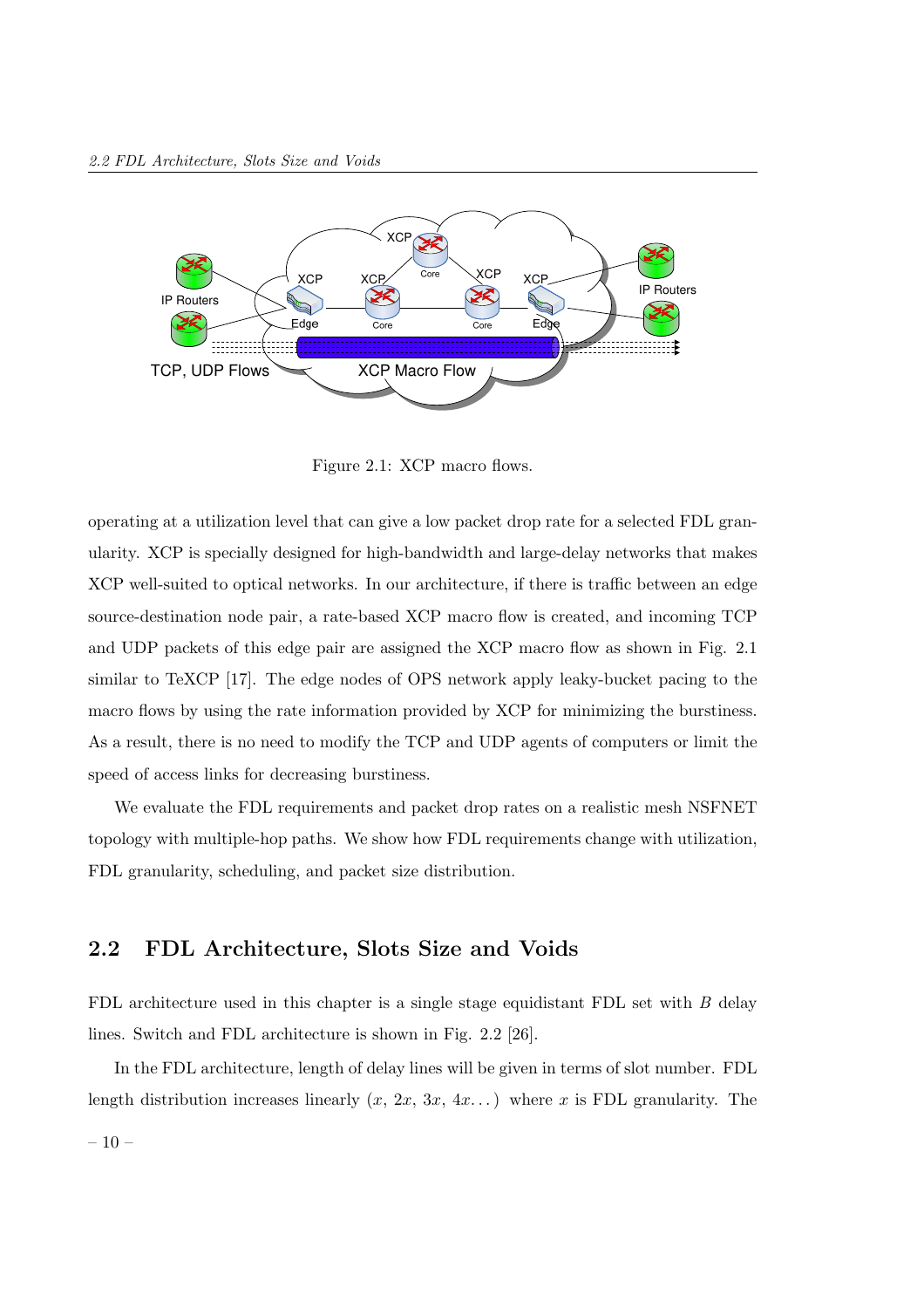

Figure 2.2: Switch and FDL architecture.

number of required FDLs (denoted by  $B$ ) will be evaluated for different FDL granularities. Minimizing the number of delay lines in a switch is necessary because the size and the cost of the switching fabric increases as the number of delay lines increase. Size of the switching fabric is the main cost factor of routers. Increasing the granularity can decrease the number of required FDL lines and therefore decrease the cost of the switch. However, selecting a too high granularity may increase the packet loss rate as we will show in the simulations.

We are using Slotted Variable-Length Packet Approach (SVLP)[27] for adapting asynchronous, variable-length packets coming from the electrical domain to the synchronous and slotted OPS network. Variable sized IP packets divided into variable number of slots enter OPS network as a train of slots without any burst assembling. OPS routers switch slot train of a packet as a whole and sequentially. Using a slotted architecture decreases the packet drop rate, but requires slot synchronization before switching.

In this approach, because using FDLs and a slot-based architecture may cause voids,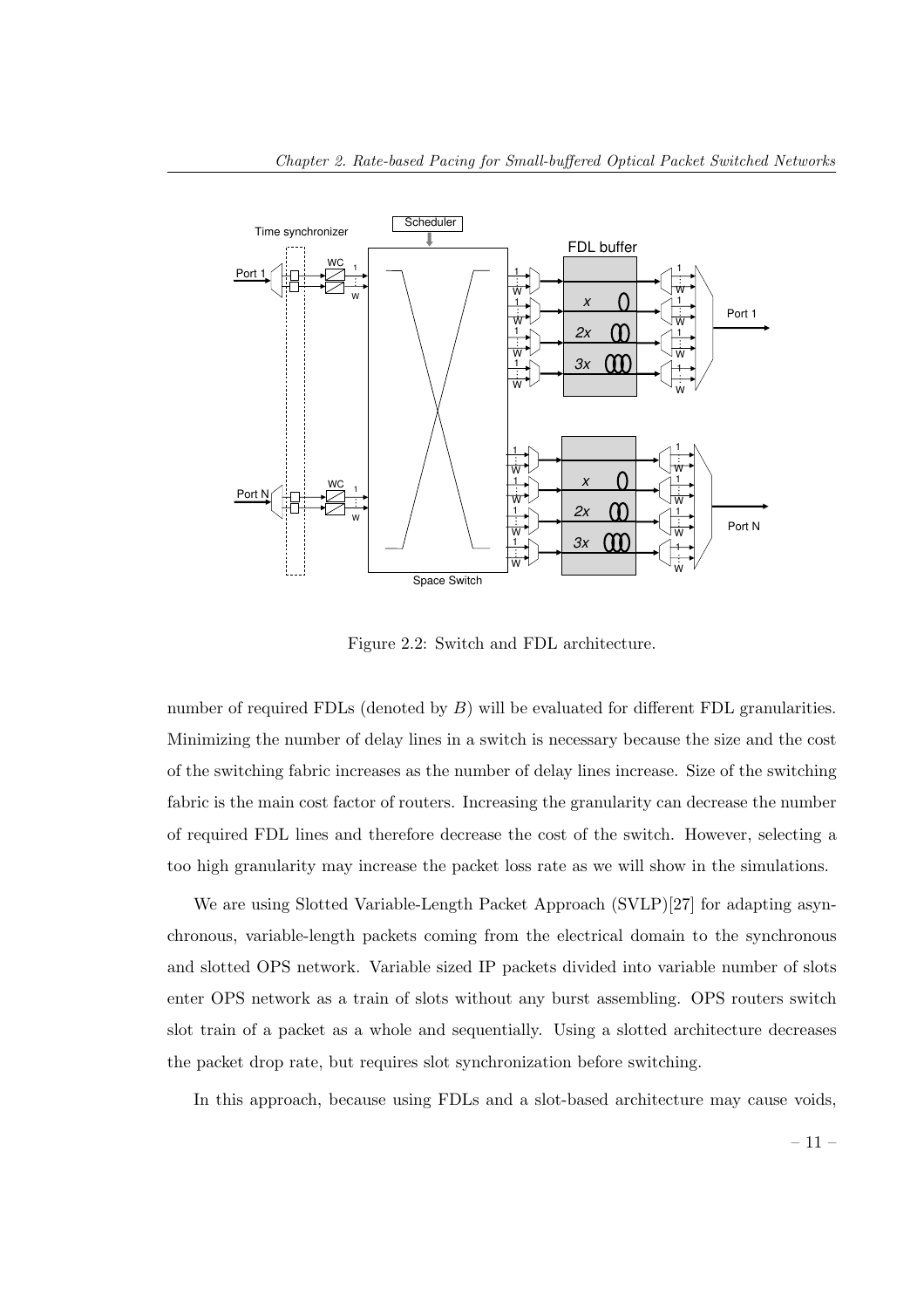which decrease the effective throughput of output links. Size of voids depends on the slot size, so slot size is an important design parameter that affects the effective utilization and buffer requirements. Voids in the architecture can be classified into following two groups.

#### 2.2.1 Voids in Slots

Voids in slots occur when the packet size is not equal to a multiple of slot size. In this case, padding is applied to the last slot. Padding decreases the utilization efficiency depending on the packet size distribution and the slot size. For example, if the slot size is 500Bytes and if a 501Bytes packet arrives, the packet will be carried in two slots with a total length of 1000Bytes. There will be a 409Bytes void due to padding in the second slot. Using a small slot size can increase the efficiency in general due to less padding. However, efficiency increase may not be high at too small slot sizes as guard bands and slot headers start becoming the main source of decrease in efficiency. Furthermore, buffer requirements may increase as switching operation becomes similar to an unslotted network.

If we select a large slot size, effective throughput is low when the average size of arriving packets is small. For example, if the slot size is 1500Bytes and a 40Bytes packet is carried in the slot, 97.3% of the slot is wasted due to padding (void).

Selecting a right MTU for the OPS link layer is important. Selecting a MTU less than slot payload size does not make sense, because a single packet can never fully utilize the slot capacity. We do not consider burst assembling, so assembling multiple packets in order to fill in voids a slot is not a choice. MTU can be selected as any value equal to or bigger than slot capacity as SVLP-based adaptation divides variable sized IP packets into variable number of slots transparently. On the other hand, the extreme case of using only a single slot for carrying a whole packet without dividing into slots by selecting the slot payload size and MTU of OPS link layer equal to each other can greatly simplify the FDL design process, as FDL granularity can be directly selected as 1 slot size independent of packet size distribution. Furthermore, scheduling algorithms become simpler because there is no need to take into account the length of a train of slots as all packets are inside a single slot

 $-12-$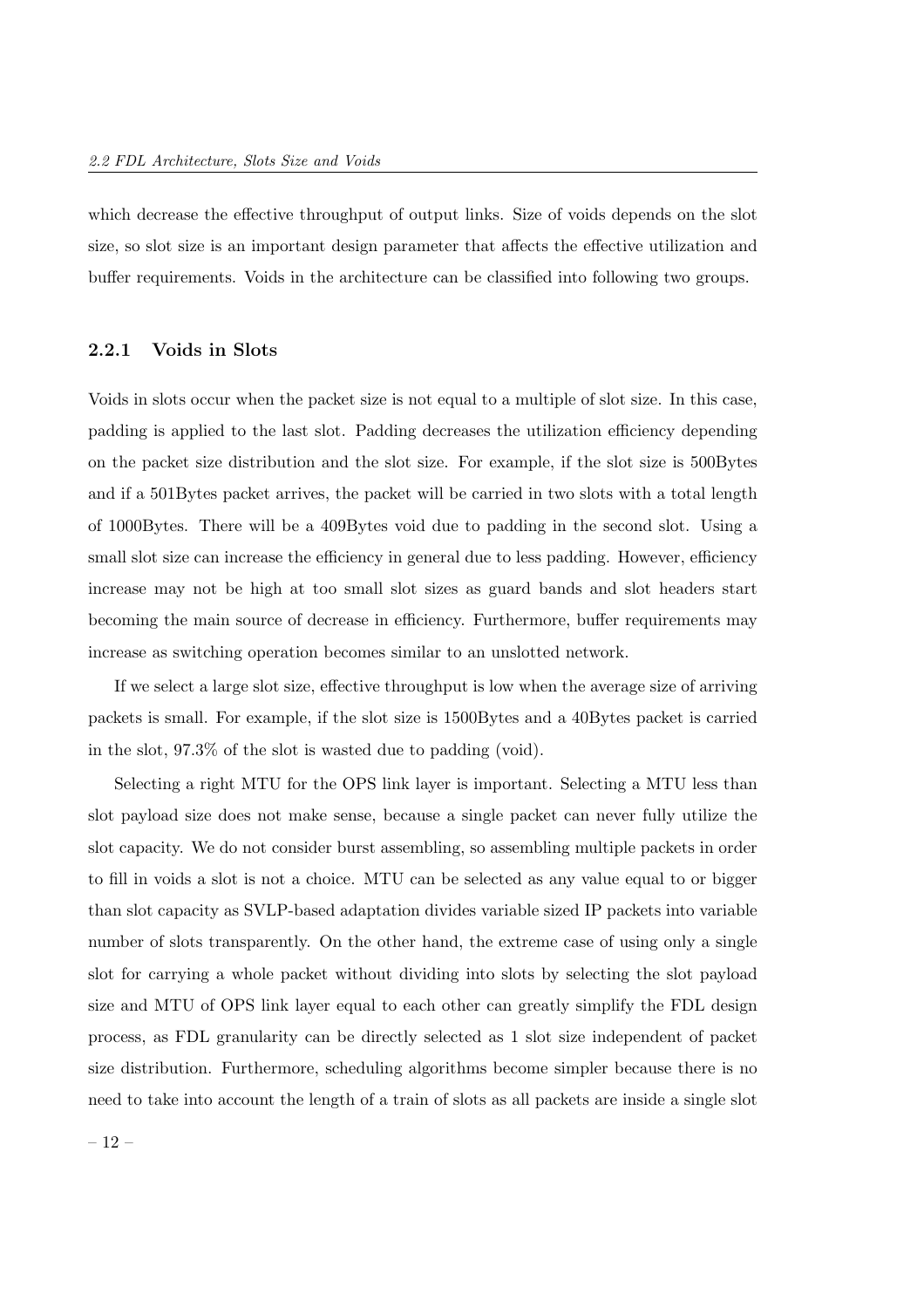[27] and there is no need for void filling scheduling when FDL granularity is 1 slot size.

#### 2.2.2 Void Slots in FDLs Between Packets

When slot size is small, buffer requirements can be decreased by increasing the FDL granularity. However, if FDL granularity is larger than a single slot, unused void slots may occur in FDLs. FDL sets with granularity larger than single slot can provide only a limited set of required delays. For example, FDL set with granularity of 2 slots can delay the packets by 2, 4, 6, 8... slots, but cannot delay the packets by 1, 3, 5, 7... slots. When the required delay is not supported by the FDL set, FDL set may delay a packet more than the required delay. In this case, extra delaying the packets causes unused void slots in FDLs and output. Using a void-filling scheduling algorithm can fill in some of the void slots. However, void-filling algorithms increase the scheduler complexity. Furthermore, void filling algorithms may cause packet reordering, so they must be carefully applied. We use a void filling algorithm that prevents packet reordering among input-output ports of the switch. The algorithm keeps a list of the departure time of the last buffered packets destined from each input port to each output port. Moreover, it keeps a list of the voids in the buffer reservation table of each output port. When there is a packet to be buffered, in order to preventing reordering we find the first void in the buffer reservation table that starts after the departure of the last buffered packet using the same input output pair. Then starting from this void we search for the first void that the packet fits into by using the FDL set. If there is no suitable void, packet is scheduled after the last packet in the buffer. We show and compare the simulation results of both with and without void-filling scheduling.

Voids are shown as an example in Fig. 2.3. FDL granularity is selected as 4 slots.  $m + 1^{st}$  packet contends with  $m^{th}$  packet, so  $m + 1^{st}$  packet must be delayed by 5 slots for solving the contention. However, FDL set with granularity of 4 slots can delay the packets by only 4, 8, 12. . . slots, so the packet is delayed by 8 slots instead of 5 slots. Therefore, 3 void slots occur between  $m^{th}$  and  $m + 1^{st}$  packets. Furthermore, size of these two packets is not equal to a multiple of slot size, so voids occur inside their last slots.

– 13 –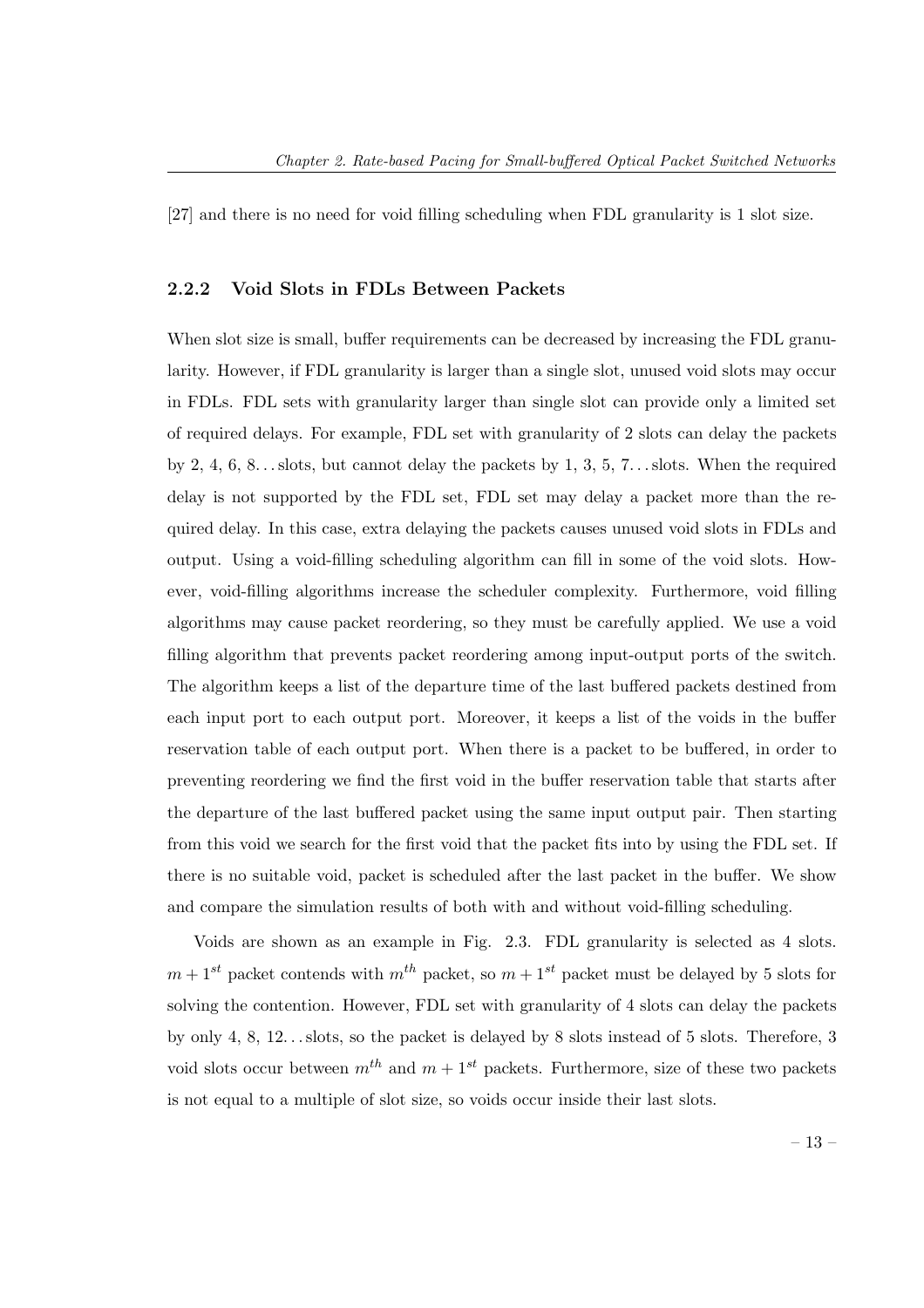

Figure 2.3: Voids.

## 2.3 XCP Control

#### 2.3.1 XCP Basics

XCP is a new congestion control algorithm specifically designed for high-bandwidth and large-delay networks. XCP makes use of explicit feedbacks received from the network. It decouples the utilization control from fairness control. Core routers are not required to maintain per-flow state information.

Working principle of XCP is as follows: XCP core routers maintain a per-link controldecision timer. When a timeout occurs, Core routers update their link control parameters calculated by Efficiency Controller and Fairness Controller according to link utilization, spare bandwidth and buffer occupancy. XCP sender agent sends its traffic rate to XCP receiver in the header of data packets or a probe packet. On the way to the XCP receiver, XCP core routers read this information and calculate a feedback that shows the desired traffic rate change for this XCP flow and updates the feedback header of the packet. XCP receiver simply sends back the final feedback to the XCP sender. XCP sender updates its sending rate according to this feedback.

– 14 –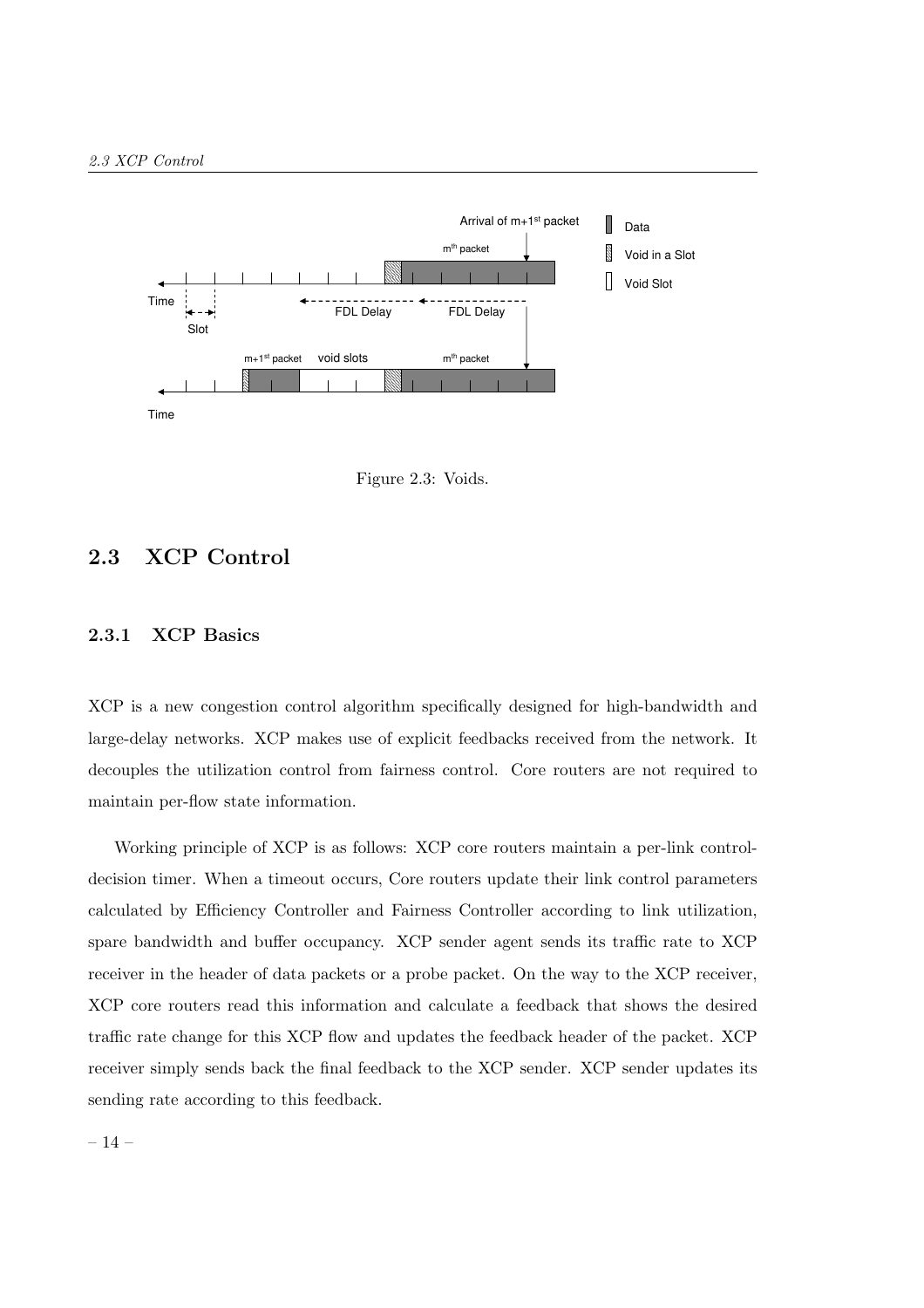#### Efficiency Controller (EC)

Efficiency Controller is responsible for maximizing link utilization by controlling aggregate traffic. Every router calculates a desired increase or decrease in aggregate traffic for each output port by using the equation  $\Phi = \alpha \cdot S - \beta \cdot Q/d$ . In this equation,  $\Phi$  is the total amount of desired change in input traffic.  $\alpha$  and  $\beta$  are spare bandwidth control parameter and queue control parameter respectively and  $d$  is the control decision interval.  $S$  is the spare bandwidth that is the difference between the link capacity and input traffic in the last control interval. Q is the persistent queue size.

#### Fairness Controller (FC)

After calculating the aggregate feedback  $\Phi$ , FC is responsible for fairly distributing this feedback to flows. FC uses an AIMD-based control for distributing the feedback. It means that when  $\Phi$  is positive, fairness controller increases the transmission rate of all flows by the same amount. When  $\Phi$  is negative, fairness controller decreases the transmission rate of each flow proportional to flow's current transmission rate. However, when  $\Phi$  is small, convergence to fairness may take a long time. Furthermore, if  $\Phi$  is zero, XCP stops converging. In order to prevent this problem, bandwidth shuffling, which redistributes a small amount of traffic among flows, is used. This shuffled traffic is calculated by  $h = max(0, \gamma \cdot u - |\Phi|)$ , where  $\gamma$  is the shuffling parameter and  $u$  is the aggregate input traffic rate in the last control interval.

When a router receives a packet containing feedback, it calculates and compares its own feedback with the feedback available in the packet header. If its own feedback is smaller than the one in the header, it updates the feedback in the header with its own feedback. Otherwise, it does not change the feedback available in the header.

When a XCP source agent receives an ACK containing XCP feedback, it updates its congestion window size according to the formula  $cwnd = max(cwnd + H\_feedback, s)$ , where  $s$  is the packet size and  $H$ - $feedback$  is the feedback in the ACK packet.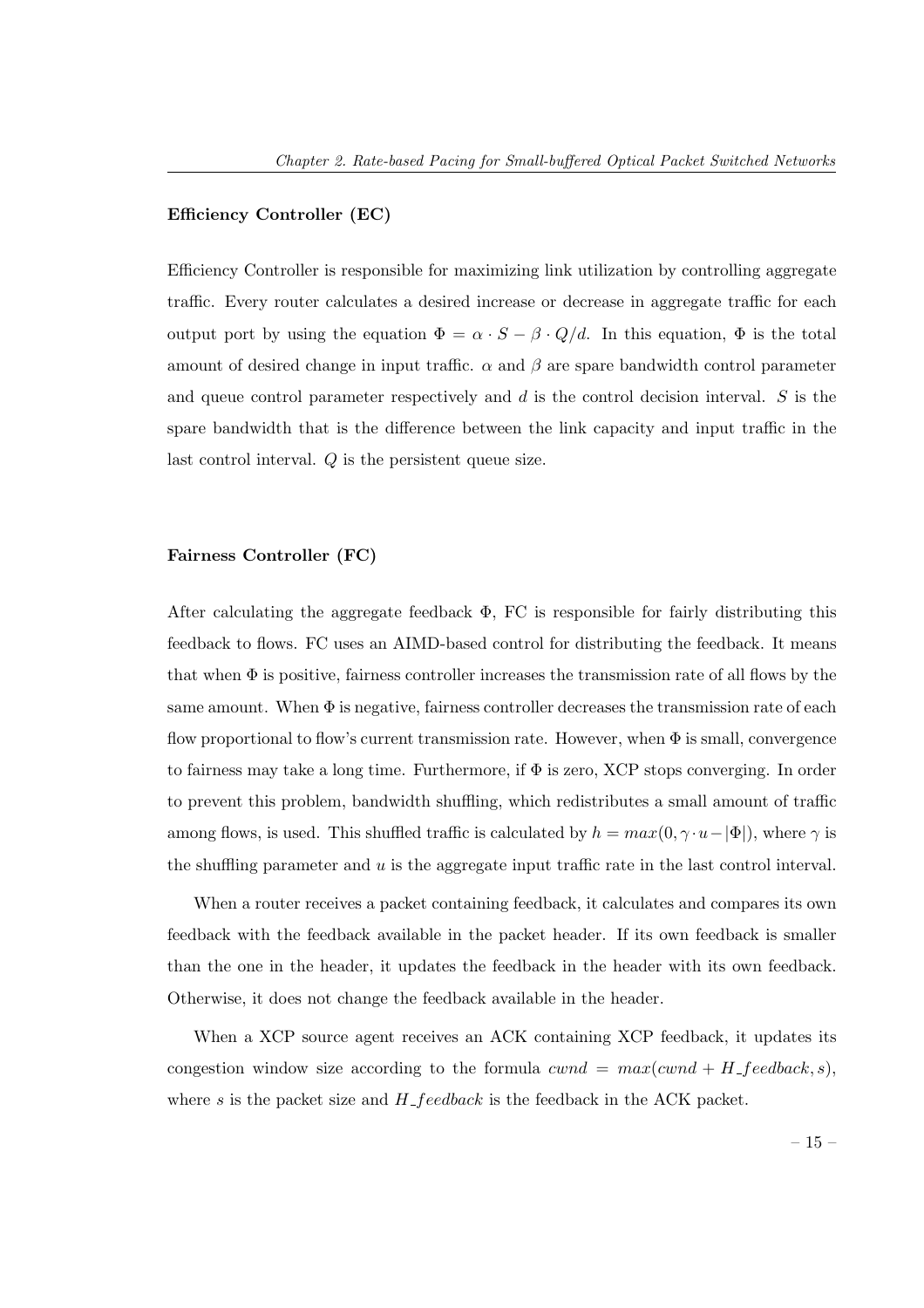#### 2.3.2 XCP Variants

XCP was first proposed in Ref. [16] as a window-based reliable congestion and transmission control protocol. The same paper also proposes a XCP-based Core Stateless Fair Queuing as a gradual deployment method. XCP-based Core Stateless Fair Queuing algorithm creates a XCP macro flow, assigns the TCP and UDP flows to the XCP macro flow. The edge nodes forward the TCP and UDP packets inside the XCP macro flow according to the XCP macro flow rate. [16] states that the algorithm can be further simplified by using special probe packets for receiving the feedbacks for macro flow rate calculation instead of attaching congestion header to forwarded packets.

TeXCP [17] is a traffic engineering protocol using a rate-based XCP congestion control allowing traffic engineering by applying load balancing with multi-path routing. TeXCP creates a macro flow and assigns TCP and UDP flows to this macro flow and forwards the packets according to XCP flow rate similar to simplified XCP-based Core Stateless Fair Queuing.

#### 2.3.3 Rate-based Paced XCP

We propose Rate-based Paced XCP as an intra-domain traffic shaping and congestion control protocol in an OPS network domain. In this architecture, XCP sender agent on an edge node multiplexes incoming flows and creates a macro flow like a LSP as shown in Fig. 2.1, and applies leaky bucket pacing according to rate control to the macro flow and sends to a receiver XCP agent on destination edge node. The receiver XCP agent de-multiplexes the macro flow and forwards the packets of individual flows to their destinations.

In the original XCP [16], feedbacks are carried in the header of data packets (per-packet feedback). In this case, core routers must read and update the feedback in the packet header by calculating a new feedback. However, calculating a new feedback for and updating the header of each optical packet at ultra high speed is hard. In our proposal, simplified XCPbased Core Stateless Fair Queuing [16] and TeXCP [17], each macro flow sends its feedback in a separate probe packet once in every control period, instead of writing feedback to packet

 $-16-$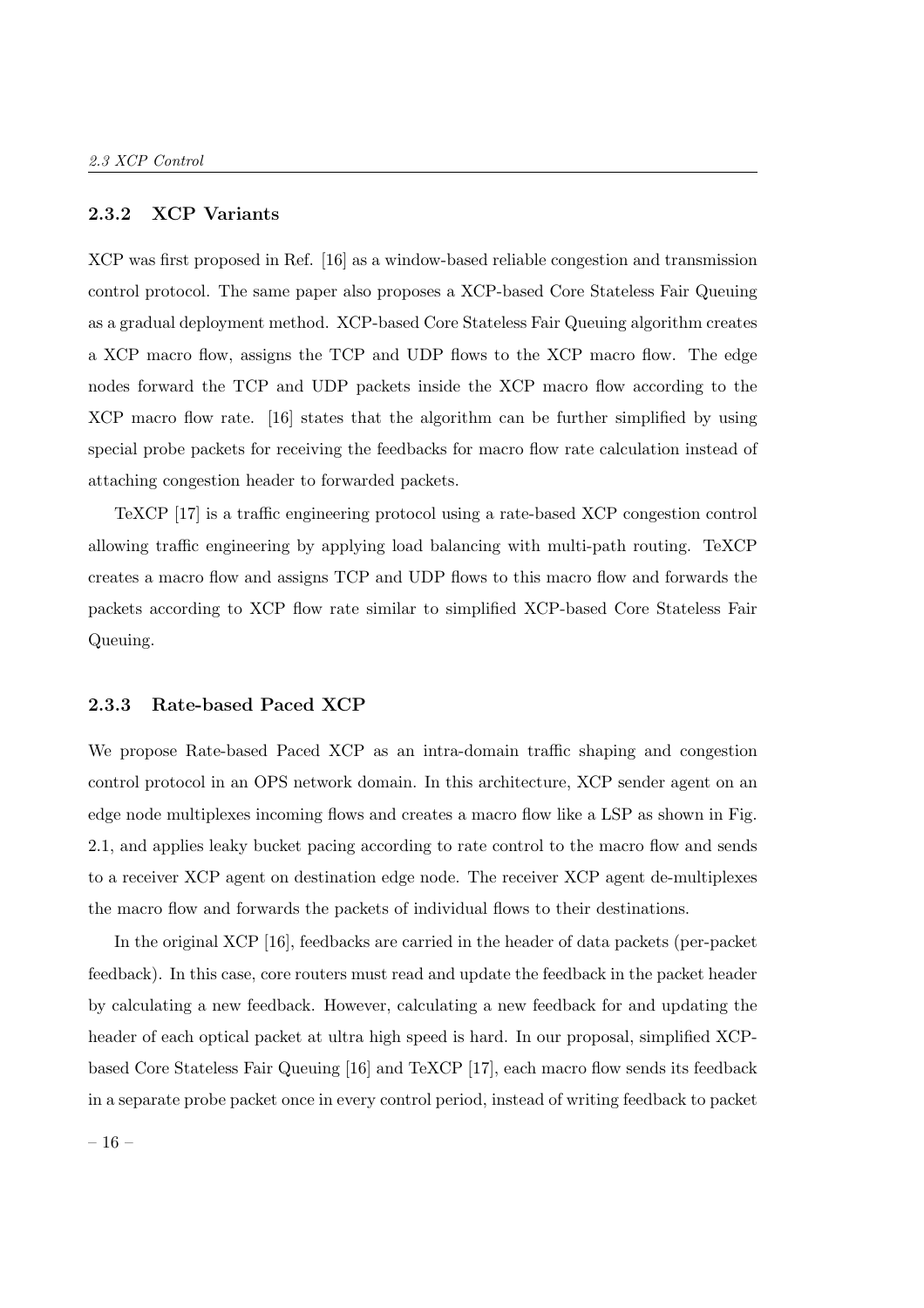headers, so there is no need for calculating a per-packet feedback. Probe packets are carried on a separate single control wavelength, which means that we are separating the control channel and data channels. Using a separate single wavelength with low transmission rate for probe packets allows applying electronic conversion for updating feedback in packet headers and buffering the probe packets in electronic RAM in case of a contention.

Core routers use a separate XCP control agent for each wavelength on an output link. When a probe packet of macro flow i arrives to a core router, FC of the XCP agent responsible for the wavelength that macro flow  $i$  was assigned to calculates a positive feedback  $p_i$  and a negative feedback  $n_i$  for flow i. Positive feedback is calculated by  $p_i =$  $h+max(0,\Phi)$  $\frac{ax(0,\Phi)}{N}$  and negative feedback is calculated by  $n_i = \frac{u_i \cdot (h + max(0,-\Phi))}{u}$  $\frac{ax(0,-\Psi)}{u}$ , where N is the number of macro flows on this wavelength,  $u_i$  is the traffic rate of flow i estimated and sent by the XCP sender in the probe packet and h is the shuffled bandwidth.  $feedback = p_i - n_i$ gives the required change in the flow rate as a feedback. When a core router receives a probe packet, router calculates and compares its own feedback with the feedback available in the probe packet. If core router's own feedback is smaller than the one in the probe packet, core router replaces the feedback in the probe packet with its own feedback. Otherwise, core router does not change the feedback. Core routers can estimate the number  $N$  by counting the number of probe packets received in the last control interval or use the number of LSPs if GMPLS is available [17]. In [16], the control interval is calculated as the average RTT of flows using the link. In TeXCP and our architecture, control interval is the maximum RTT in the network. TeXCP uses a simplified version of XCP's fairness controller algorithm without the bandwidth shuffling algorithm of XCP, but our algorithm uses the bandwidth shuffling algorithm of XCP. In TeXCP, core routers send both  $p_i$  and  $n_i$  feedback by probe packets to sender agents, but in our algorithm core routers send only  $feedback = p_i - n_i$ like in [16].

As explained in Sec. 2.1.1,  $\Phi$  is calculated for a wavelength by using the equation  $\Phi = \alpha \cdot S - \beta \cdot Q/d$  where S is the spare bandwidth that is the difference between the wavelength capacity and input traffic on this wavelength in the last control interval. Therefore, wavelength capacity must be explicitly given to XCP algorithm for calculating S. Giving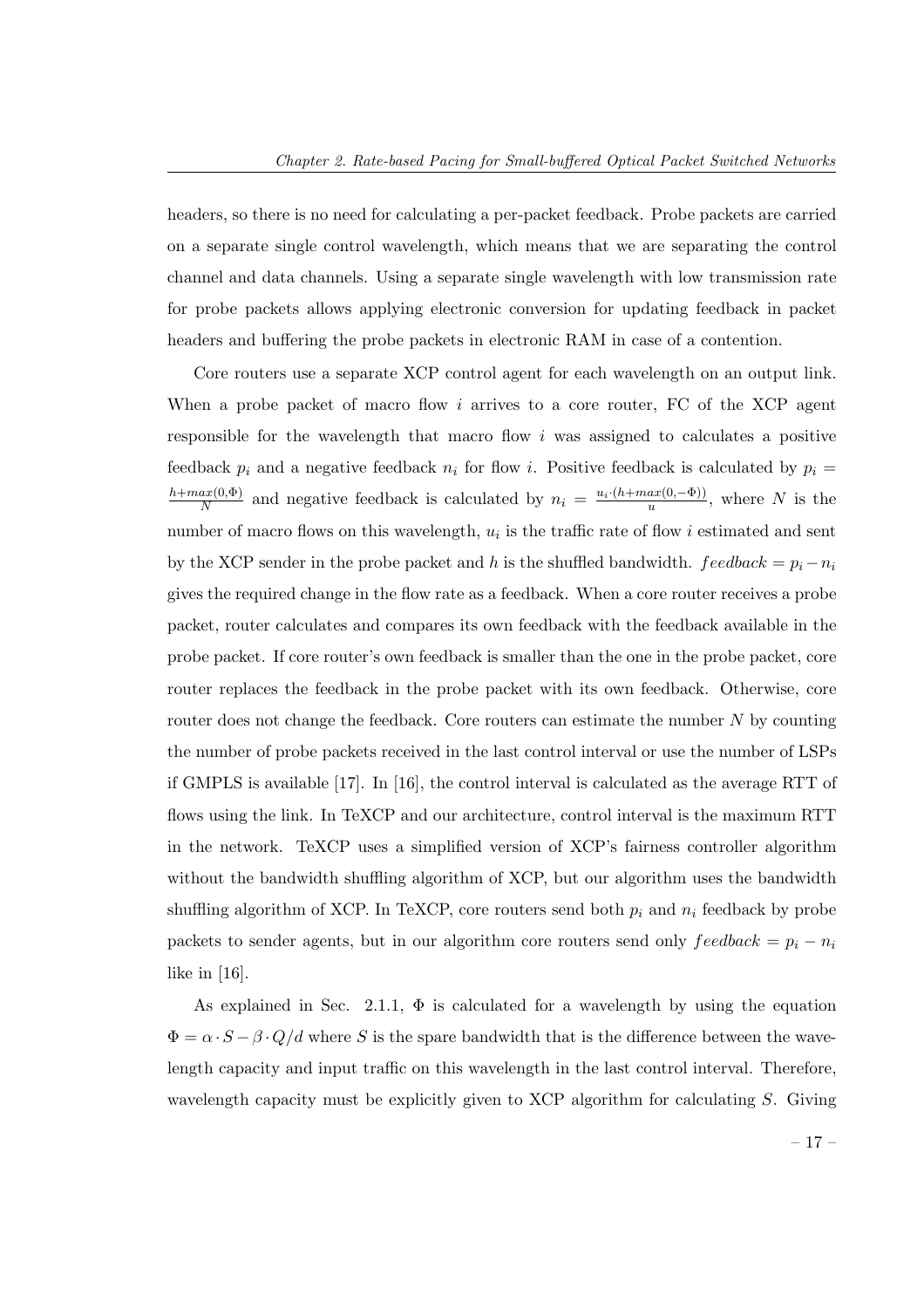a false capacity value less than actual wavelength capacity causes under-utilization. XCP algorithm converges to the given virtual capacity. We use this property of XCP to limit utilization of OPS network at a level that provides low packet drop ratio with the available FDL set.

## 2.4 Evaluation

### 2.4.1 Simulation Settings

Proposed protocol and slotted WDM OPS architecture is implemented over ns version 2.28 [28]. It is assumed that there is a backlogged traffic at edge buffers, so each edge node sends traffic to all other edge nodes at the maximum possible rate controlled by XCP. We chose XCP's  $\alpha$ ,  $\beta$  and  $\gamma$  parameters for edge routers as 0.2, 0.056 and 0.05, respectively.  $\alpha$ parameter controls the utilization convergence speed. Higher  $\alpha$  value allows faster change in utilization, but also causes higher utilization overshoots. We chose the  $\alpha$  parameter as 0.2, which gives a slower but more stable link utilization and decreases utilization overshoots when compared with the value 0.4 selected in [16]. When  $\alpha$  parameter is decreased, it is also necessary to decrease  $\gamma$  parameter responsible for bandwidth shuffling. Otherwise, too much under-utilization may occur in some links in case these links carry flows that are bandwidth throttled in other bottleneck links as explained in [16]. Therefore,  $\gamma=0.05$  is used instead of  $\gamma=0.1$  in [16]. FDL architecture makes it hard to evaluate and provide a buffer occupancy value to XCP algorithm. Furthermore, our aim is to have a small buffered network and effect of queue parameter in XCP calculations is low as persistent queue size is small (usually zero unless overload) due to a small buffered network, so  $\beta$  parameter is set to zero in the core routers. These may not be the optimum values, but optimization of XCP parameters is left as a future work.

Simulator uses cut-through packet switching for data wavelengths. There is a single slow control wavelength dedicated for probe packets. Control wavelength uses store-andforward switching. XCP agents start sending data randomly in the first 10s and continue until the simulation ends. Total simulation duration is 40s.

 $-18-$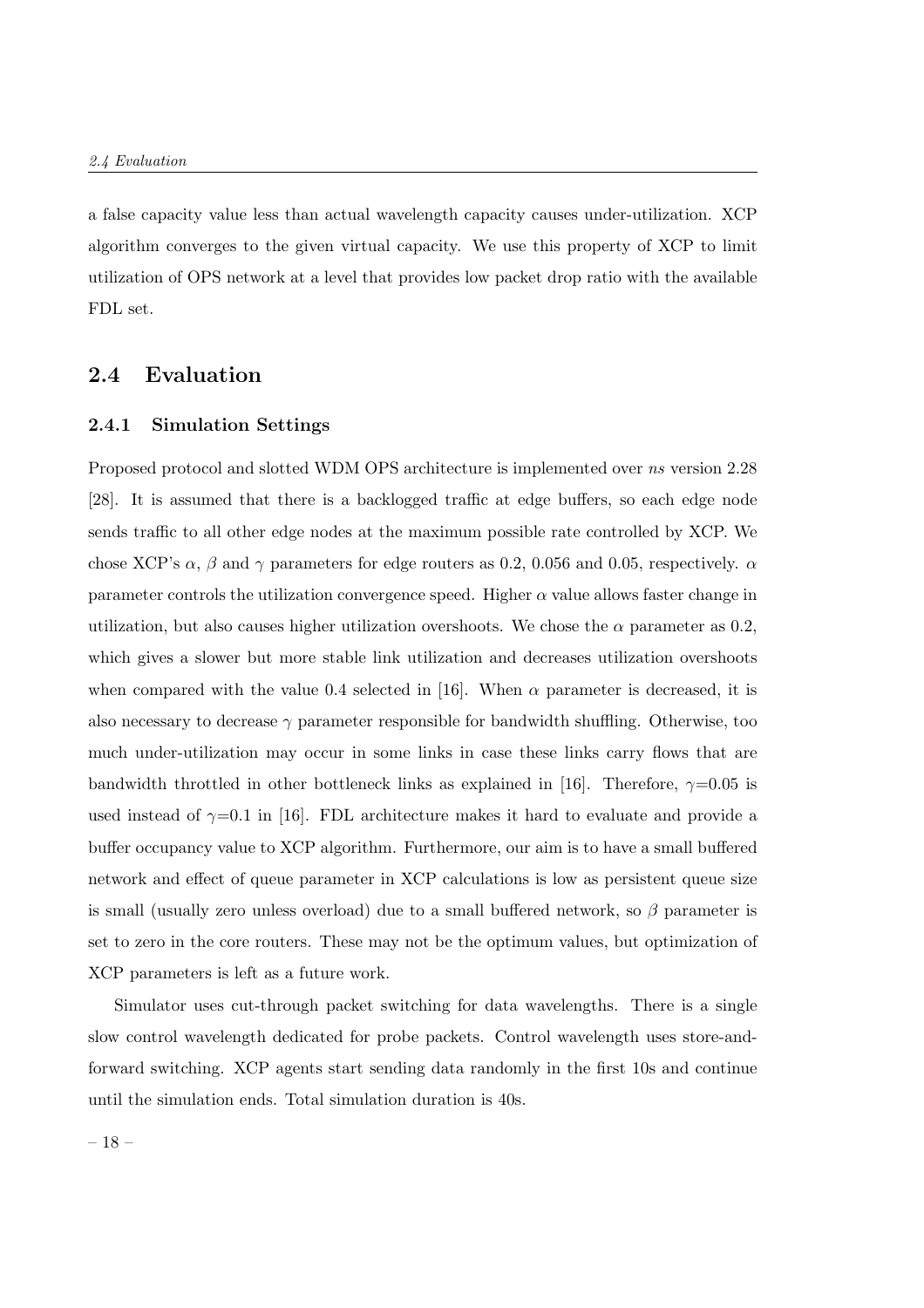

Figure 2.4: NSFNET topology.

Edge nodes use electronic buffering, but core routers use only FDLs for buffering optical data packets. Contention of probe packets on control wavelength is resolved by electronic RAM. O/E/O conversion is not a problem for control wavelength due to its low speed.

Fig. 2.4 shows the simulated NSFNET topology. The nodes numbered from 0 to 13 are the core nodes and the rest are the edge nodes connected to the core nodes. All links (including edge and core links) have a single data wavelength with the same capacity. All links have the same XCP target utilization. There are a total of 28 nodes (14 core nodes+14 edge nodes) and 35 links (21 core links+14 edge links). The propagation delay of links between core and edge nodes is selected as 0.1ms. All links (including edge and core links) apply optical packet switching. Each edge node sends traffic to all other edge nodes at the maximum possible rate, so there are multiple bottleneck links. XCP control period of core routers and probe packet sending interval of edge routers is selected as 50ms by considering extra processing and queuing delays in the core routers. Target utilization is set to 90% for output links of edge nodes in order to prevent buffer buildups in the buffer between the link and paced XCP sources. The capacity of the data wavelength is set to 1Gbps. The capacity of the XCP control wavelength is 100Mbps.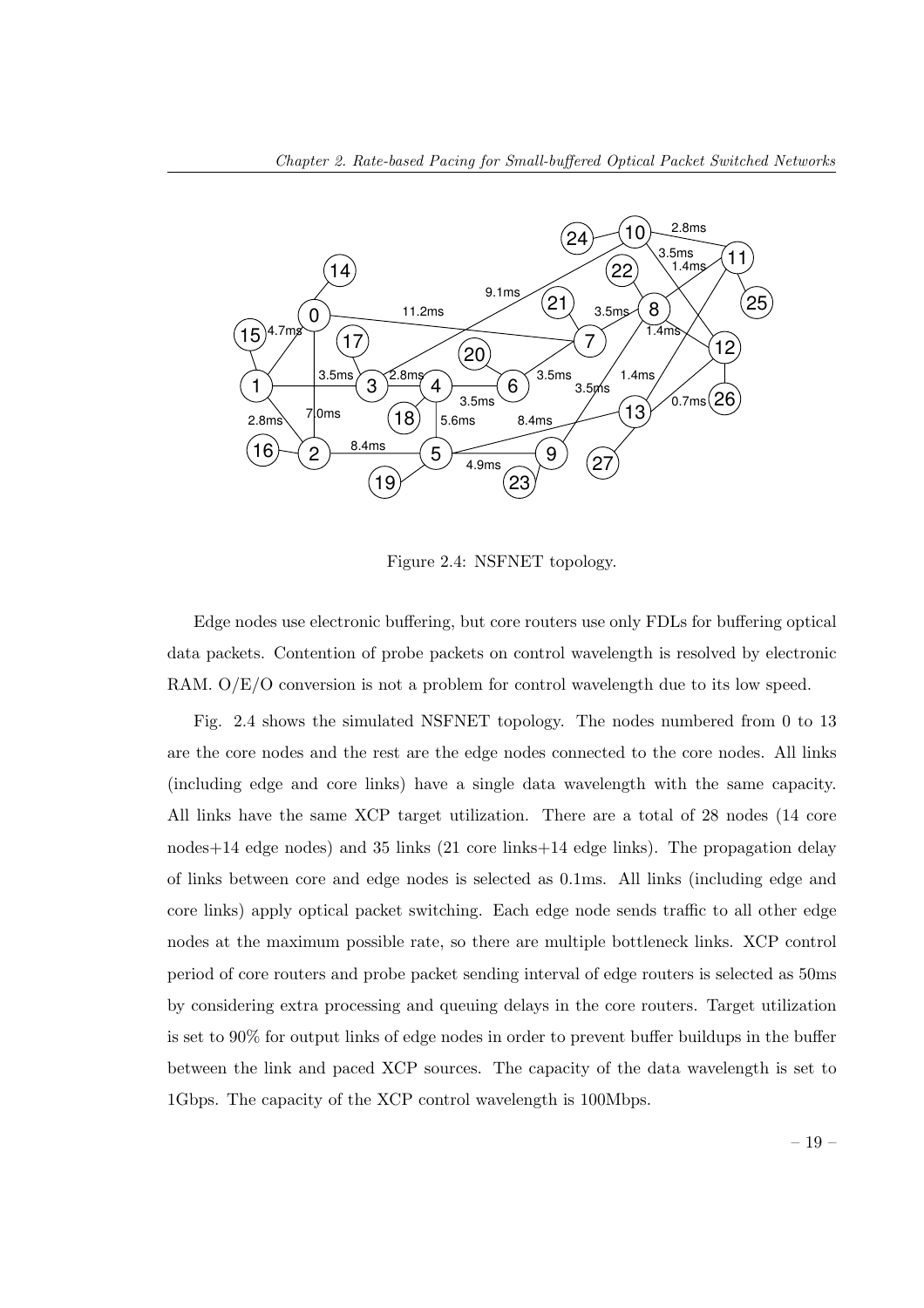In all simulations, we evaluate the aggregate packet drop rate inside the OPS core network. We compare the packet drop rate of the proposed pacing architecture with the packet drop rate of poisson traffic arrival. For the traffic matrix of poisson traffic, we use the traffic matrix that proposed XCP based architecture converges to when there is a low packet drop rate with enough buffering and FDL granularity of 1. TCP traffic is well known to be burstier than poisson distribution and aggregation of many TCP flows does not converge to poisson stream [29]. Burstiness increases the buffer requirements. [5] decreases the buffer requirements by making the traffic poisson-like by modifying TCP senders to used Paced TCP or by using slow access links. In this chapter, we show that our proposed architecture can achieve packet drop rates lower than poisson traffic.

### 2.4.2 Evaluations

### Slot Size is Equal to MTU

We first compare the performance of proposed architecture and poisson traffic when slot size is equal to MTU, which is selected as 1500Bytes in the simulations. It means each packet is carried inside only a single slot. Fig. 2.5 shows the aggregate packet drop rate of proposed architecture and poisson traffic (called Paced and Poisson in the figures, respectively) at 90%, 60% and 30% target link utilization, which is the utilization due to optical packets including data payload and wasted void padding inside them. x-axis shows the limit of the number of delay lines per output in linear scale and y-axis is the aggregate packet drop rate in the core in log scale. Average, minimum and maximum drop rate results of 10 simulations, which have different flow starting times, are plotted. We see that deviation increases as the drop rate decreases, but the overall tendency is the same. Therefore, in the following figures a single simulation is done for each parameter set. FDL granularity is 1 slots in all plots. Higher granularities do not bring significant improvement, so they are not plotted. As seen in Fig. 2.5, improvement of proposed architecture increases as the link utilization increases. We see that buffer requirement of proposed paced architecture at low packet drop rate like 10<sup>-6</sup> is around 8 times lower than poisson traffic arrival. Even at 30%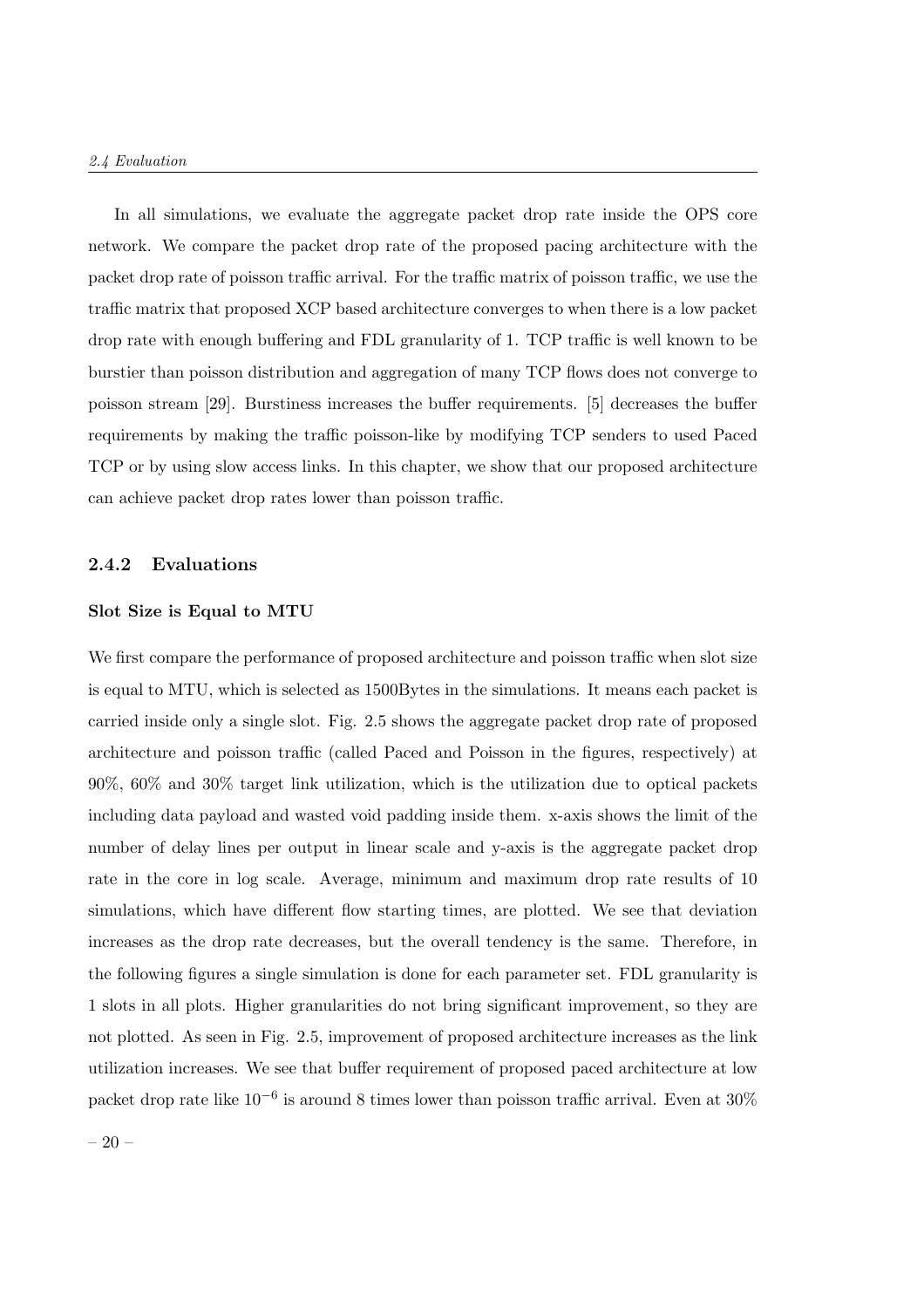

Figure 2.5: Aggregate packet drop rate with limited number of FDLs per link when slot size is 1500Bytes for (a) 90%, (b) 60%, and (c) 30% utilization.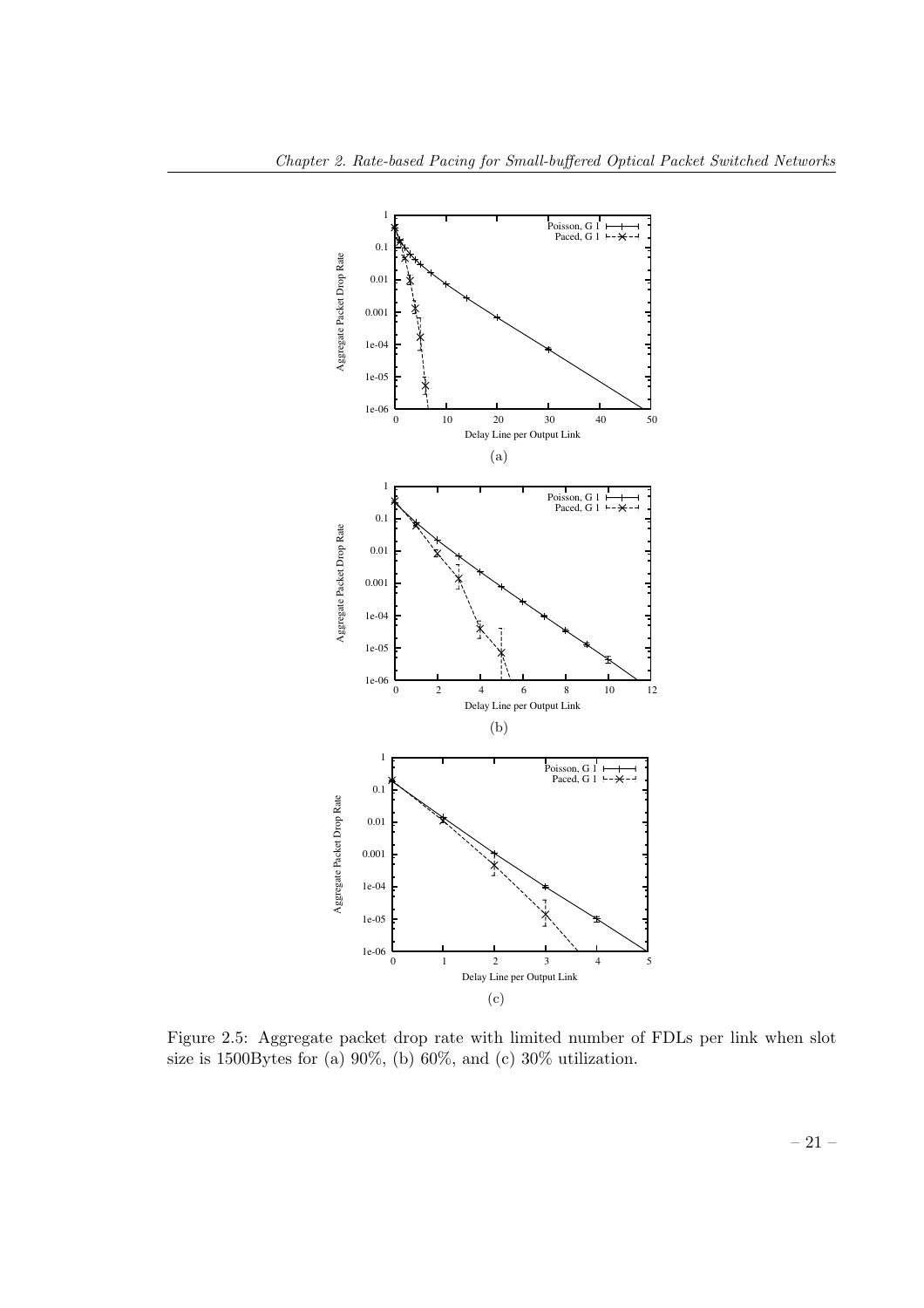### 2.4 Evaluation

utilization, we see that proposed architecture can get much lower packet drop rates with the same buffering even though poisson traffic has low buffer requirements at this utilization. For example, when there are 3 delay lines per output link, packet drop rate of the proposed architecture is around 10 times lower. The improvement becomes bigger as the number of delay lines increases. This is an expected result as Ref. [30] theoretically shows that multiplexed periodic streams like the paced traffic in our architecture give lower packet drop rate than poisson traffic as they are less burstier [29] than poisson traffic. Furthermore, Ref. [30] shows that drop rate comes closer to poisson as the number of periodic streams increase. Therefore, we can expect to have a lower drop rate by applying pacing to macro flows at the edge nodes as in our architecture than individually pacing TCP flows. When there is no buffering, both paced and poisson traffic has the same packet drop rate as seen in Fig. 2.5. This is an expected result, because packet drop rate depends only on the packet contention probability that is independent of burstiness.

When slot size is equal to MTU, effective throughput may be low when the average size of arriving packets is small. On the other hand, it can greatly simplify the FDL design process, as FDL granularity can be directly selected as 1 slot size independent of packet size distribution as higher granularities do not bring significant improvement and scheduling algorithm becomes simpler.

#### Slot Size is 500Bytes

When slot size is lower than MTU, packet size distribution must be taken into account as big packets may use multiple slots. In this section we compare the performance of proposed architecture and poisson traffic when the slot size is tentatively selected as 500Bytes that is one third of the MTU.

It is hard to do a direct comparison of different slot sizes, because guard bands and slot headers start becoming the main source of decrease in efficiency as we decrease the slot size or increase the link speed. Size of guard bands depends on the type of switching hardware and link speed.

[31] shows that size of packets in Internet2 traffic is mainly composed of very small and – 22 –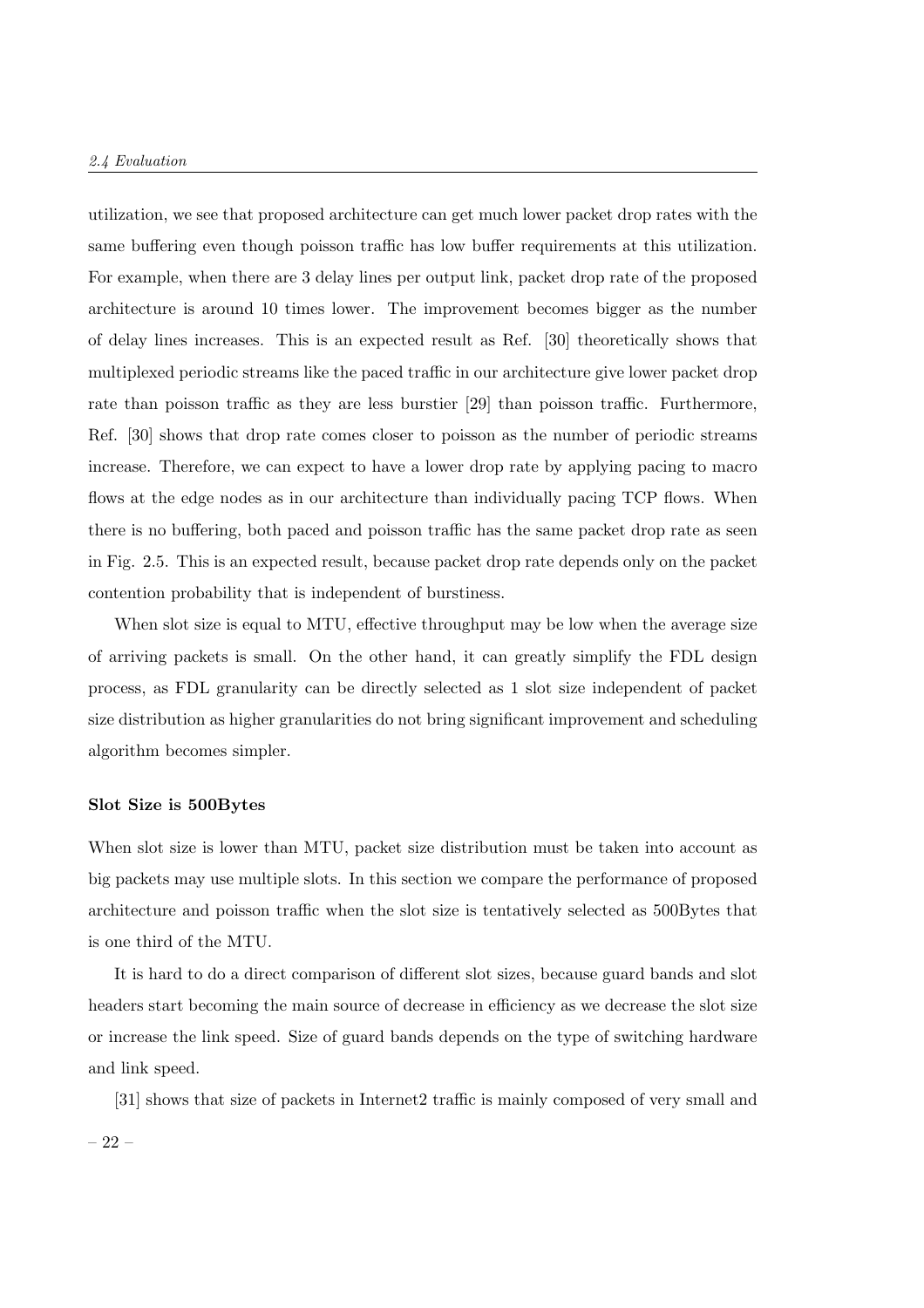big packets and there is around 3:2 ratio between these two, so this packet size distribution is used in the simulations as a realistic packet size distribution. Simulated packet size distributions are

- All packets are less than or equal to 1 slot (500 Bytes) size
- All packets are 3 slots (1500 Bytes) size
- 60% of packets are less than or equal to 1 slot (500 Bytes) size,  $40\%$  of packets are 3 slots (1500 Bytes) size (realistic traffic)

Fig. 2.6 shows the aggregate packet drop rate for different packet size distributions, FDL granularities for proposed architecture and poisson traffic when target utilization is 90%. In all subplots, x-axis shows the limit of the number of delay lines per output and  $y$ -axis is the aggregate packet drop rate in the core, both in log scale.  $G$  lines in the figure show the applied FDL set granularity. Fig.  $2.6(a,b,c)$  shows the drop rates when packet size distribution is all 1500Bytes, all less than or equal to 500Bytes and realistic distribution, respectively. Note that effective utilization and throughput is different in simulation of different packet size distributions at the same target link utilization due to padding inside the optical packets. When we check these subplots, we see that packet size distribution has a big impact on the FDL requirements. In all subplots, FDL granularity of 1 slot gives a fast decrease in drop rate, but FDL granularity of 2 slot tends to stay constant after a decrease at the beginning because of the the void slots in FDLs due to high granularity. Voids increase the effective load to higher than link capacity, so low packet drop rate can not be achieved with at 90% utilization with small buffers at high FDL granularity. In all subplots, we see that buffer requirement of proposed paced architecture at a low packet drop rate like  $10^{-6}$  is around 8 times lower than poisson traffic arrival like in Fig. 2.5(a). Actually Fig. 2.6(b) is almost the same as Fig. 2.5(a), because Fig. 2.6(b) is merely a case where slot size and packet size distribution are down-scaled to one third of Fig. 2.5(a). Realistic packet size distribution in Fig. 2.6(a) shows that mainly big packets determine the in the buffer requirements, so its buffer requirements are almost the same as the case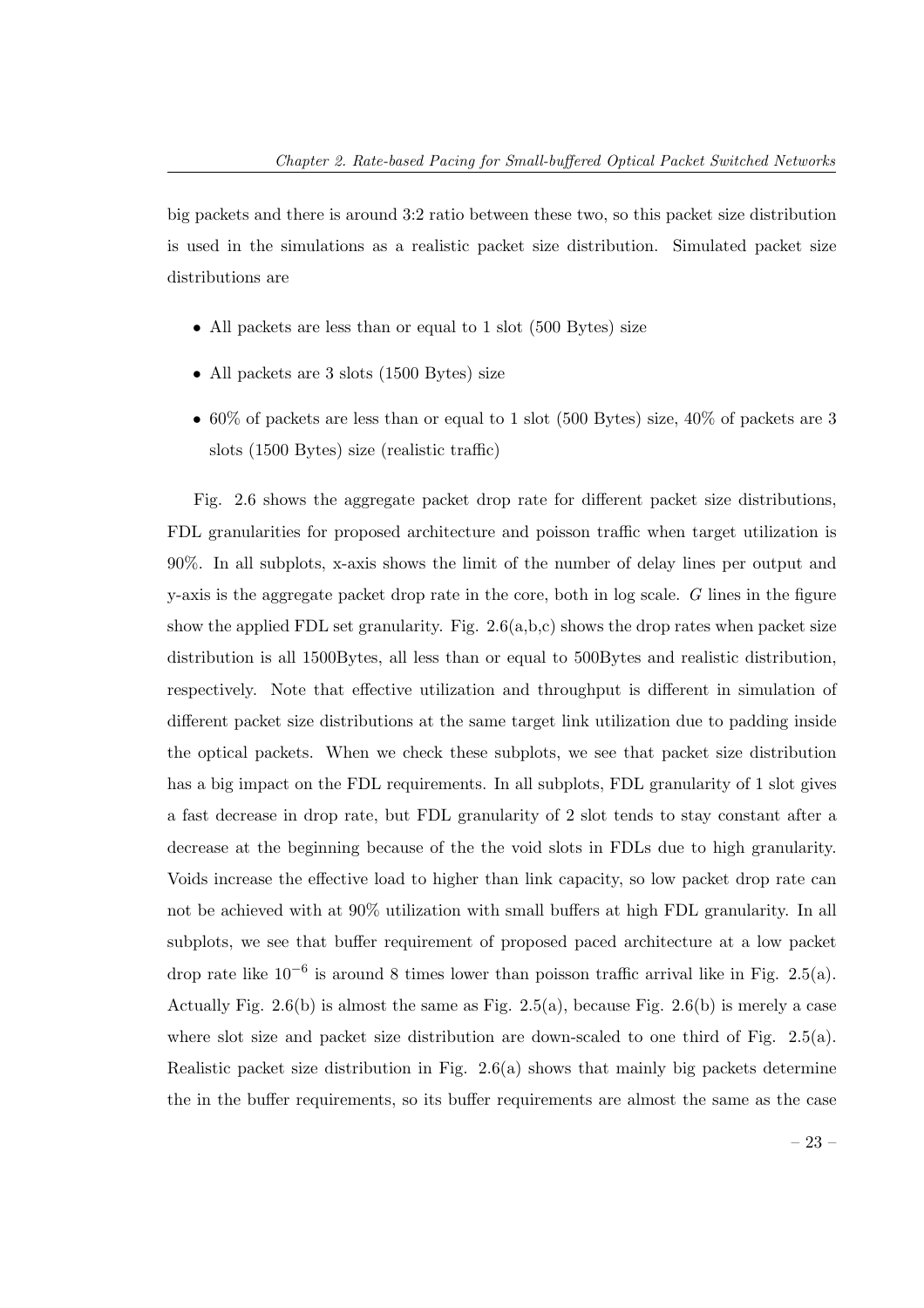

Figure 2.6: Aggregate packet drop rate with limited number of FDLs per link for 90% utilization when packet size distribution is (a) all packets are 1500Bytes, (b) all packets are less than or equal to 500Bytes and (c) realistic distribution.

– 24 –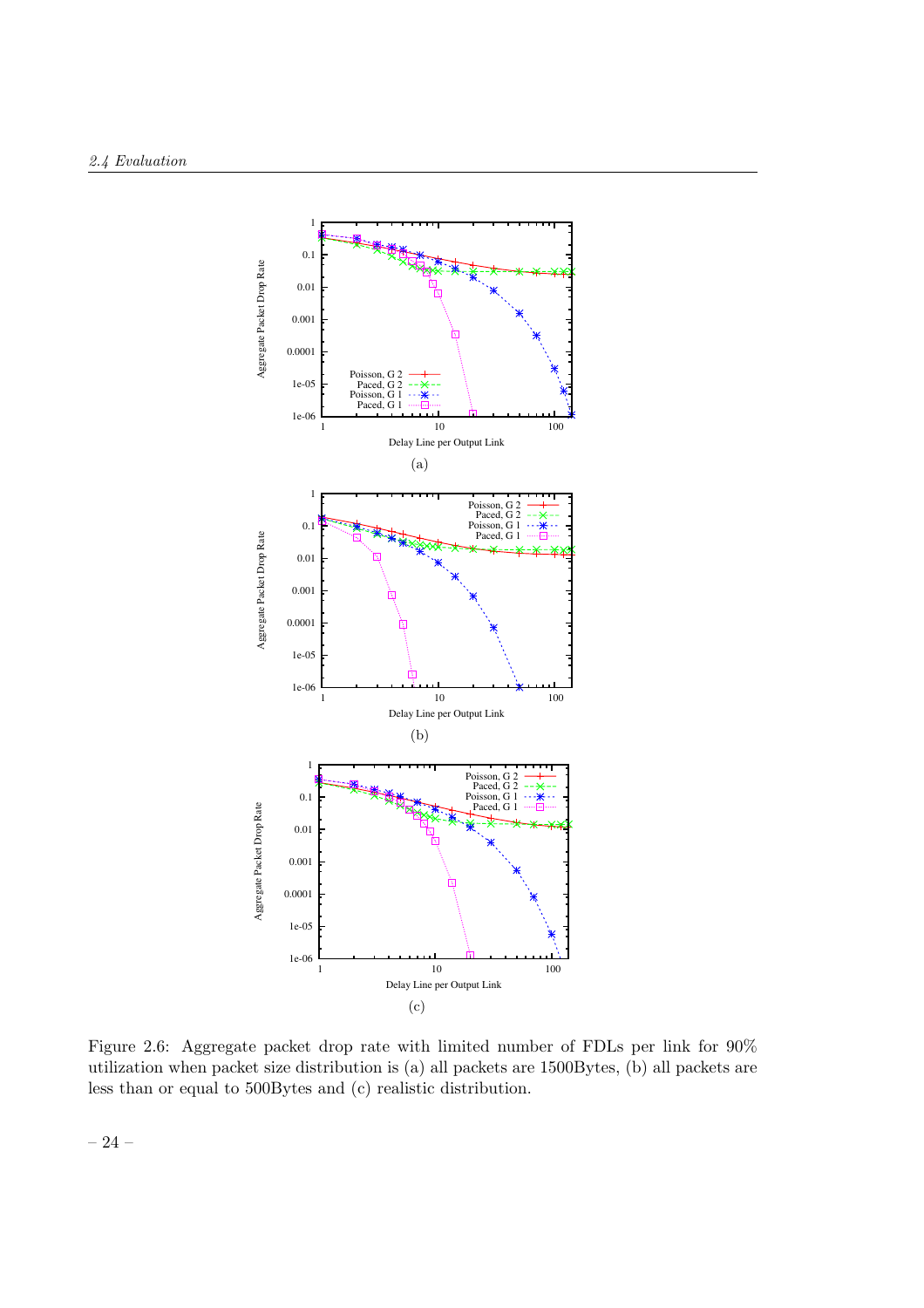where all packets are  $1500B$ ytes size in Fig.  $2.6(c)$  and around 3 times higher than the case all packets are less than or equal to 1 slot (500 Bytes) size in Fig. 2.6(b).

Fig. 2.7 shows the aggregate packet drop rate when target utilization is 30%. Fig.  $2.7(a,c,e)$  and Fig.  $2.7(b,d,f)$  show the drop rates with the proposed pacing architecture and poisson traffic, respectively. When we check these subplots, we see that packet size distribution has a big impact on the optimum FDL granularity. Fig. 2.7(a,e) shows that proposed architecture has optimum FDL granularity of 7 slots for realistic packet size distribution and when all packets are 1500Bytes. On the other hand, when packet size distribution is all packets are less than or equal to 500Bytes, the optimum granularities are 1, 2 and 3 slots as seen in Fig. 2.7(c). Granularity of 7 slots have much higher packet drop rate these granularities when there are multiple delay lines per output link. In general, small FDL granularities tend to give a sharp decrease in drop rate as number of delay lines increase, but high FDL granularities tend to stay almost constant after with a decrease at the beginning in the proposed architecture. This constant drop rate in Fig.  $2.7(a,c)$  is mainly because of load overshoot due to the void slots in FDLs because of high granularity. When we compare these high granularities for paced and poisson traffic, we see that paced architecture gives higher drop rates mainly because of the synchronized packet contentions due to pacing. Otherwise, paced architecture have lower packet drop rates at the same FDL granularities unless granularity is high. Realistic packet size distribution of paced architecture at granularity of 12 slots in Fig. 2.7(e) shows that contention synchronization is lower when there is a mixed packet size distribution using different number of slots.

Void slots in FDLs are served by the routers as if they are not empty, so void slots increase the effective load. When there are void slots in FDLs, using the size of slots occupied by the packets as a metric does not give a reliable measure of congestion. It can be possible to guarantee preventing overload by carefully selecting the target utilization. In the worst case, all packets entering an FDL occupy minimum number of slots and synchronized packet arrivals cause the maximum number of possible void slots, which is denoted by  $V$ , inside the FDL. Therefore, in a single stage equidistant FDL set, lowest efficiency in the worst case is approximately,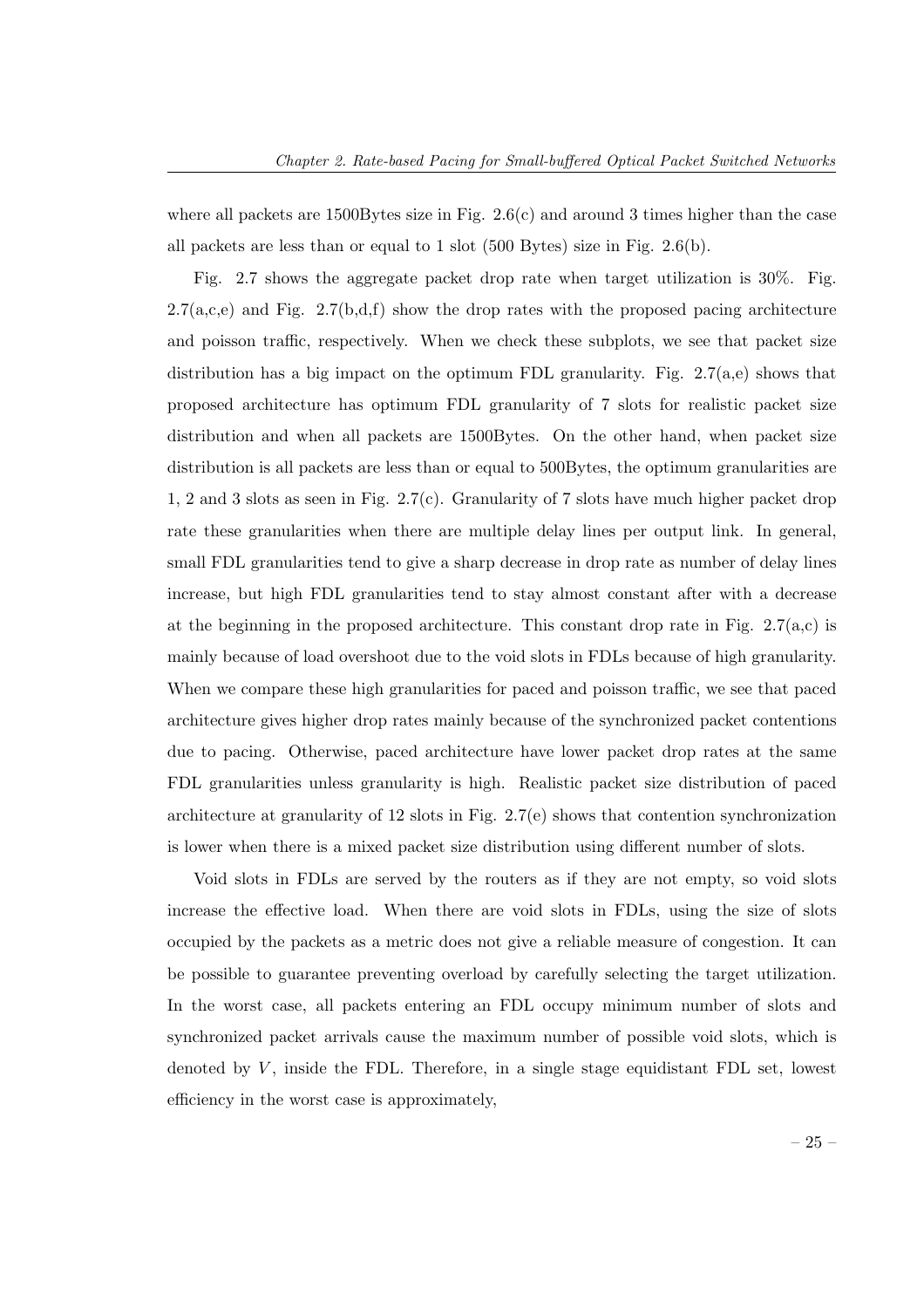

Figure 2.7: Aggregate packet drop rate with limited number of FDLs per link for 30% utilization when packet size distribution is all packets are 1500Bytes with (a) paced and (b) poisson traffic, all packets are less than or equal to 500Bytes with (c) paced and (d) poisson traffic, realistic distribution with (e) paced and (f) poisson traffic.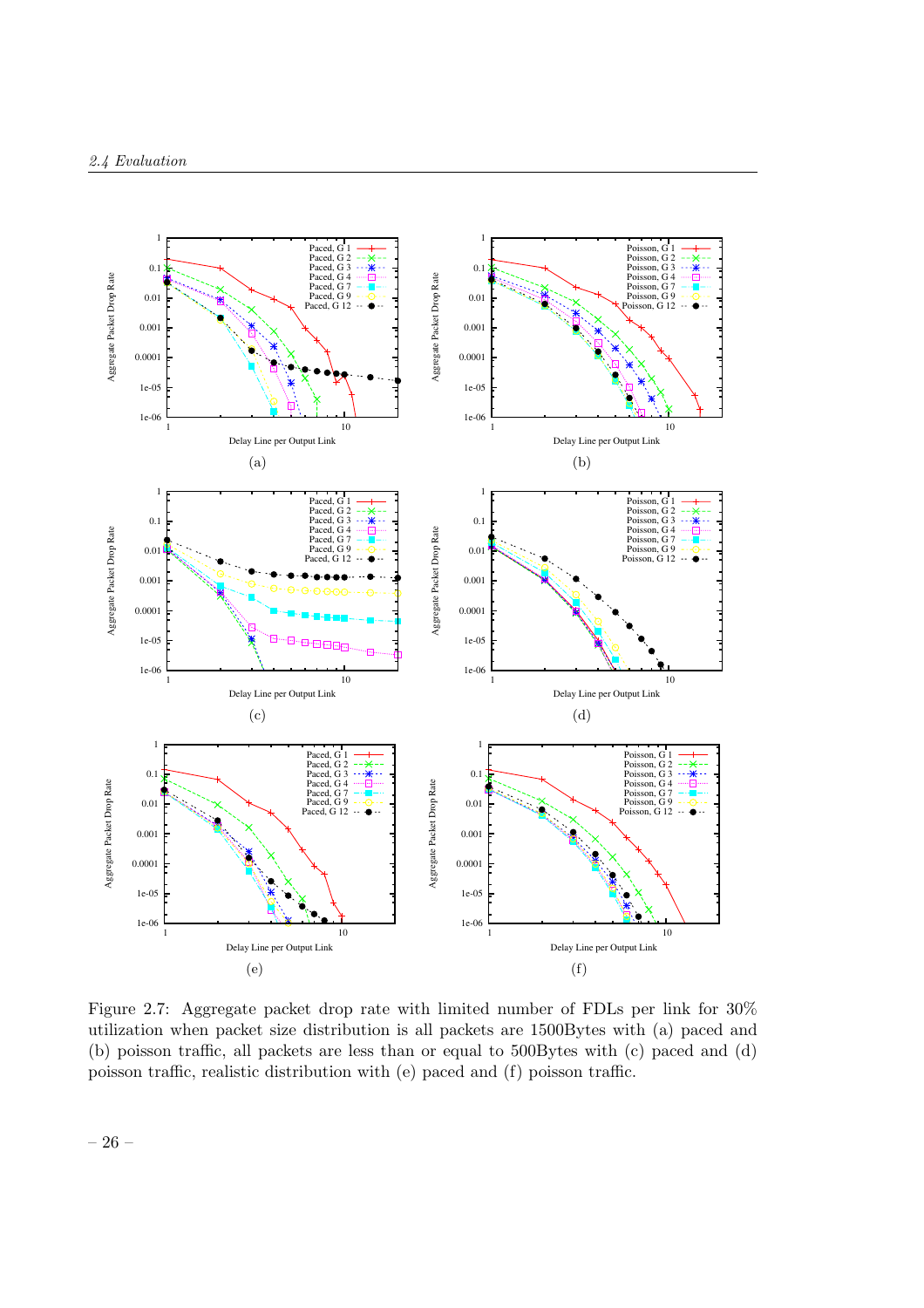$$
\frac{M}{M+V},\tag{2.1}
$$

where  $M$  is the number of slots occupied by the smallest possible packet size and  $V$  is the maximum number of void slots may occur upon arrival of a packet. V equals to  $x - 1$ slots, where  $x$  denotes the FDL granularity, as there must be an occupied slot using the link and causing contention. Plugging  $V = x - 1$  gives

$$
\frac{M}{M+x-1},\tag{2.2}
$$

Setting the target utilization in optical XCP routers to a value smaller than the result of this equation can protect output wavelengths from load overshoots and protects from drops due to void slots. It is better to apply a safety margin for possible rate oscillations and use a target utilization a little lower than the value calculated by using the equation above. When we use the formula to the case of all packets are 1 slot size and 3 slot size for 30% utilization, we get the limit FDL granularities 3 slots and 7 slots, respectively. When we check the simulation results in Fig.  $2.7(a,b)$ , we see that all simulated FDL granularities bigger than these granularities have higher drop rate than these granularities.

### Scheduling

Using a void-filling scheduling algorithm can greatly decrease the packet drops due to void slots. In other to show the effect of void filling, NSFNET is simulated with realistic packet size distribution at 60% target utilization and 8 delay lines per output link. Slot size is 500Bytes. Fig. 2.8 shows the packet drop rates of proposed architecture and poisson traffic with and without void-filling scheduling algorithm with packet reordering prevention is applied. X-axis shows the FDL granularity in linear scale and terms of slots and y-axis is the aggregate packet drop rate in the core in log scale. We see that when granularity is 1, void filling algorithm give the same performance as non-void filling algorithm, as expected because there are no void slots. As we increase the granularity, we see that void filling algorithms starts giving much lower drop rates. Moreover, proposed architecture gives much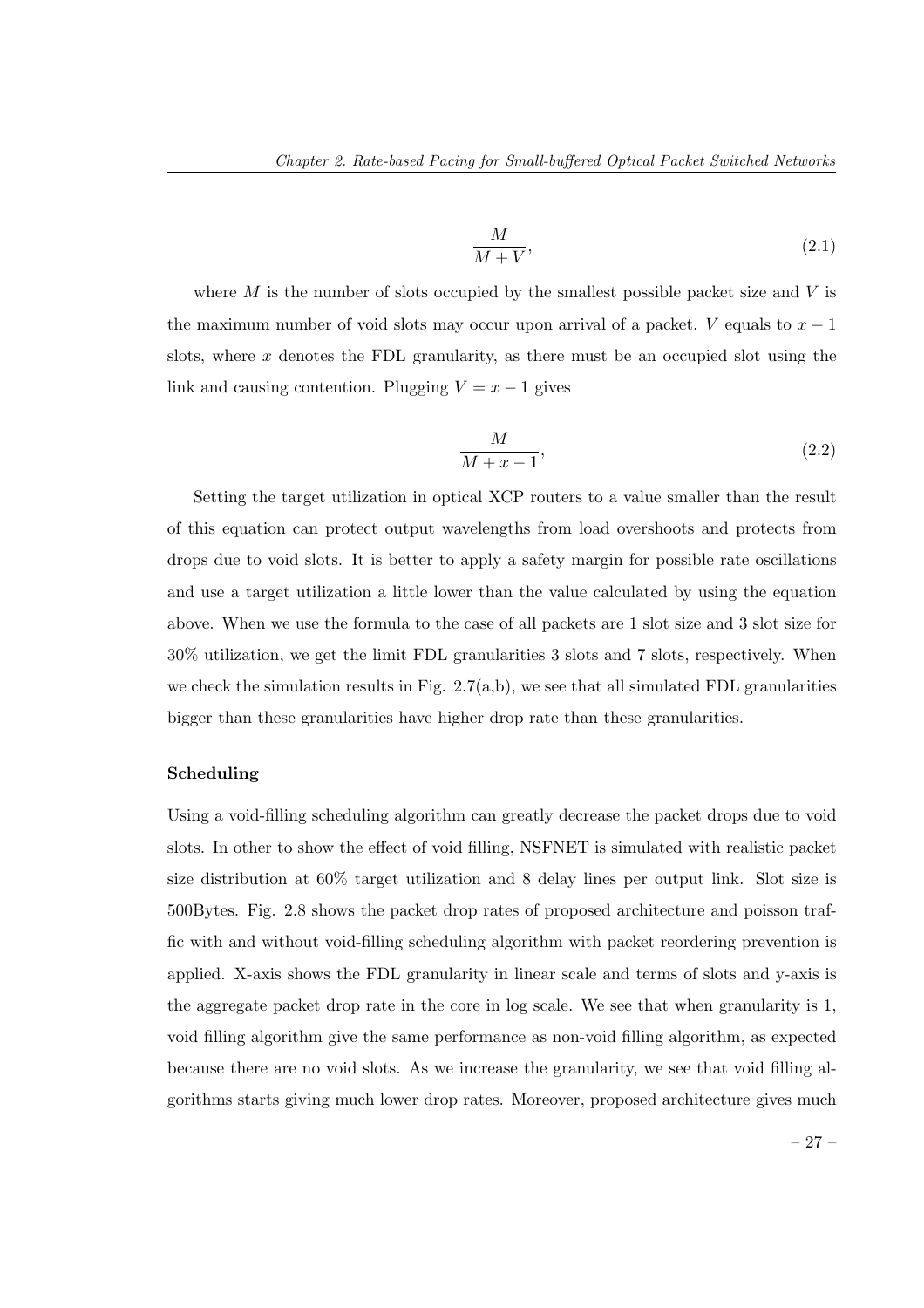

Figure 2.8: Effect of FDL granularity and void filling scheduling on aggregate packet drop rate.

lower drop rates than poisson traffic with the same scheduling. After an optimum granularity, drop rates start increasing due to void slots. As we further increase the granularity, proposed architecture and poisson traffic starts giving similar packet drop rate, because load overshoot due to void slots becomes the main reason of packet drops. Optimum granularity is 2 slots for non-void filling algorithms, while it is 3 slots for void-filling scheduling. In general, we see that applying void-filling scheduling and using the proposed architecture together can greatly decrease the drop rate.

# 2.5 Conclusions

In this chapter, we proposed an architecture designed for OPS WDM networks with pacing at edge nodes for minimizing the buffer requirements. We evaluated the packet drop rates with extensive simulations on a meshed network with multiple-hop paths and showed how

– 28 –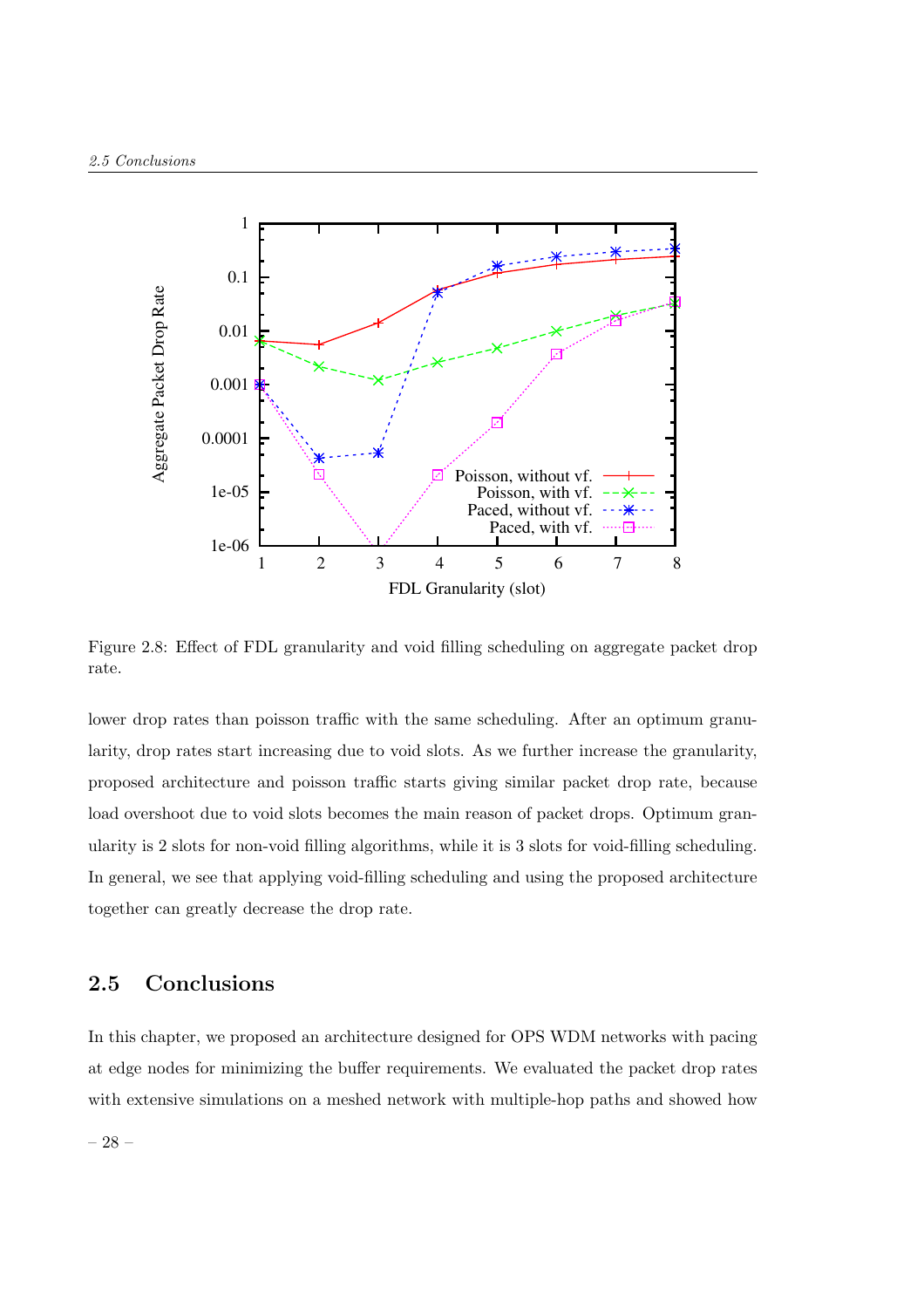FDL requirements change with slot size, FDL granularity, scheduling and packet size distribution. Simulation results with meshed networks showed that our architecture can provide much low packet loss ratio lower than poisson traffic in core OPS networks with small FDL buffers. We showed that large packets and small packets have different FDL requirements. Small packets require low granularity for low packet drop rate, but large packets require high granularity for decreasing the number of required FDL lines. Therefore, selection of slot size and MTU of the architecture has a strong impact on the buffer requirements. Selecting a big slot size equal to MTU may decrease the efficiency due to padding for small packets, but it has low FDL requirements and it can greatly simplify the design process and allows much simpler scheduling. In case of using a slot size smaller than MTU, we showed that void-filling scheduling can greatly decrease the buffer requirements.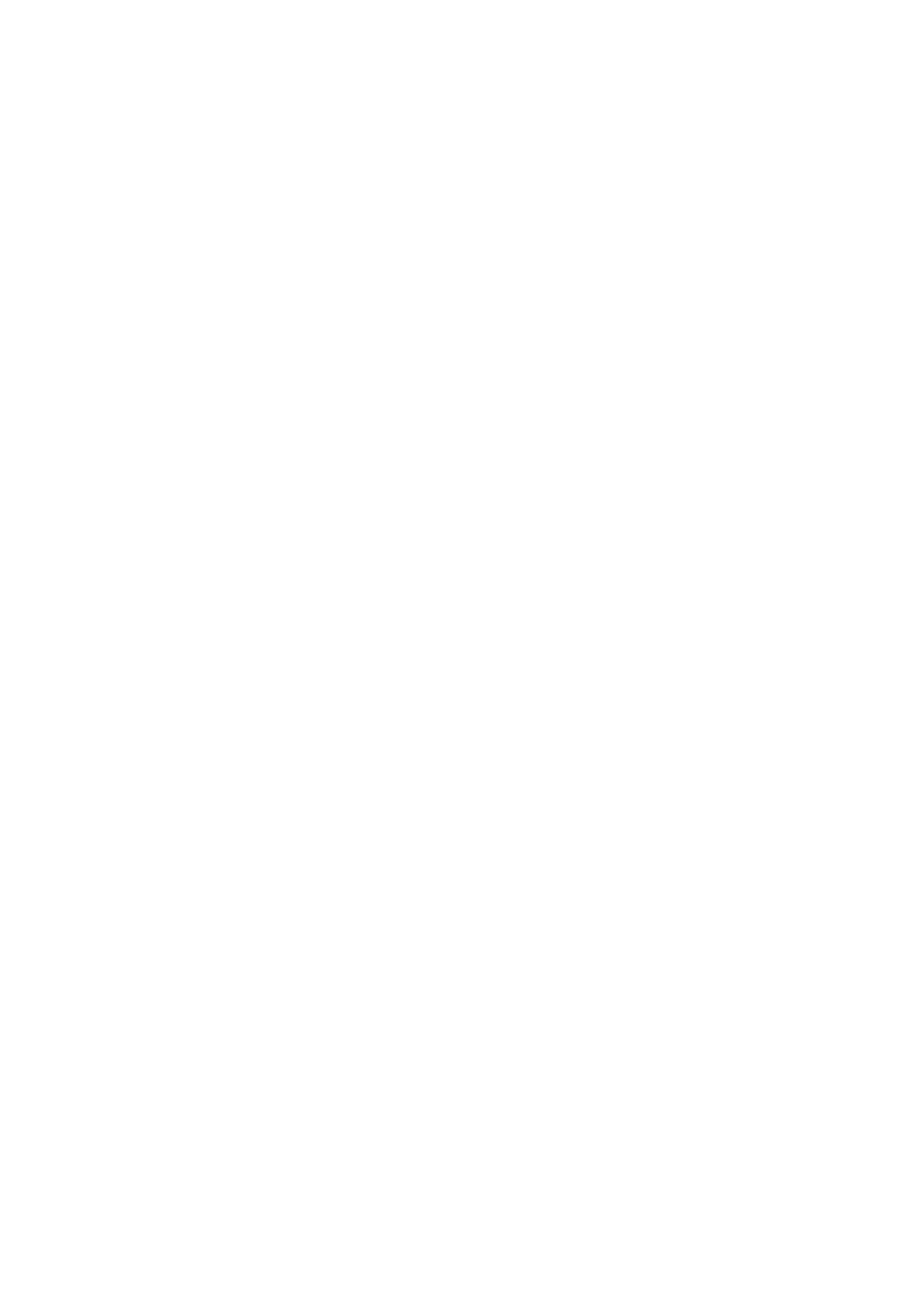# Chapter 3

# Switch Architectures for Small-buffered Optical Packet Switched Networks

# 3.1 Introduction

In Chapter 2, we introduced an all-optical OPS network architecture that can achieve high utilization and low packet drop ratio by using FDL-based small buffering. Switching fabric size is an important cost factor in routers, so it is necessary to design a suitable switch architecture for the proposed small-buffered architecture. Many switching fabric architectures like MEMS, optomechanical, electrooptic, thermooptic, liquid-crystal based switches are proposed for optical switching [19]. However, the number of switching elements in the fabric increases together with the overall cost as the number of ports of the switch increases. Also, increasing the switch size introduces high crosstalk and insertion losses in many proposed switching fabric architectures. These losses require optical amplification that further increases the overall cost as explained in [19]. In Chapter 2, a simple output FDL buffered switch was used as switching architecture. In this chapter, we investigate and compare input and output buffered optical switch architectures for minimizing the size of

– 31 –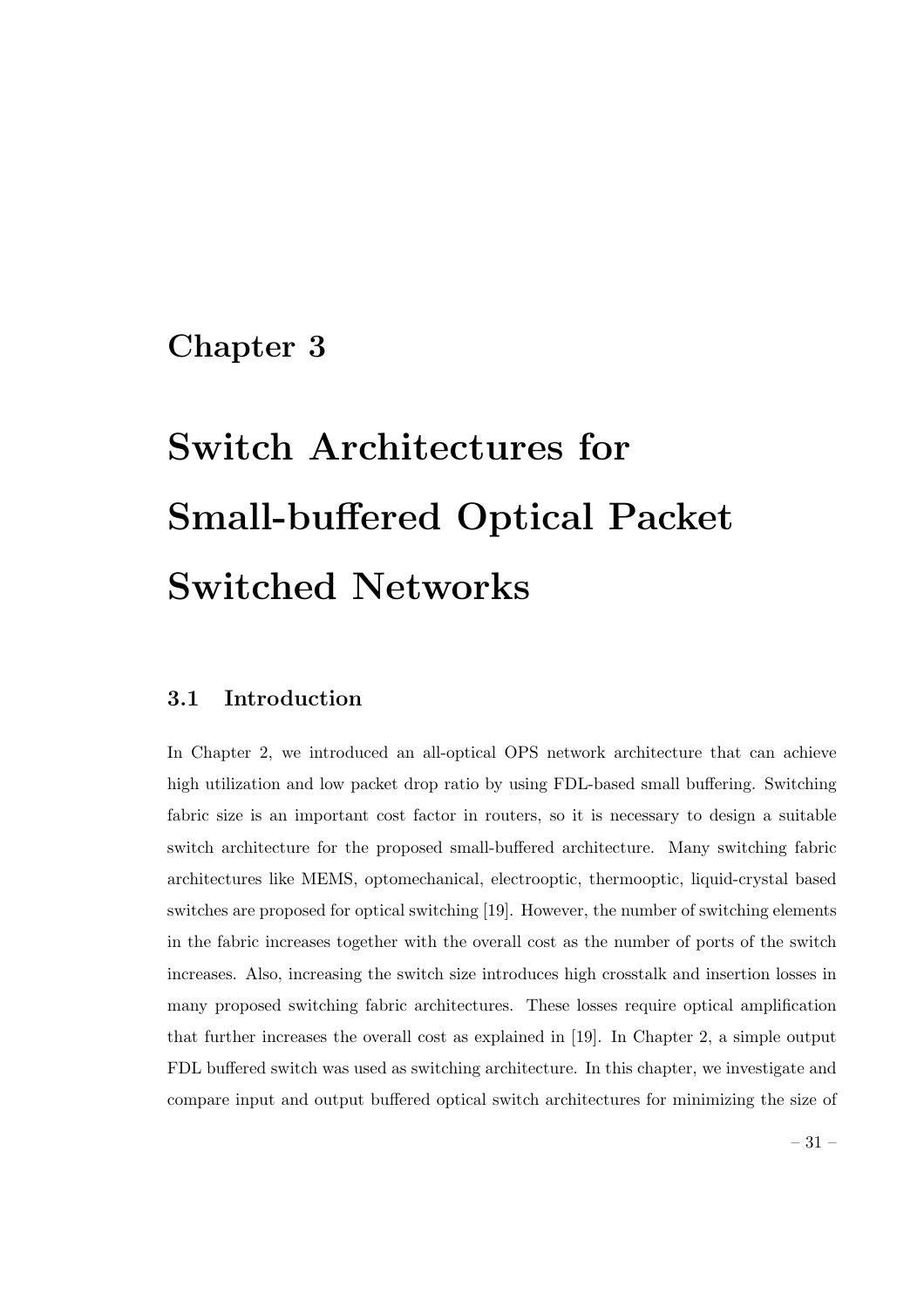

Figure 3.1: Switch and FDL architectures

optical switching fabric of core nodes while achieving higher throughput with small buffers. For this purpose we apply the proposed FDL-based small-buffered network architecture. We show how the FDL requirements of different switch architectures change with FDL granularity and packet size distribution by using a star topology.

# 3.2 Switch, Scheduler and FDL Architectures

In Chapter 2, we evaluated the FDL requirements of an output buffered switching architecture where FDL lines are connected to the output ports of the switch as shown in Fig. 3.1(b) for a single wavelength. If there are many fiber delay lines per output link, such a switch requires many output ports and therefore a big switching fabric However, switching fabric size is usually one of the biggest factors determining overall router cost, so in this chapter we try to decrease the size of the switching fabric. In Chapter 2, output buffering without void filling was used as the buffering architecture and scheduling algorithm. In this chapter we evaluate the switch size and buffer requirements of a different architecture called input buffering with virtual output queuing (VOQ) scheduling shown in Fig. 3.1(a) for a single wavelength. We also evaluate the buffer requirements of void filling scheduling version of output buffering for comparision. Speedup is 1 in all switches.

Buffers are implemented as a single stage equidistant fiber delay lines like in Chapter 2. FDL length distribution increases linearly  $(x, 2x, 3x, 4x...)$  where x is FDL granularity.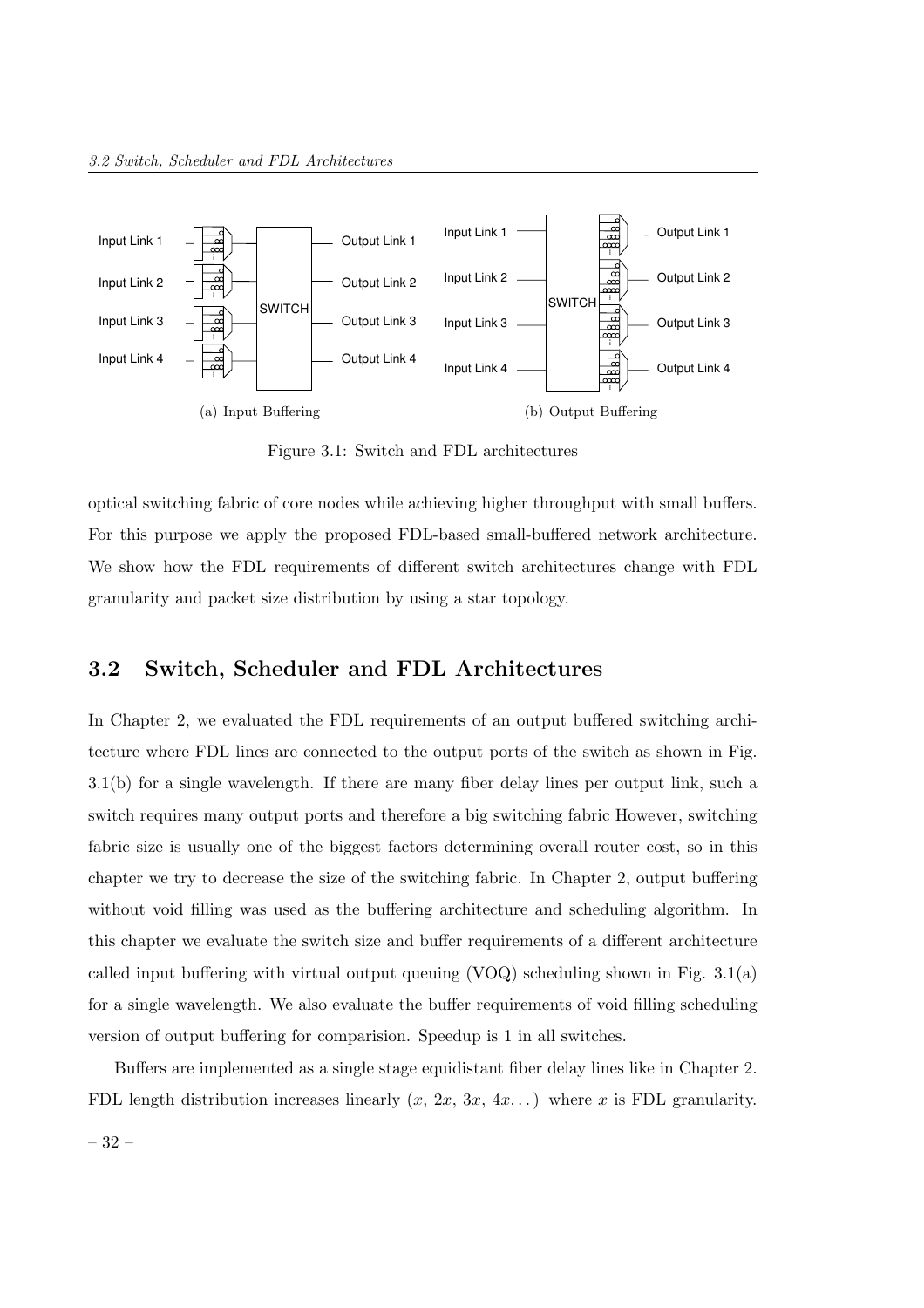The number of required FDLs (denoted by  $B$ ) is evaluated for different FDL granularities. When output buffering is used, required switch size for a single wavelength is  $N \times BN$ , where N is the number of links assuming the number of output and input links is the same, as seen in Fig.  $3.1(a)$ . On the other hand, input buffering decreases the main switch size to  $N \times N$  independent of the number of delay lines. Each input link requires a  $1 \times N$  small switch in front of its FDL set. Therefore, input buffering can be implemented by dividing the switching fabric into smaller switches instead of a single and large main switch. This may bring a drastic decrease in switching fabric cost especially if B is high. However, a well-known problem of input buffering is head-of-line blocking, which limits the achievable utilization. We apply virtual output queuing (VOQ) scheduling for minimizing this problem.

A FDL set provides only a limited set of required delays, unless granularity is a single slot. When the required delay is not supported by the FDL set, packets may end up to be delayed more than the required delay. Extra delaying the packets causes unused void slots, which decrease the achievable throughput of output links. Void filling scheduling algorithms decrease the number of such unused slots and decrease the FDL requirements. However, void-filling algorithms increase the scheduler complexity, so a simple output buffering architecture without in output buffering was used in Chapter 2. In this chapter, we evaluate a void filling version of output buffering architecture for a more fair comparison with input buffering architecture where void filling is necessary for VOQ. Void filling algorithms may cause packet reordering, so they must be carefully applied. We prevent packet reordering among the packets that will be switched through the same input-output link pairs in both input buffering and void filling version of output buffering.

### 3.3 Evaluation

### 3.3.1 Simulation Settings

Proposed network architecture and buffering models are implemented over ns version 2.28 [28]. XCP agents start sending data randomly in the first 10s and continue until the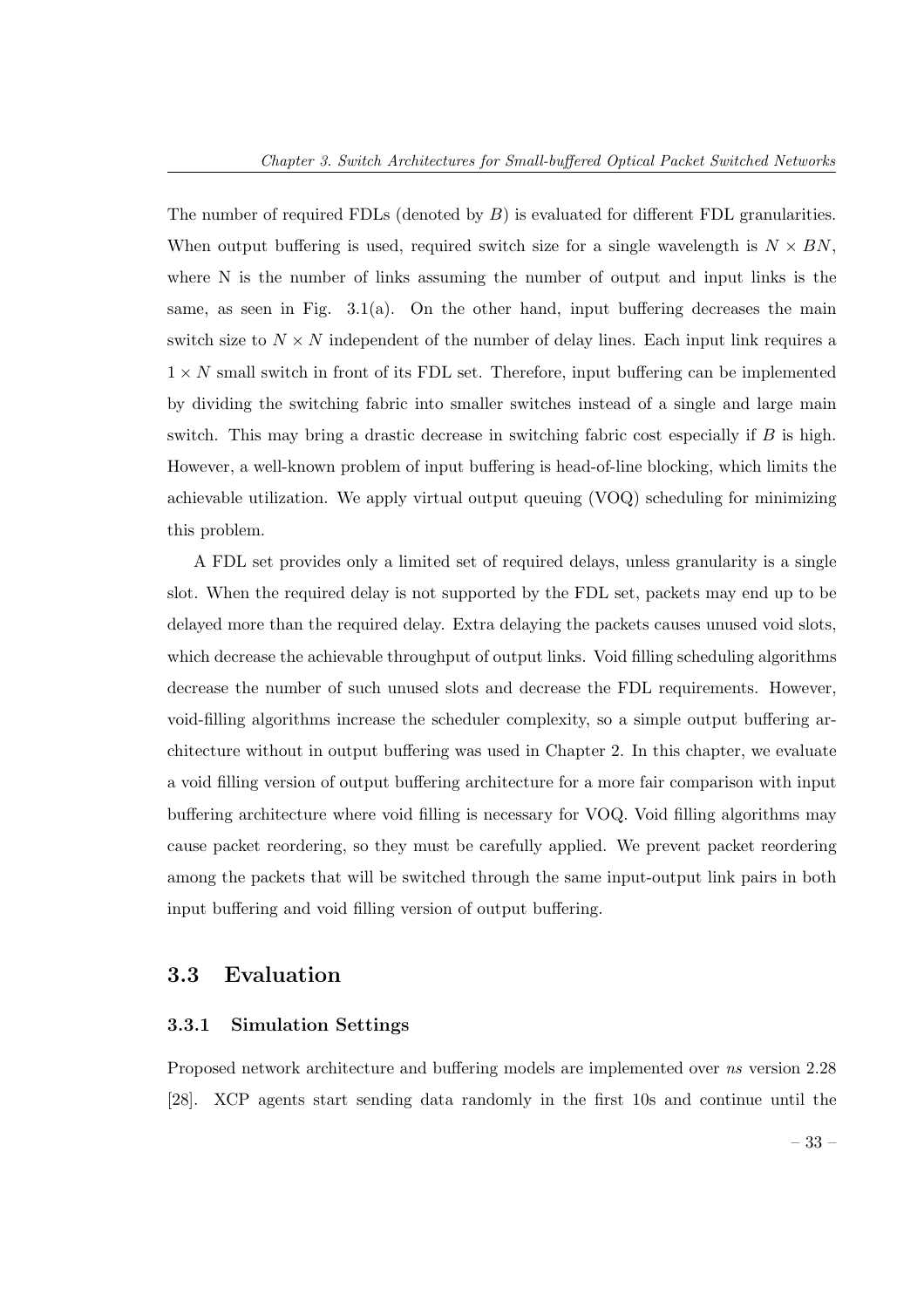

Figure 3.2: Star topology

simulation ends. It is assumed that there is a backlogged traffic at edge buffers, so each edge node sends traffic to all other edge nodes at the maximum possible rate controlled by XCP. We chose XCP's  $\alpha$ ,  $\beta$  and  $\gamma$  parameters for edge routers as 0.2, 0.056 and 0.05, respectively, as explained and used in Chapter 2. However, input buffering architecture implemented by FDLs makes it hard to provide buffer occupancy data to XCP algorithm. Furthermore, our aim is to have a small buffered network and effect of queue parameter is low as persistent queue size is usually small with such a small buffered network, so  $\beta$ parameter is set to zero in the core routers. Ref. [32] shows that this parameter set is stable. Total simulation duration is 40s.

Slot size is selected as 52Bytes, because Ref. [31] shows that most common small packets on Internet2 are in the range of 40Bytes to 52Bytes. The selection of optimum slot size is left as a future work. Probe packet size is selected as equal to the slot size. FDLs are used for resolving contention of data packets. Contention of probe packets on control wavelength is resolved by electronic RAM. Ref. [31] shows that size of packets in Internet2 traffic is mainly composed of very small and big packets and there is around 3:2 ratio between these two, so this packet size distribution is used in the simulations as a realistic packet size distribution. Simulated packet size distributions are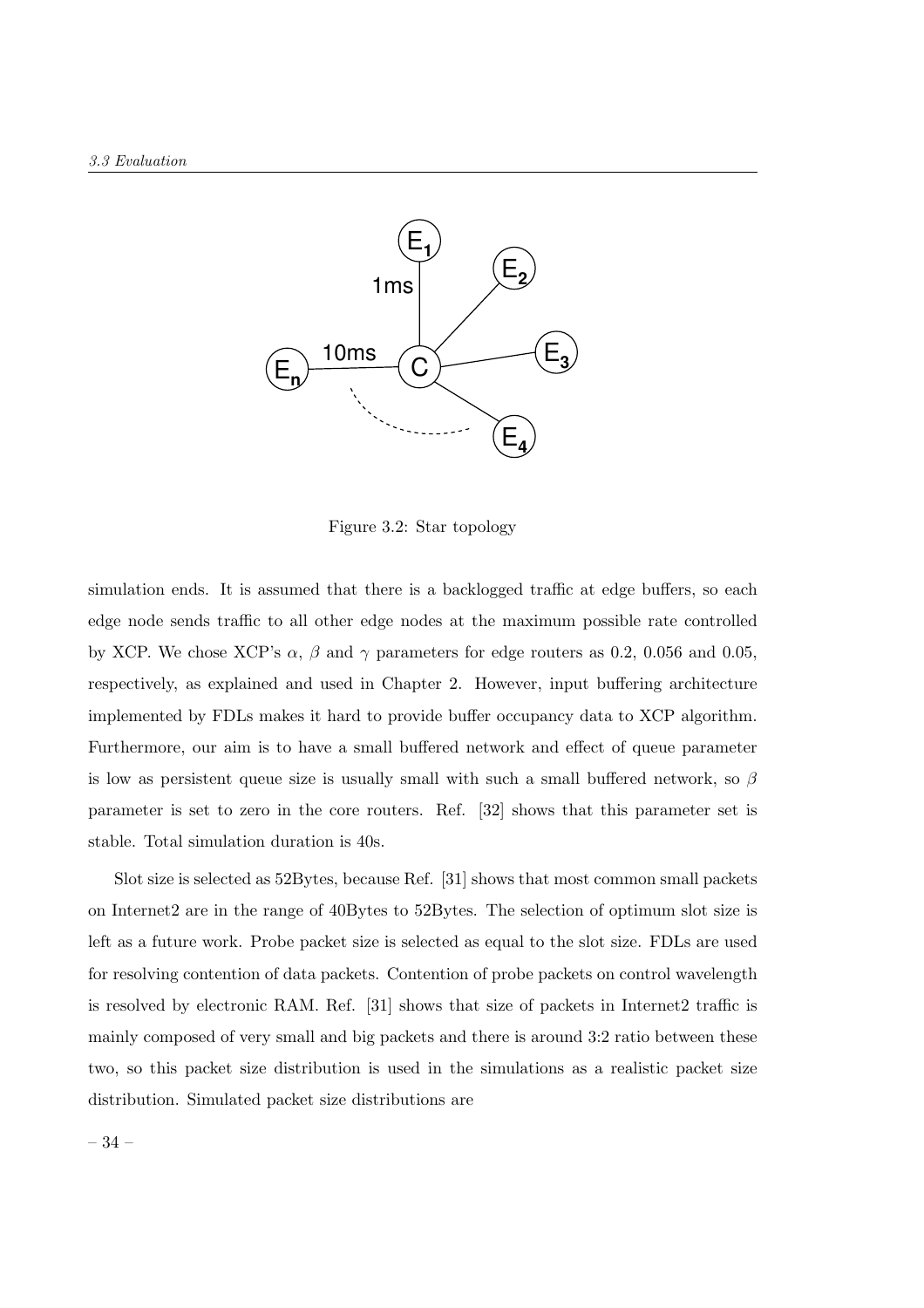

Figure 3.3: Aggregate packet drop rate with limited number of FDLs per link when packet size distribution is realistic packet size distribution with input buffering (a) and output buffering (b), all 1508Bytes with input buffering (c) and output buffering (d), all 52Bytes with input buffering (e) and output buffering (f)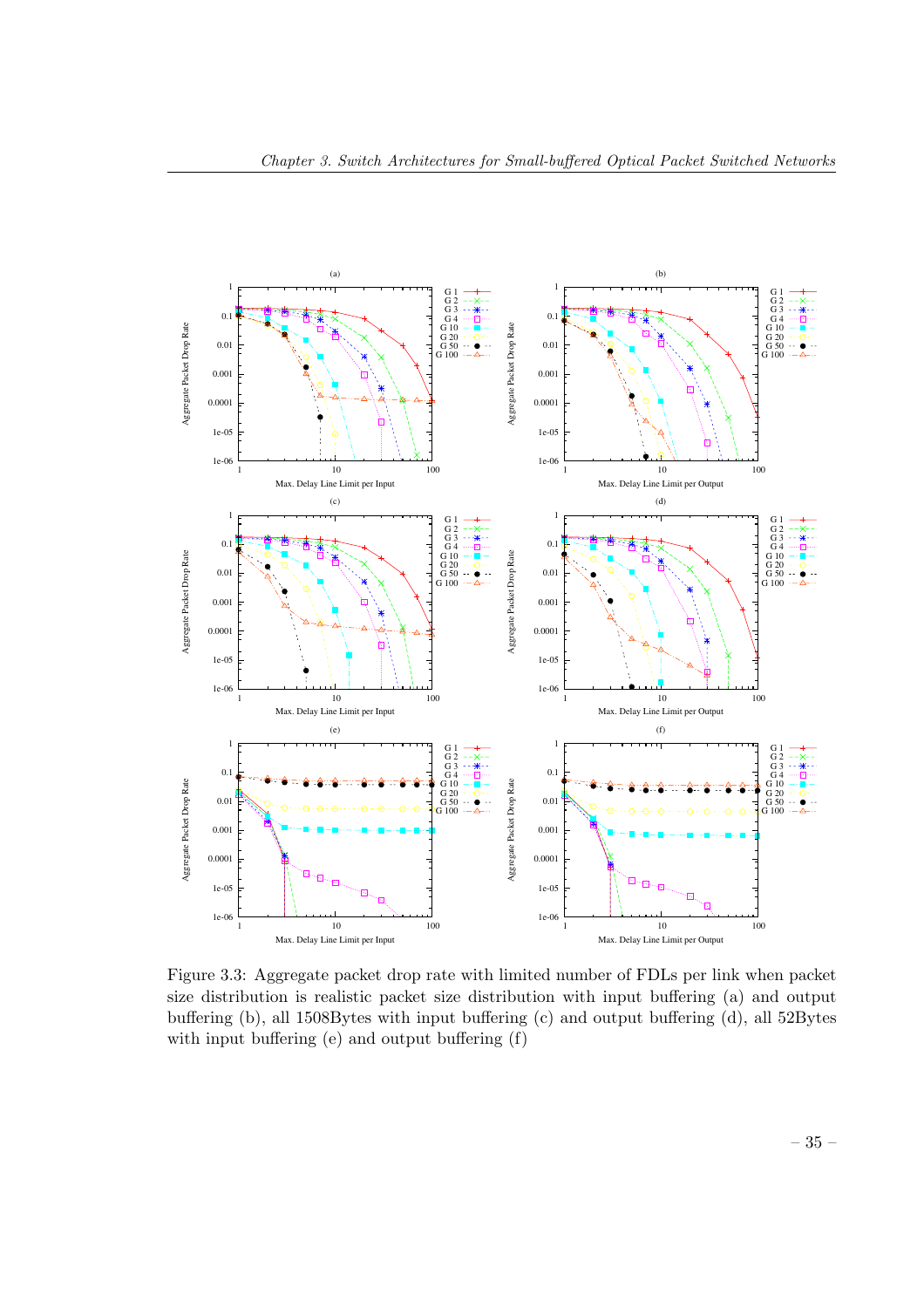- All packets are 1 slot (52 Bytes) size
- All packets are 29 slots (1508 Bytes) size
- $60\%$  of packets are 1 slot (52 Bytes) size,  $40\%$  of packets are 29 slots (1508 Bytes) size (realistic traffic)

The star topology shown in Fig. 3.2 is used for computer simulations. There is a single core node for switching the packets. Star topology is simulated when there are 12 edge nodes in the network. Each source node sends data to all other edge nodes, so each link carries 11 macro flows (LSPs) in each direction. Simulated FDL granularities range between 1 to 100 slots. Target utilization parameter of XCP is set to 30% for output links of core node as Ref. [4] states that network operators usually run backbone links at loads of 10%-30%. Target utilization is set to 90% for output links of edge nodes as they can use electronic RAM for buffering.

There is a single data wavelength on links. Propagation delay of links range between 1ms and 10ms in the network. XCP control period of core routers and probe packet sending interval of edge routers is 40ms. The capacity of the data wavelength is set to 1Gbps when packets are 29 slots size and realistic packet size distribution. When all packets are 1 slots size, wavelength capacity is set to 100Mbps due to simulation time constraints. The capacity of the XCP control wavelength is 100Mbps.

Figure 3.3 shows the aggregate packet drop rate in the simulations. In all subplots, y-axis shows the limit of the number of delay lines per link and x-axis is the aggregate packet drop rate in the core, both in log scale. G lines in the figure show the applied FDL set granularity. When we compare the simulation results of input buffering and output buffering in Fig. 3.3, we see that the delay line requirements for the same packet drop rate are close, especially for the high granularities when packets are big and all granularities when all packets are 52Bytes. FDL requirements of input buffering is a bit higher.

In the graph, we see that granularities between 1-50 slots in big size packet simulations and granularities between 1-3 slots in simulation of 52Bytes packets show a sharp decrease in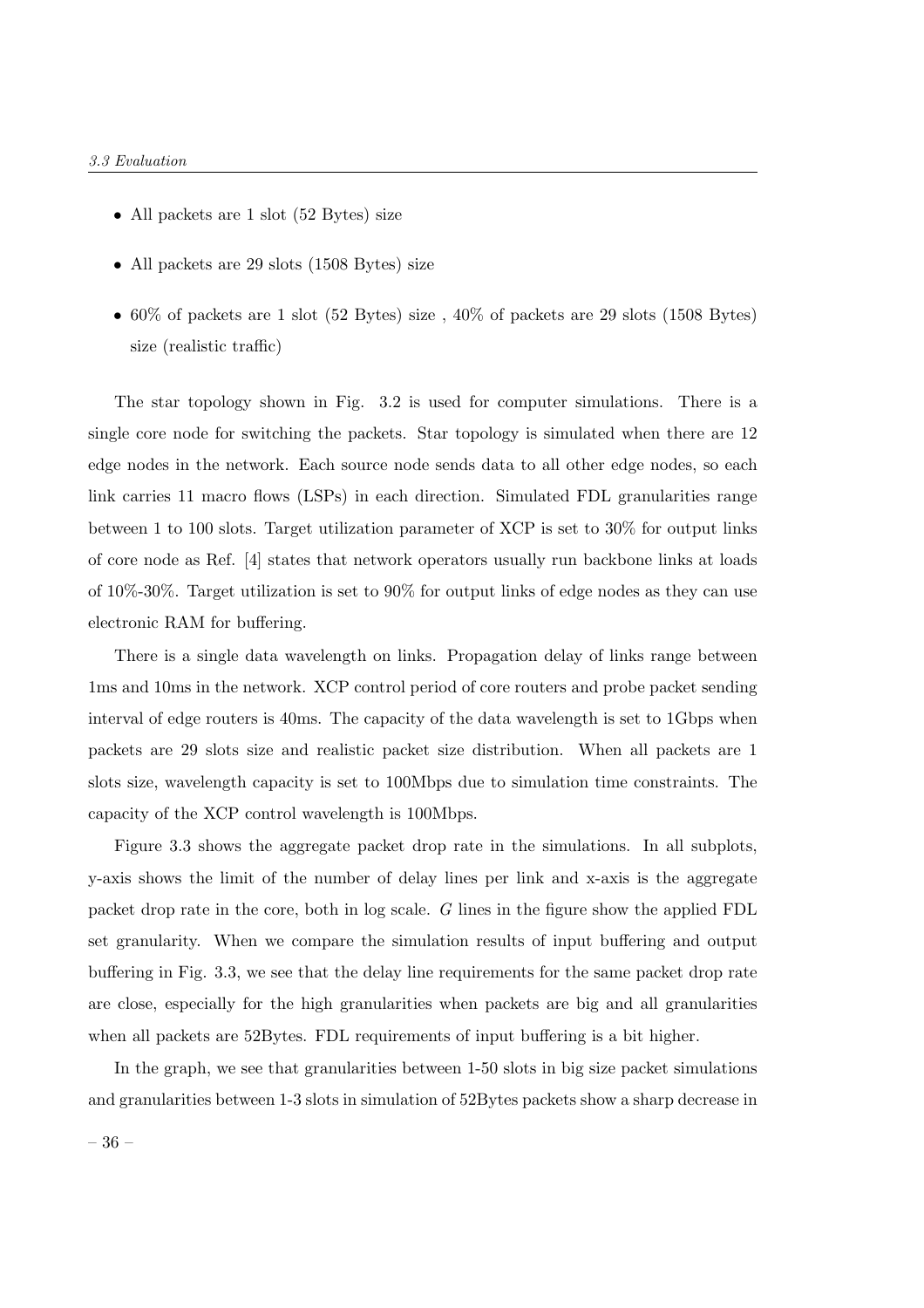drop rate as the number of delay lines increase. However, if we increase the granularity, the drop rate decreases first and then becomes almost constant or decreases with a lower rate, because void slots in FDLs and output due to high FDL granularity causes synchronized packet drops and limits the achievable utilization as explained in Chapter 2.

Packet size is distribution in the network is an important factor on the selection FDL granularity and achievable utilization. If we want a network to have very low packet drop rate, it is necessary to select the FDL granularity according to the worst case scenario that is the case of all packets in the network have the minimum possible size, which is taken as 1 slot size in the simulations this chapter. After selecting an FDL granularity that can achieve the target utilization and required packet drop ratio with small packets, the number of delay lines of the switch can be evaluated and selected according to the FDL requirements in simulation of a traffic composed of big packets and required packet drop ratio. For example, Fig.  $3.3(e,f)$  show that FDL granularities of 1, 2 and 3 slots can achieve very low drop rate when all packets are 1 slot size. When we check the FDL requirements of these granularities with simulation of big packets in Fig.  $3.3(a,b,c,d)$ , we see that it is possible to get low packet drop rate with around 30-40 delay lines per link with granularity of 3 slots. On the other hand, around 1% drop rate may be enough for internet traffic. In such a case, using as low as 4-5 delay lines per link with granularity of 20 slots looks enough for all simulated packet size distributions.

## 3.4 Conclusions

In this chapter, we investigated some optical switch architectures for minimizing the size of optical switching fabric with the proposed network architecture based on pacing the traffic. We compared the buffering architectures input buffering with VOQ, and output buffering with void filling. We evaluated the packet drop rates depending on FDL granularity and packet size distribution.

We showed that input buffering requires comparable number of delay lines as output buffering architectures at 30% utilization, which is typical for backbone links of network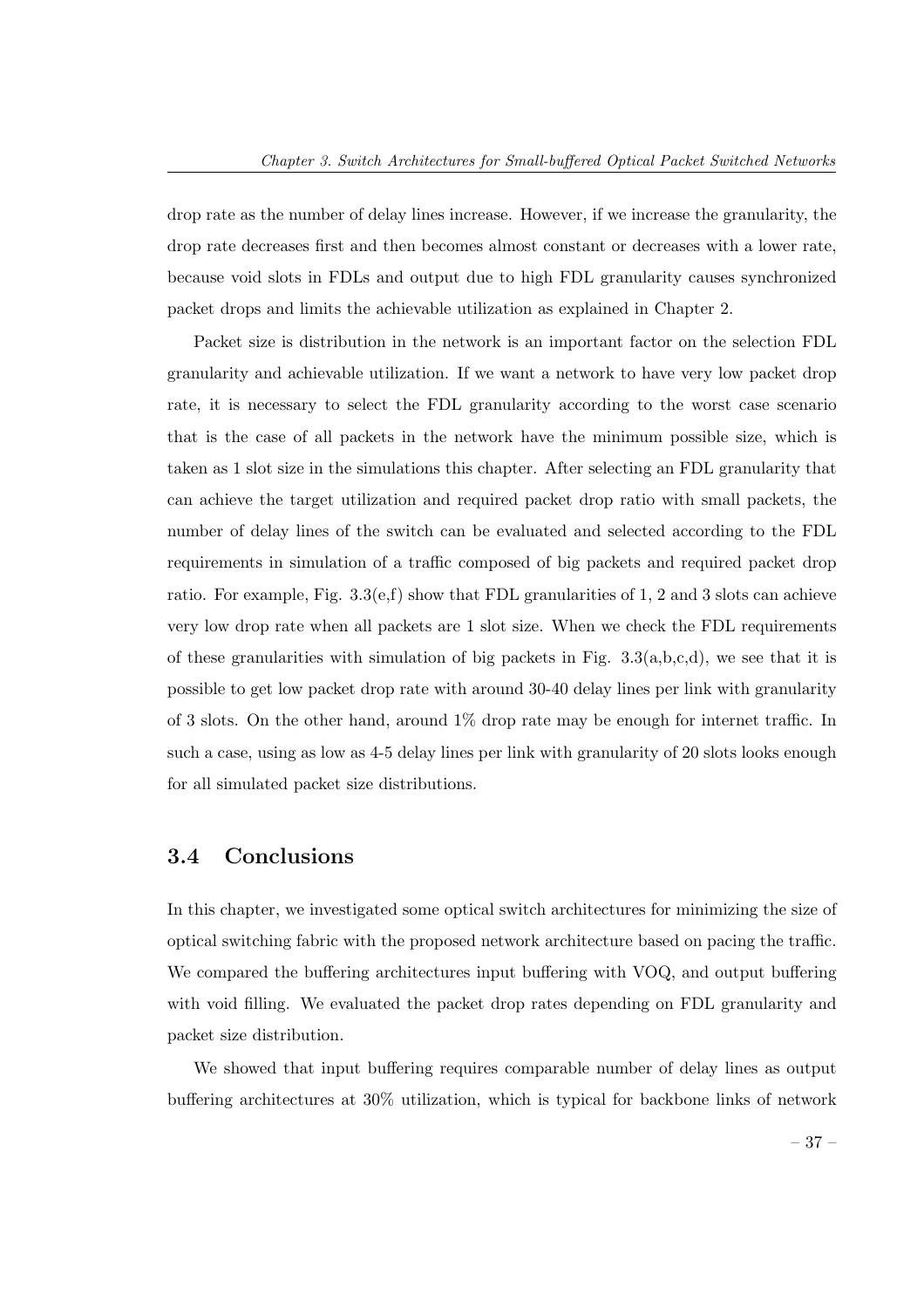operators, with pacing. Input buffering can be implemented by dividing the switching fabric into smaller switches instead of a single and large main switch, so input switching may decrease costs when the cost of a large and single switch is higher. The drawback of input buffering is that its scheduling algorithm is more complex than scheduler of output buffering, but processing power requirements of input buffering may be decreased with some optimizations.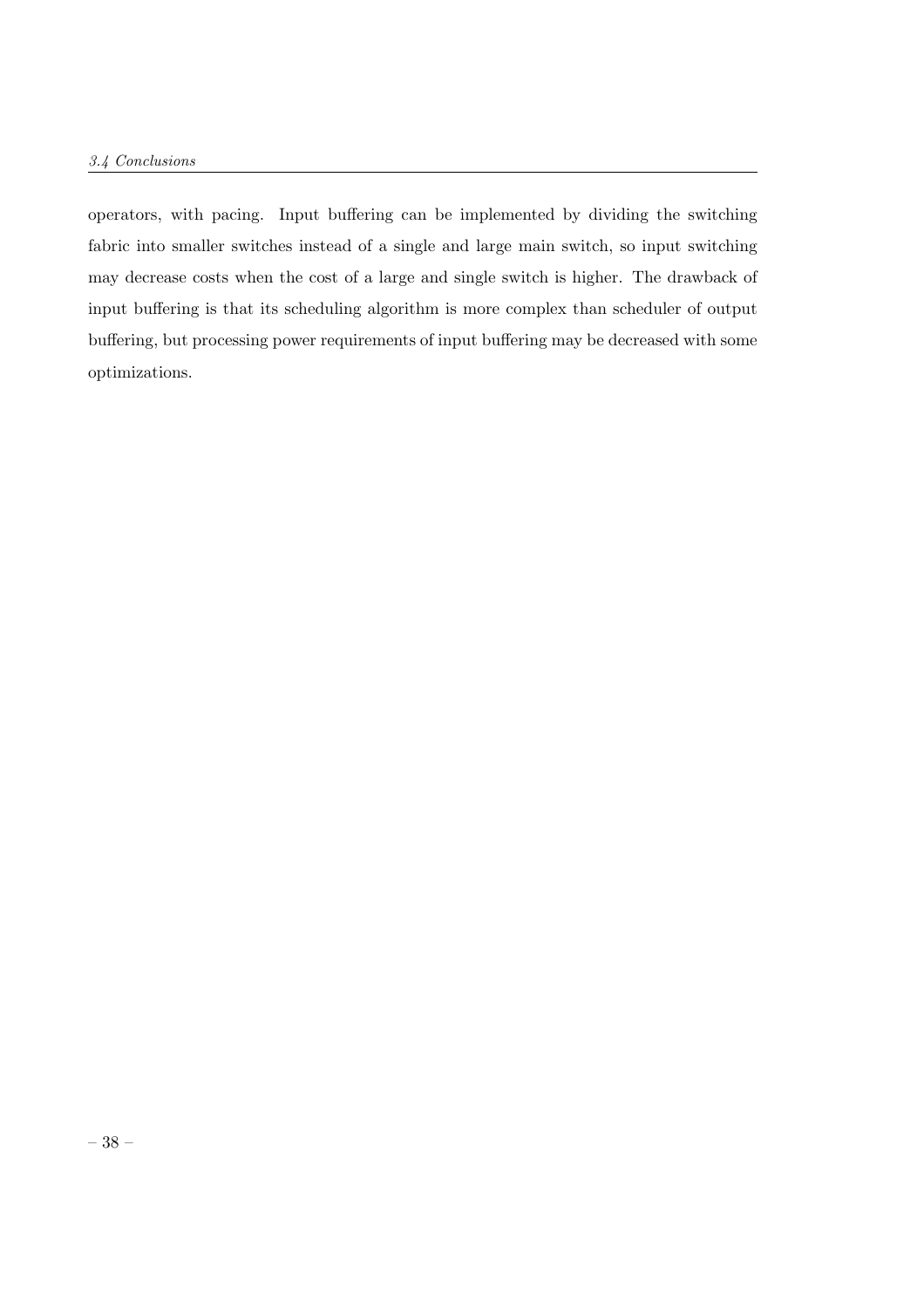# Chapter 4

# Pacing for Optical Packet Switched Networks with Very Small Optical RAM

# 4.1 Introduction

FDLs have important limitations. First of all, FDLs require very long fiber lines that cause signal attenuation, inside the routers. There can be a limited number of FDLs in a router due to space considerations, so they can provide a small amount of buffering. Second, FDLs provide only a fixed amount of delay. FDL buffering is possible with today's technology, so many researchers consider FDL buffers to resolve contentions in optical networks. On the other hand, optical RAM is under research and it may be available in the near future. Optical RAM solves the problems of FDLs like lack of  $O(1)$  reading, signal attenuation and bulkiness. However, Optical RAM is not expected to have a large capacity, soon.

TCP is well-known to behave bursty [33]. Bursty nature of TCP limits decreasing the buffer requirements, because it brings a high packet drop rate in small buffered networks. One possible solution for solving this problem is TCP Pacing. Pacing is defined as transmitting ACK (data) packets according to a special criteria, instead of transmitting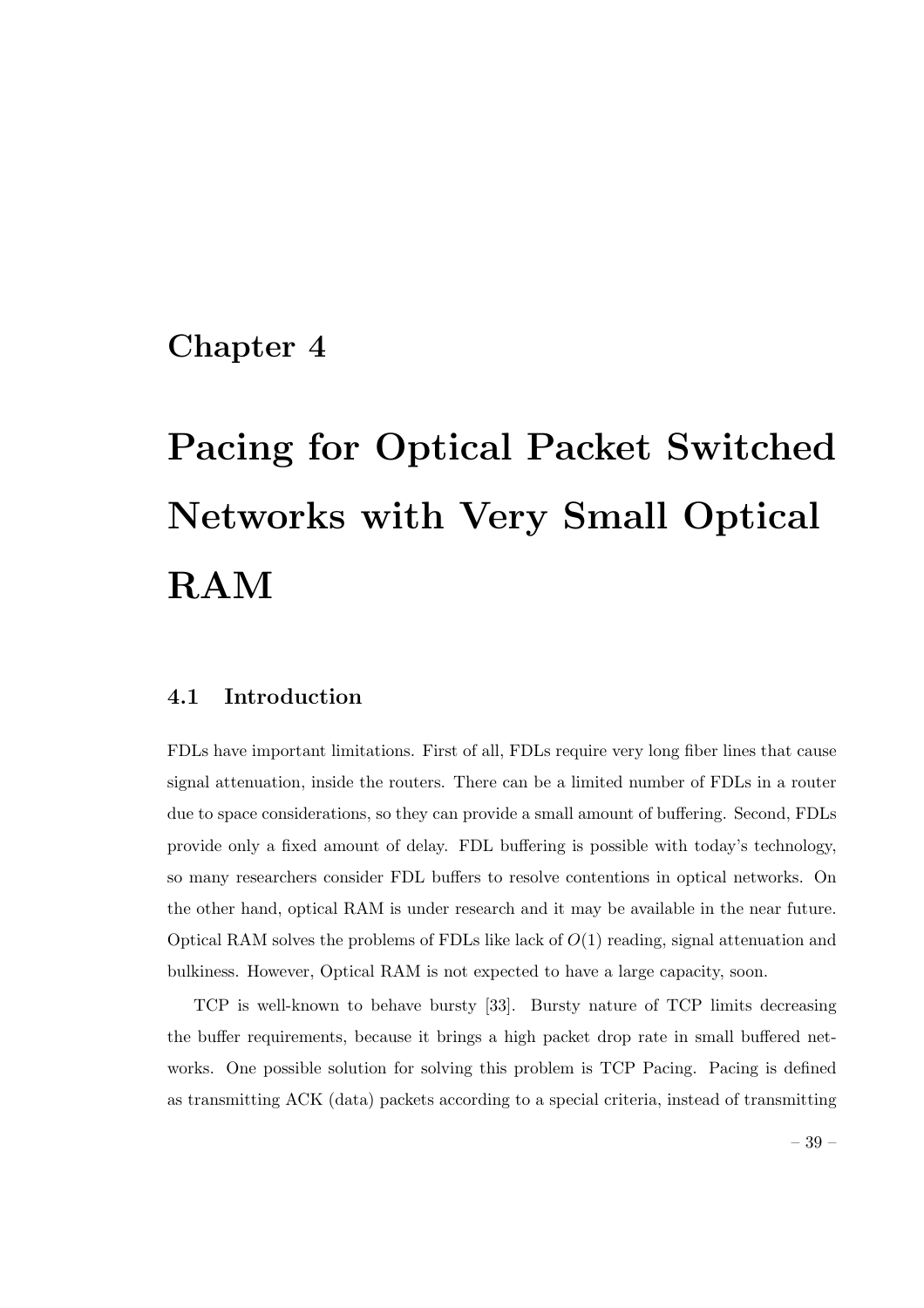### 4.1 Introduction

immediately upon arrival of a data (ACK) packet [6]. Pacing is initially proposed as a solution for ACK-compression [6]. Kulik et al, proposed using paced TCP for solving the problem of queuing bottlenecks by preventing bursty behavior of TCP [34]. In Ref. [35], results of extensive simulations show that there are many cases where paced TCP gives worse performance than TCP without pacing, so pacing must be applied carefully. Ref. [5] argues that when pacing is used,  $O(logW)$  buffers are sufficient where W is the maximum congestion window size of each flow. However, architecture in Ref. [5] imposes a limitation on the congestion window size of all flows, because the buffer size in their proposal depends on the maximum window size. When there are not enough number of flows, these flows can utilize only a small amount of bandwidth because of the window size restriction. It gives high utilization when the network is slightly over-provisioned and there are enough number of flows.

First, we evaluate Paced (P.) and Non-Paced (N.P.) variants of TCP Reno, TCP NewReno, HSTCP with SACK [36] and XCP [16] transmission protocols. TCP Reno and NewReno are selected for showing the effect of packet recovery mechanisms when packet losses occur. HSTCP is selected because it can achieve high utilization in high-bandwidth product links much faster than Reno and NewReno without requiring router-assistance, so it is a possible alternative to XCP. In Ref. [16], it is shown that XCP significantly improves the overall performance when compared with TCP in terms of drop rate, utilization, queue build-up, delay and fairness. Therefore, we selected and focused on XCP. However XCP requires router-assistance. The income of router-assistance will be shown by comparing the performance of XCP with other TCP variants. We show that even rule-of-thumb buffers are not enough to N.P. XCP in some cases because of high burstiness and show the effect of pacing. Then, we introduce a methodology based on pacing and careful selection of parameters for decreasing the buffer requirements of P. XCP for very small buffered networks. We show the required buffer size for P. XCP on different traffic and network settings. Then, we compare the performance of other P. TCP variants with P. XCP.

In the second part, we replace evaluate the optical RAM size requirements of our ratebased paced XCP architecture that we proposed in Chapter 2. We show that proposed  $-40-$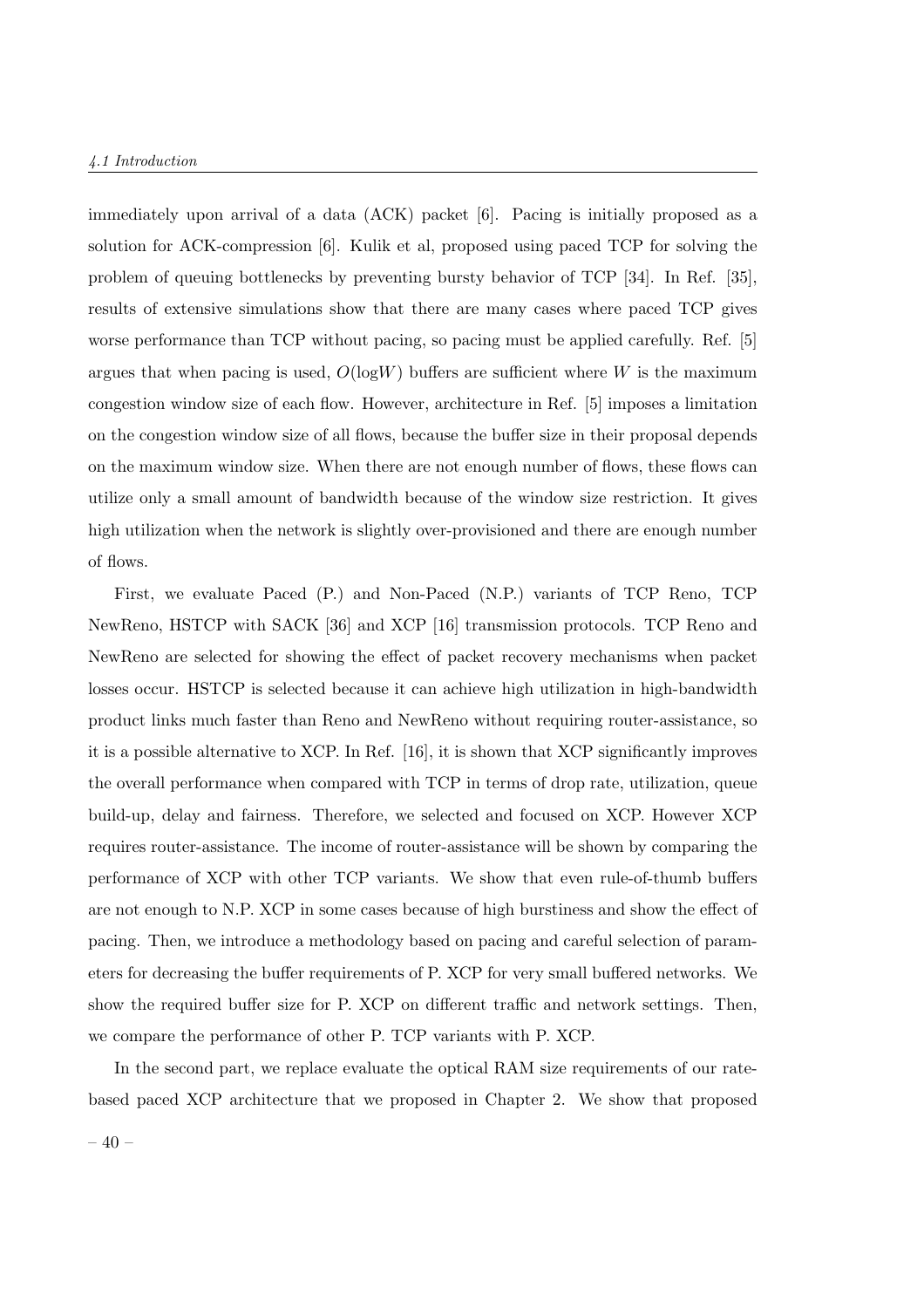architecture has very low buffer requirements with optical RAM due to advantage of  $O(1)$ reading operation of optical RAM when compared with FDLs.

# 4.2 Decreasing Buffer Usage of Transmission Protocols

### 4.2.1 XCP Parameter Settings

Routers make use of buffers when there is over-utilization, so under-utilization leads to smaller buffer requirements. Long-term traffic over-utilization occurs when total traffic sent by sources has a rate higher than link capacity. It can be prevented by making sure that average input traffic sent by sources is less than bottleneck link capacity. TCP sources continue increasing window size until congestion window size limit of operating system is reached or packet loss occurs. Packet loss is assumed as signal of congestion. Therefore, avoiding over-utilization of links with TCP flows is hard. However, it is possible to guarantee under-utilized operation of the links by carefully setting a parameter in XCP. As explained before, Φ parameter of the efficiency controller of XCP is calculated according to the equation  $\Phi = \alpha \cdot S - \beta \cdot Q/d$  where S is the spare bandwidth that is the difference between the link capacity and input traffic in the last control interval. Link capacity is given as a parameter to XCP. Therefore, a router needs to know the capacity (link speed) of its output link when calculating feedbacks to the packets passing through this link. Giving a capacity value less than real link-speed causes under-utilization and a value bigger than real link-speed causes over-utilization. When a link is properly under-utilized, the spare capacity can prevent buffer build-ups as we will show in this chapter.

### 4.2.2 Pacing

Even when long-term average input traffic rate is less than link capacity, it is possible to see over-utilization on short-term scales when traffic sources are bursty. When two or more packets contend, it causes a temporary over-utilization and buffer is used for solving contention. Ref [16] shows that XCP significantly improves the overall performance when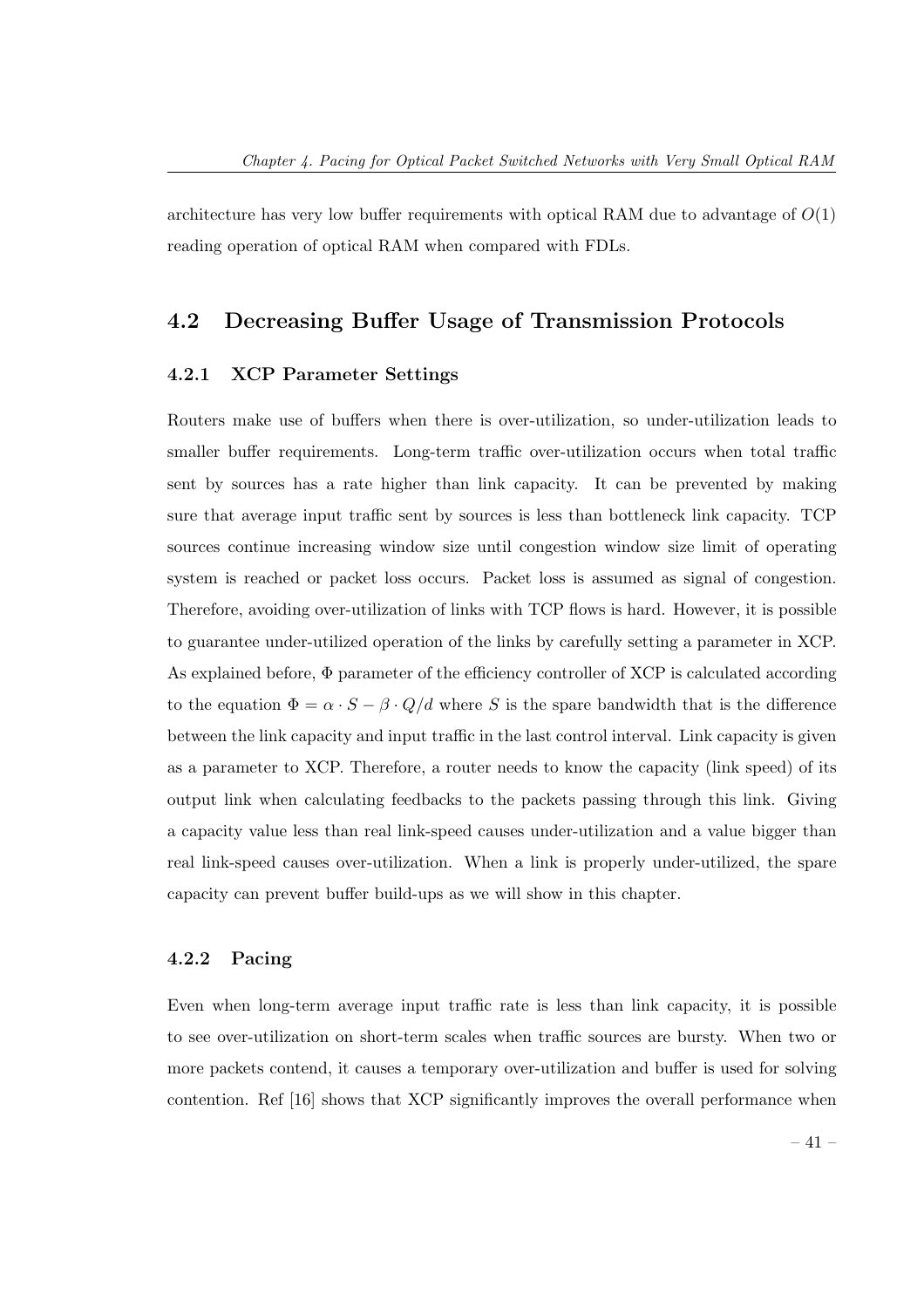compared with TCP in terms of drop rate, utilization, queue build-up, delay and fairness. However, XCP is not suitable for small buffered networks, because it can behave even much more burstier than TCP. XCP is affected by all possible sources of burstiness (except slow start burstiness [33]) of TCP. However, there is one more important reason for burstiness in XCP. TCP increases its congestion window at most by one MSS (Maximum Segment Size) when it receives an ACK. Unlike TCP, when XCP receives an ACK, XCP updates its congestion window according to the formula  $cwnd = max(cwnd + H\_feedback, s)$ . When the congestion window is updated, the increase in window size may be bigger than a single packet, which cause injecting a big burst of packets back-to-back into the network.

Pacing is a possible solution for minimizing burstiness of both XCP and TCP. Pacing can be applied on data packets or ACK packets or both of them. There are different methods for determining the pacing interval. The most common and easiest one is applying an interval between sending times of packets, calculated by  $\frac{RTT}{CWND}$ , where  $CWND$  is the current congestion window and  $RTT$  is the estimated round-trip time. There are also some other proposals like using the Bandwidth-Share-Estimate (BSE) of TCP-Westwood [37], or 4-hop propagation delay in wireless networks [38], or randomizing the interval [39].

Pacing is implemented by using a variant of token-based leaky bucket algorithm. Only data packets are paced since data packet pacing has a much bigger impact on the performance than ACK pacing. A packet inside the congestion window is sent to the output link, if there is a token inside the token buffer. After the packet is sent, a token is removed from the token buffer. If there is no token inside the token buffer, packet must wait until a token arrives. Arrival time of next token to the token buffer is found by dividing the size of the last sent packet with the current rate calculated by  $\frac{RTT}{CWND}$ . Changing the token buffer size affects the burstiness of the flow. Using a token buffer size of only one token gives the least bursty output traffic. Token buffer fill rate must be updated each time  $CWND$  or  $RTT$ changes. Furthermore, pacing algorithms require fine course timers [34].

Even when the traffic is perfectly smooth and link is under-utilized, it is possible that two or more packets arrive from different input links at the same time. Again, buffer is used for storing contending packets. There are methods like slot-based reservation for

– 42 –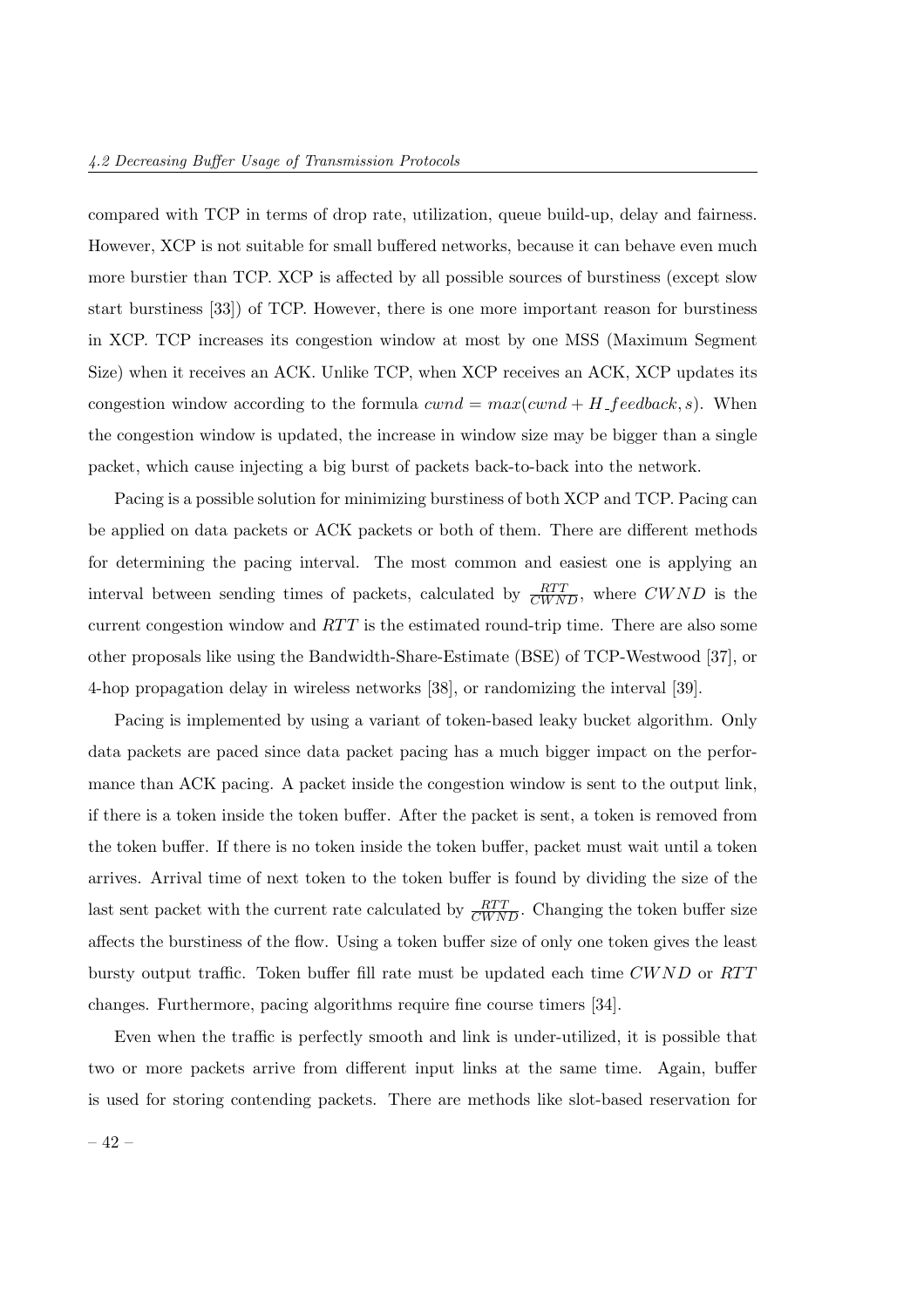preventing packet contention, but they require complex control mechanisms, so they are not investigated.

### 4.2.3 Evaluation

We evaluated paced variants of TCP Reno, TCP NewReno, HSTCP with SACK and XCP over ns version 2.28 [28]. Their paced (P.) and non-paced (N.P.) variants are simulated and compared. Original XCP code in ns-2 does not take the arrival of ACK packets into account when calculating the input traffic rate information used in XCP's efficiency controller. It is modified so that ACKs are counted in the estimation of input traffic rate for preventing over-utilization and buffer build-ups due to ACK packets. In all simulations, time-stamps option is used and agents have fine course timers. There is no limit on congestion window size of TCP and XCP flows. Slow start threshold of TCP is 64 packets. Data packet size is 1000Bytes including the headers in both TCP and XCP simulations. A dumbbell topology and a parking-lot topology are used for computer simulations. Simple drop-tail queuing is used. Queue limits are set in terms of Bytes instead of packets for a more realistic simulation.

XCP is simulated with two different parameter sets. One of them is the original parameter set (O.P.) used in [16]. They are  $\alpha=0.4$ ,  $\gamma=0.1$  and  $\beta=0.226$ . Capacity of the output links are given as their real link-speed to the XCP algorithm in routers. The second set is the conservative parameter set (C.P.) used for minimizing the buffer usage.  $\alpha$  parameter is decreased to 0.2, which gives a slower but more stable link utilization and decreases utilization overshoots. When  $\alpha$  parameter is decreased, it is also necessary to decrease  $\gamma$ parameter responsible for bandwidth shuffling. Otherwise, too much under-utilization may occur in some links in case these links carry flows that are bandwidth throttled in other bottleneck links as explained in Ref. [16]. Therefore,  $\gamma=0.05$  is used instead of  $\gamma=0.1$  in Ref. [16].  $\beta$  must be selected according to the formula  $\beta = \alpha^2 \sqrt{\alpha^2 + \beta^2}$ 2 as proved in Ref.  $[16]$ , so  $\beta$ =0.056 is straightforward. Capacity of the output links are given as 90% of their real link-speed (target utilization) to the XCP routers. The spare 10% capacity gives a safety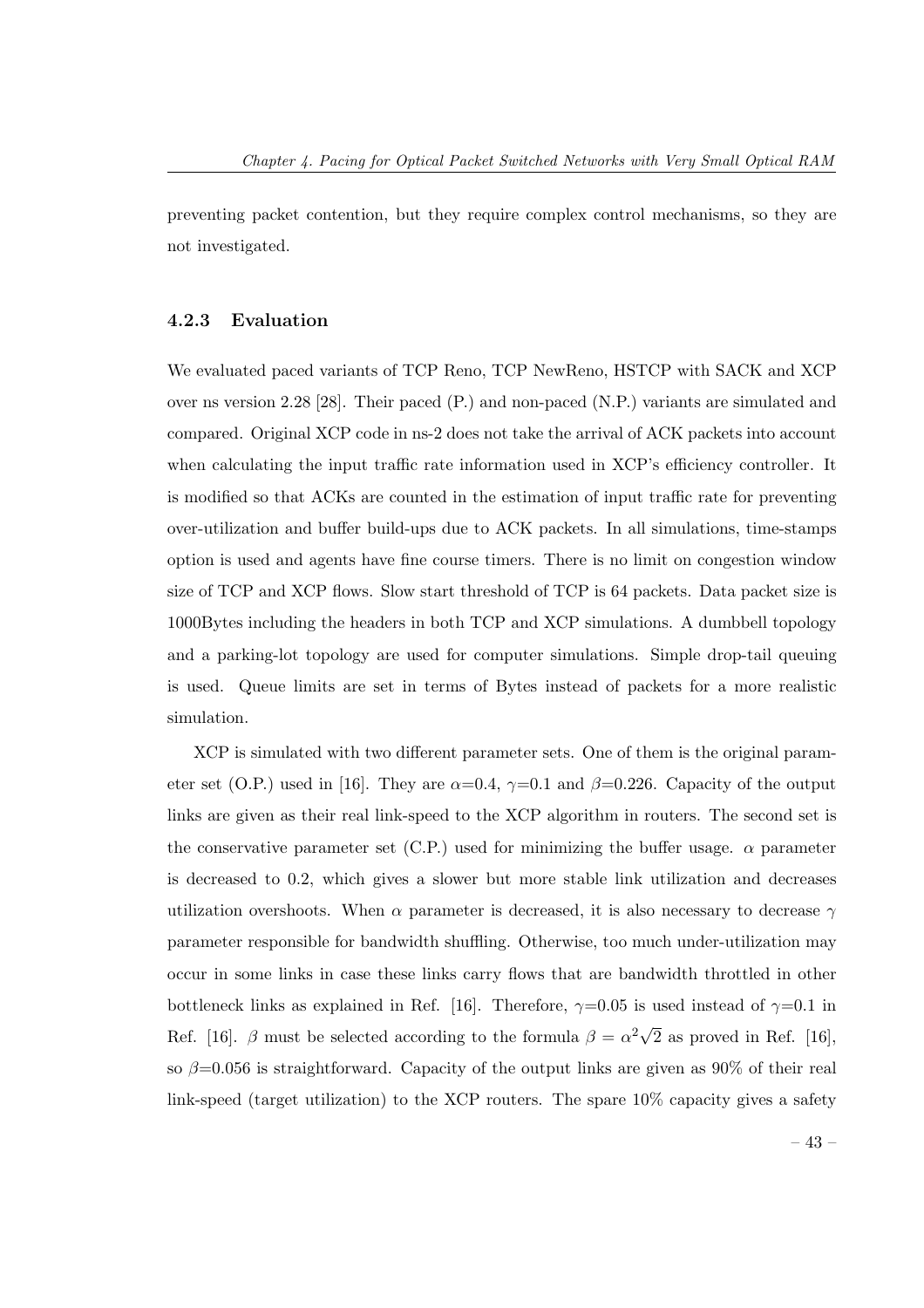margin against possible oscillations in utilization.

Extensive simulations on mixed flow environments with competing P. and N.P. TCP variants and performance of P. TCP flows in large buffered networks are already available in Ref. [35] and Ref. [39], so their results are not presented here.

### 4.2.4 Dumbbell Topology Simulations with Long Flows

A dumbbell topology is used for simulations with static flows. The capacity of the bottleneck link is 622Mbps (OC-12). Both edges of bottleneck link have extension links. Extension links are 2.4Gbps (OC-48). RTT distribution between source-destination node pairs ranges from 64ms to 100ms for preventing ACK-clocking. Average RTT is 82ms. Bottleneck delay is 30ms.

A limited number of FTP flows start at random times between [0-10]s and continue until the simulation stops. It is assumed that flows always have data to send. Total simulation duration is 100s. Only the data between [40-100]s is used in average utilization calculations. Two-way traffic is created by applying reverse traffic with the same properties as the forward traffic for showing the possible effects of ACK-compression problem [6].

### Required Buffer Size

XCP tries to minimize the buffer occupancy and not to drop any packets. First, we find the maximum queue occupancy of bottleneck link by P. and N.P. XCP with O.P. and C.P. when there are different number of long flows ranging from 2 to 800. Size of all buffers are limited to rule-of-thumb bandwidth-delay product.

In Fig.  $4.1(a)$ , x-axis shows the number of long flows and y-axis shows the maximum queue occupancy of bottleneck link, both in log scale. In Fig.  $4.1(b)$ , x-axis shows the number of long flows and y-axis shows the average utilization of bottleneck link. X-axis is in log scale. Y-axis is between  $[0-1]$  where one means 100% utilization. When the buffer occupancy of P. XCP with O.P. and C.P. are compared, Fig. 4.1(a) shows that C.P. can decrease the buffer requirement greatly, depending on the number of flows. As an example,

– 44 –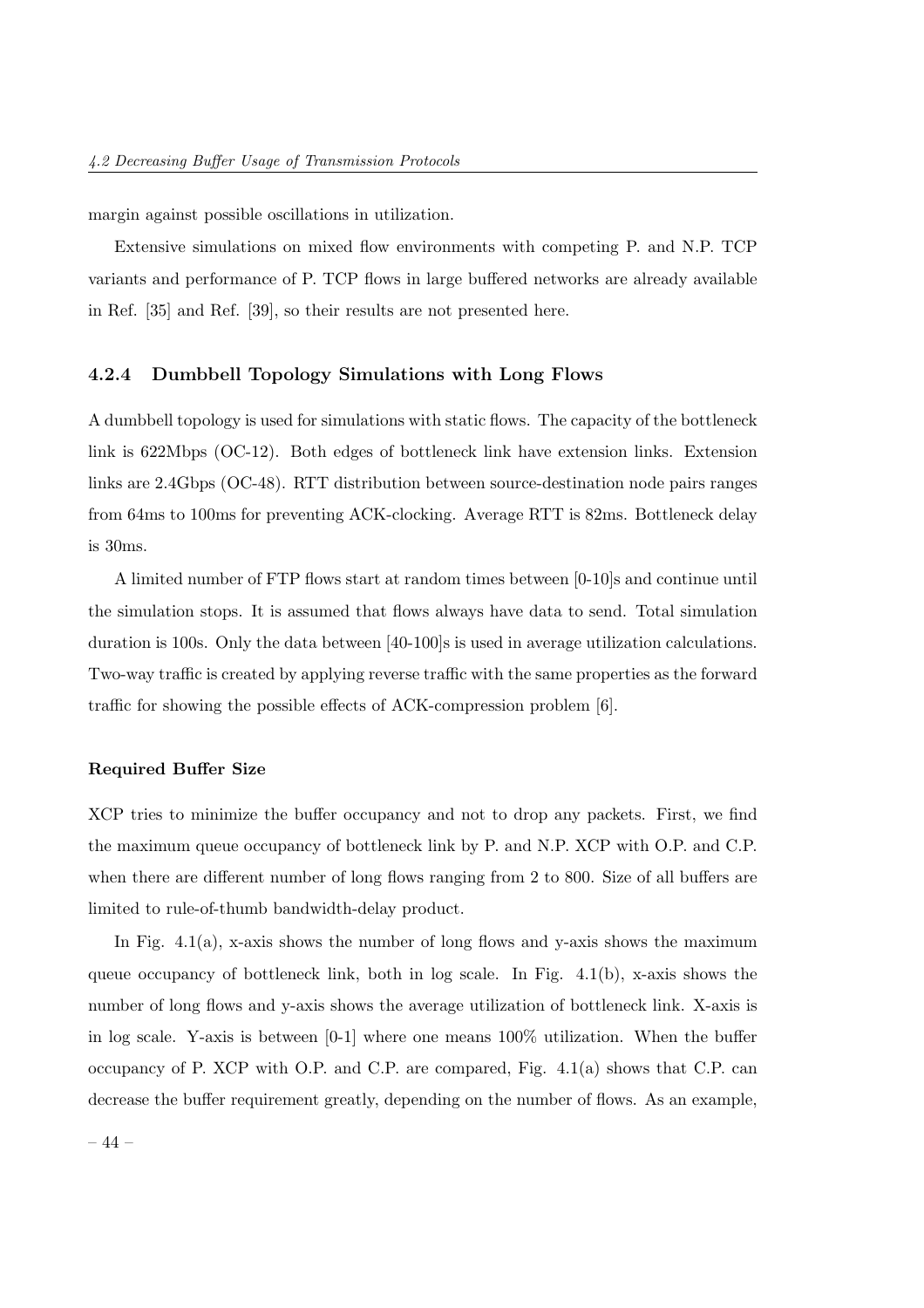

Figure 4.1: (a) Maximum buffer occupancy and (b) bottleneck utilization with rule-ofthumb buffer size. (c) Transient bottleneck utilization and (d) congestion window size of Non-Paced XCP with original parameter set. (e) Transient bottleneck utilization and (f) congestion window size of Paced XCP with original parameter set.

when there are 100 flows, the required buffer size is around 6.4MBytes according to the ruleof-thumb, and around 638KBytes according to Appenzeller's  $\frac{RTT \times BW}{\sqrt{N}}$  formula. As seen in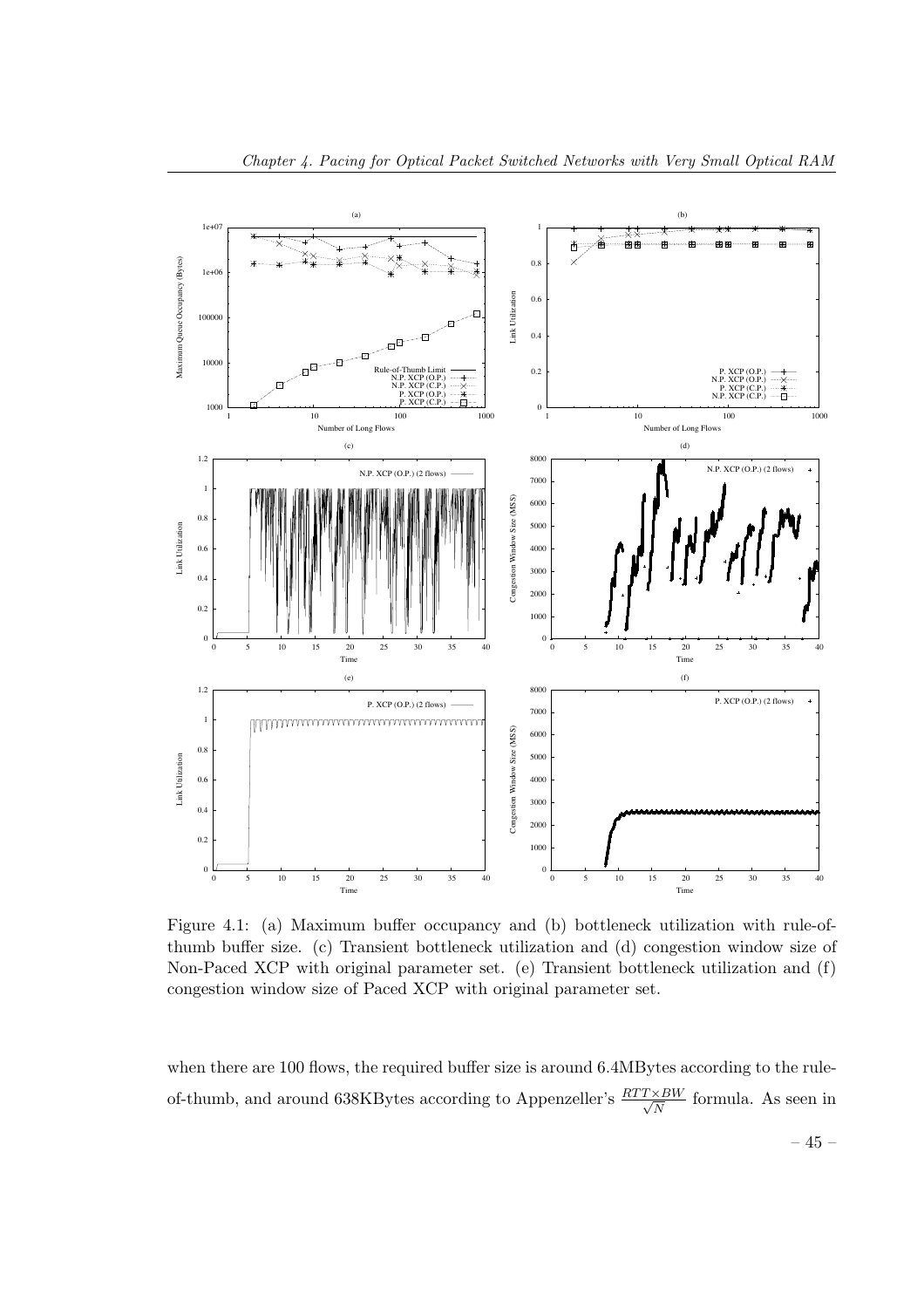Fig. 4.1(a), the maximum buffer occupancy of P. XCP with C.P. is only 23,360Bytes. The maximum buffer occupancy decreases as the number of flows decrease.

In the Fig.  $4.1(a)$ , we see that rule-of-thumb buffer  $(6.4MBytes)$  size was not enough for N.P. XCP when the number of flows is low. N.P. XCP becomes oscillatory and starts losing many packets. Therefore N.P. XCP gives low average utilization when the number of flows is low as seen in Fig. 4.1(b). The reason of this behavior is the burstiness of XCP and ACK compression problem. XCP is a bursty protocol, because it may increase window size in big steps, so it may send too many data packets back to back. The ACK packets are compressed by bottleneck link along the data packets of reverse traffic. As the arrival of ACK packets to the sender is delayed, ACK-starvation occurs and sender can not send new data packets in this period, which may cause under-utilization of the bottleneck link if the number of sources is low. Then, the receiver gets a burst of ACK packets compressed at the end of a data burst and starts sending a burst data packets, which can over-utilize the bottleneck link. Therefore, there is a big oscillation in the spare utilization variable of  $\Phi$  calculation. At the same time, queue size starts oscillating between a very low and a high value due to high burstiness of input traffic. XCP's efficiency controller uses only the persistent (minimum) queue size without taking the maximum buffer occupancy into account for calculating the feedback, so the queue size information in the efficiency controller algorithm does not help stabilizing the system. Therefore, the calculated router feedback information becomes oscillatory, which further increases the burstiness. Routers require a buffer that is much larger than rule-of-thumb so that the buffer can handle the big oscillations in the queue size.

In the simulations, the buffer limit is set to rule-of-thumb, which is not enough for N.P. XCP when the number of flows is low. Therefore packet drops occur. Current XCP implementation in ns-2 drops its window size to half and applies TCP Reno's recovery algorithm. This behaviour can interfere with XCP's own window control algorithm and further increase the oscillations. Figures  $4.1(c), (d), (e), (f)$  show the transient bottleneck link utilization and congestion window size of one of the P. and N.P. XCP flows with O.P. when there are two flows (four flows including the reverse flows). As seen in Fig.  $4.1(c),(d)$ ,

– 46 –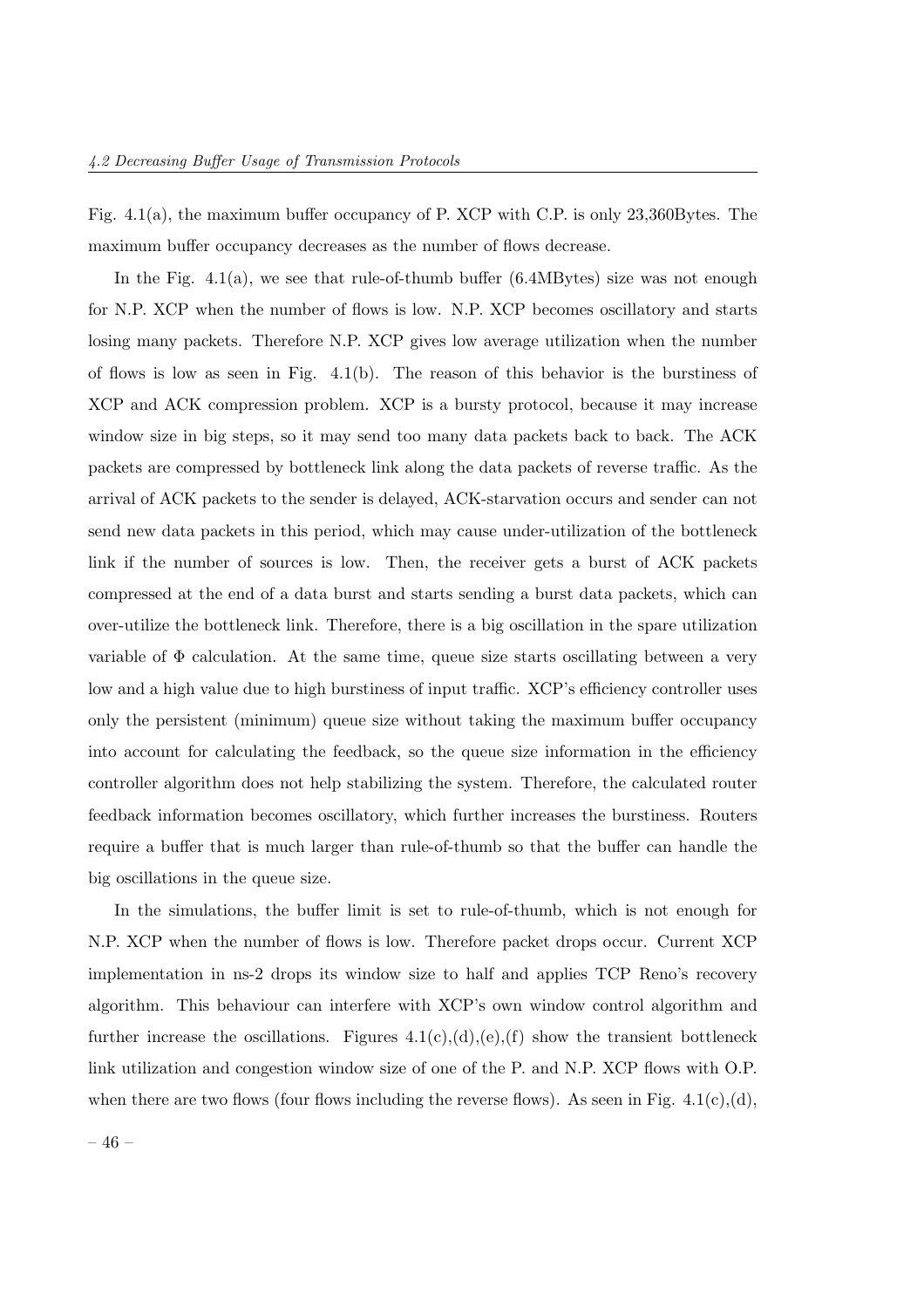utilization and congestion window size of N.P. XCP shows unstable behavior and causes many packet drops and timeouts. Even when an unlimited buffer is provided, N.P. XCP shows an oscillatory behavior. Using C.P. decreases the level of oscillations, but can not solve it fully. On the other hand, as seen in Fig.  $4.1(f)$ , window size of P. XCP reaches its fair-share in a short time and stays almost constant throughout the simulation.

As the number of flows increases, the oscillations and therefore the required buffer size decreases, because the input traffic rate becomes smoother due to higher level of traffic multiplexing.

### Small-buffered Network Simulations

In Fig. 4.1(a), it is seen that maximum buffer occupancy values of P. XCP with C.P. is very small. We set the buffer limit of bottleneck link to those maximum buffer occupancy values of P. XCP with C.P. in simulations with corresponding number of flows and evaluate the performance of other TCP variants and XCP with C.P..

In Fig.  $4.2(a)$ , all P. TCP variants achieve over  $80\%$  utilization when the buffer size is small. P. XCP with C.P. gives almost constant utilization around the value of capacity parameter 90%. Among the P. TCP variants, P. NewReno gives the second best utilization that is marginally higher than P. HSTCP. P. Reno has the lowest utilization. The reason for not achieving 100% utilization is synchronization of congestion window of flows. When the total input rate exceeds the link capacity, queue starts dropping packets and many flows lose packets due to uniform arrival of packets due to pacing, so many flows decrease their window size, which brings synchronization of flows. Furthermore, many flows lose multiple packets inside a congestion window. Reno is known to have low performance when there are multiple losses inside a window, so its paced variant gives the lowest performance.

When there is synchronization, we can expect to get higher utilization with P. HSTCP than P. NewReno especially when average window size is large. This is because, unlike NewReno, which decreases its window to half, HSTCP decreases its window size to a value higher than half size when window size is large. However, HSTCP increases its window size at steps larger than one MSS per RTT when window size is large. As a result, P. HSTCP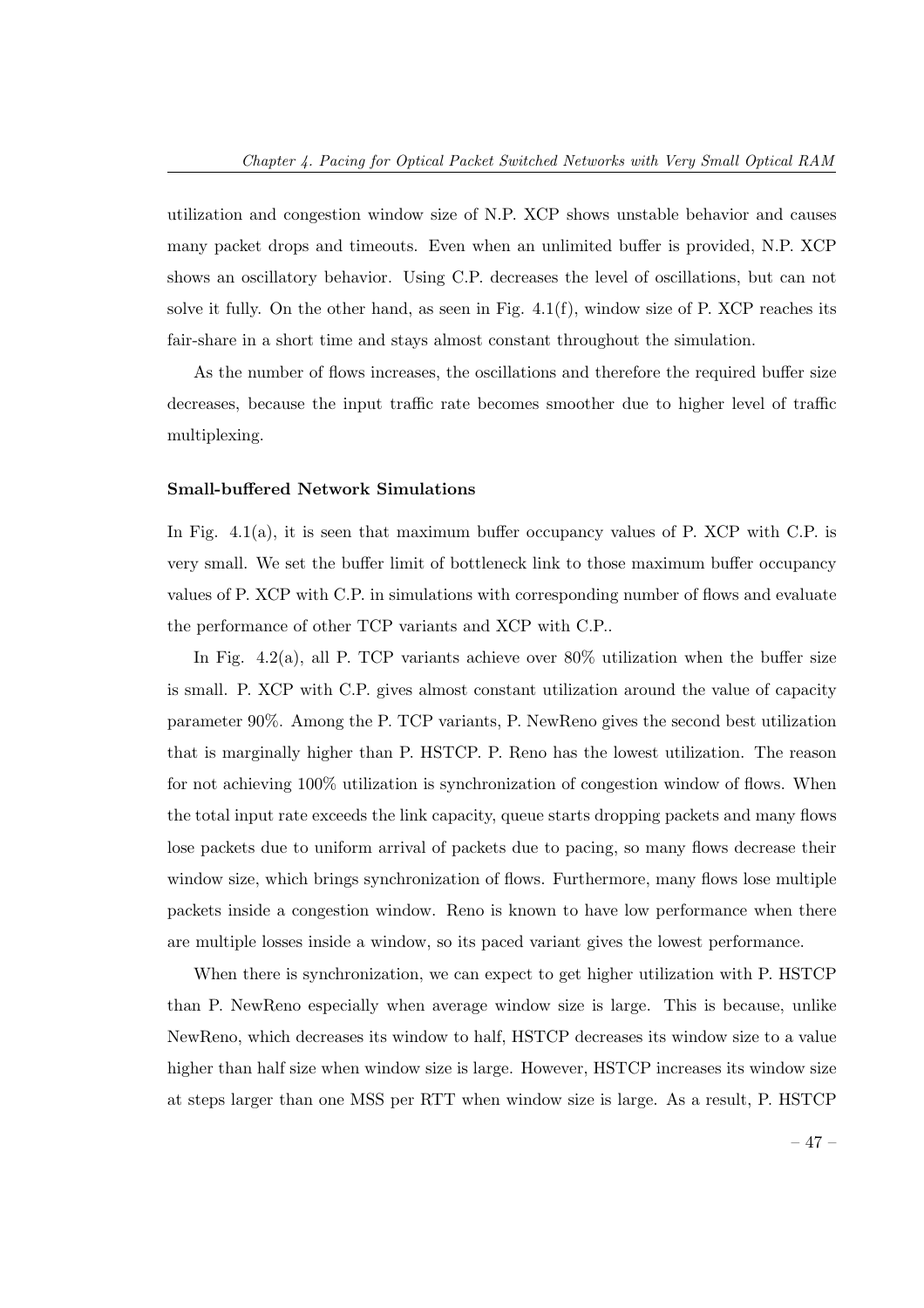

Figure 4.2: (a) Average bottleneck utilization with small buffers. (b) Transient bottleneck utilization of Paced XCP with conservative parameter set and Paced TCP variants.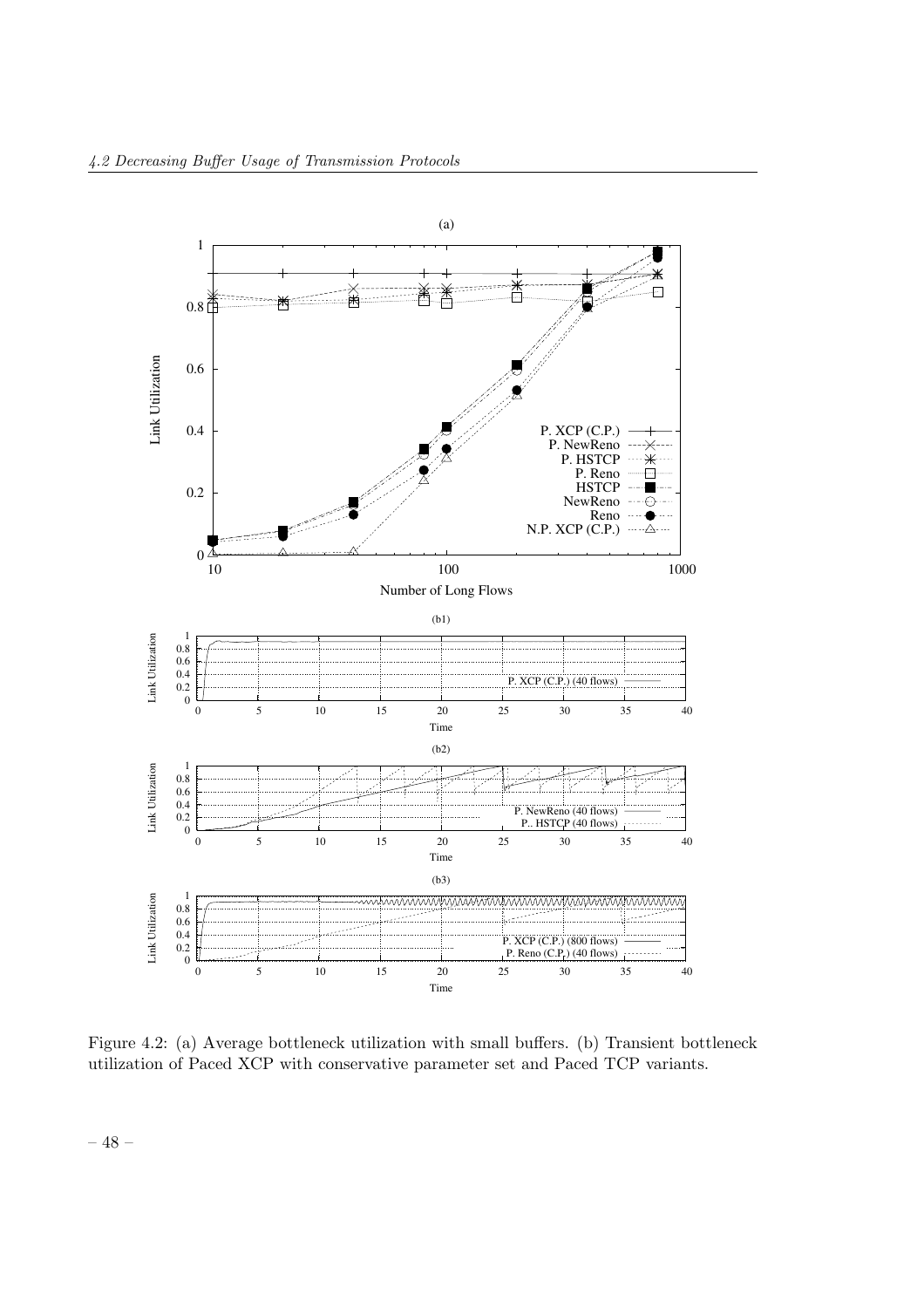may cause a heavier congestion and drop more packets than P. NewReno. Therefore, the number of flows losing packets and getting synchronized is more than P. NewReno. Higher level of synchronization among P. HSTCP flows causes lower utilization than P. NewReno.

Fig. 4.2(a) shows that N.P. TCP variants give low utilization unless there is a large number of flows, due to high packet loss rate caused by their high burstiness and small-buffer size of the bottleneck link. However, when there are many flows, the aggregated throughput of flows becomes high enough to achieve high utilization. Furthermore, simulated buffer size increases with the number of flows according to the maximum buffer occupancy of Paced  $XCP$  with C.P. as shown in Fig. 4.1(a). When there are 800 flows, the simulated bottleneck buffer size is 124,040Bytes. Average utilization of N.P. TCP variants is over 90% percent. It is important to note that according to Appenzeller's formula, the required buffer size is only around 225KBytes that is close to the simulated buffer size, so our results on N.P. TCP comply with Appenzeller's results.

When we compare the average utilization of N.P. TCP variants, we see that HSTCP gives the best performance. NewReno gives a marginally lower performance and Reno gives the worst performance. Average window size of flows is small, so HSTCP's congestion control algorithm operates with almost the same window increase and decrease factors as TCP. However, HSTCP gives a much better performance than Reno and a marginally better performance than NewReno due to performance improvement of SACK in environments with high loss rate.

When we check the transient utilization of first 40 seconds of P. TCP variants with 40 flows and P. XCP with 40 and 800 flows in Fig. 4.2(b1) and Fig. 4.2(b3), we see that P. XCP with C.P. achieves its target utilization in a short time. P. HSTCP in Fig. 4.2(b2) achieves the second fastest conversation time in terms of fully utilizing the link, because of its fast window increase. P. NewReno in Fig. 4.2(b2) and P. Reno in Fig. 4.2(b3) give the worst convergence time. P. TCP variants show a saw-tooth like transient utilization due to high level of synchronization.

When transient utilization graphs of P. XCP with 40 and 800 flows are compared in Fig. 4.2(b1) and (b3), we see that utilization of 800 flows simulation is almost constant in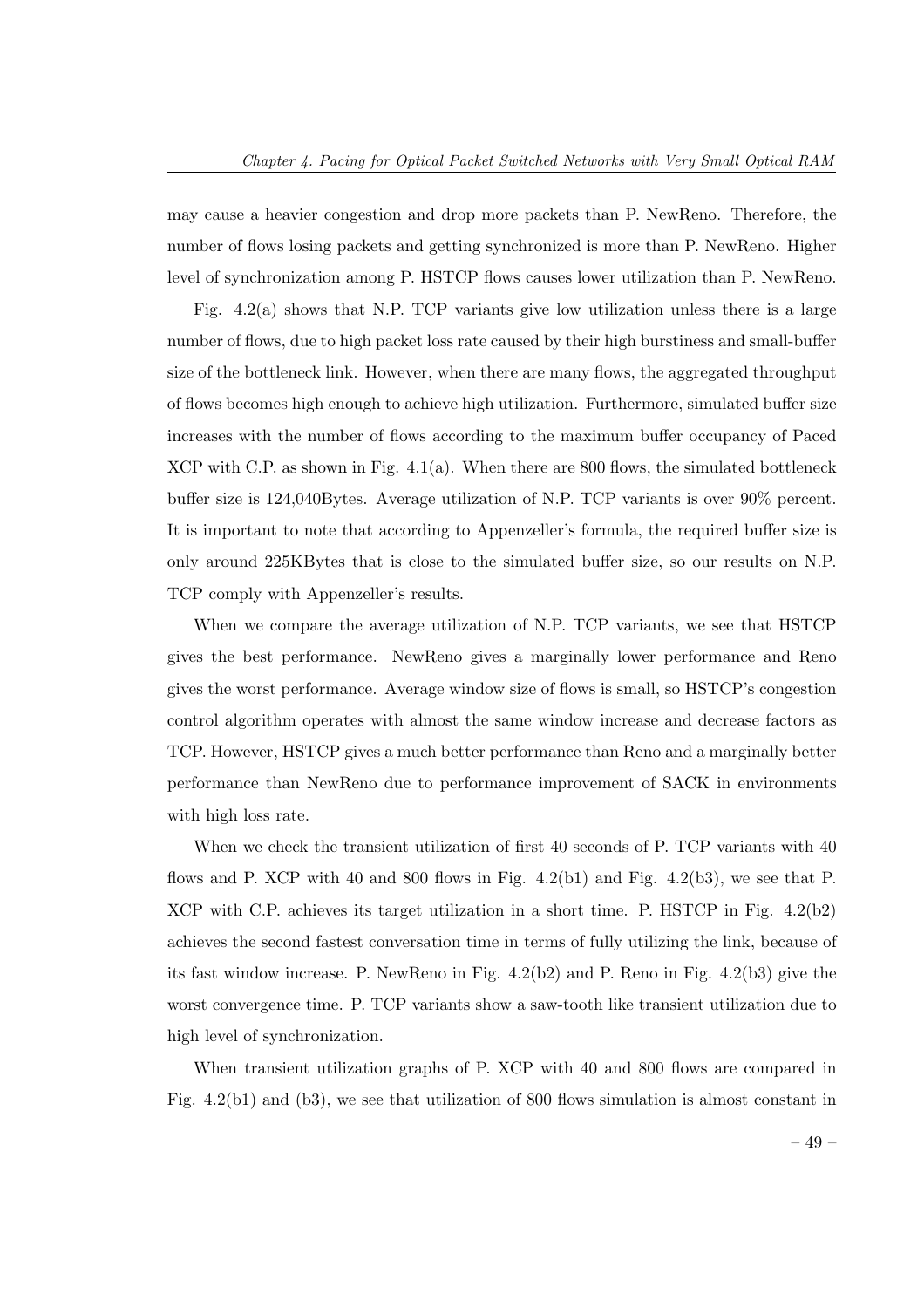the first 15 seconds and then utilization starts to oscillate. In the first 15 seconds, window size of each flow converges to its fair share. Then, small changes in the utilization cause all flows to increase or decrease their window size around their fair share simultaneously. XCP and TCP's congestion window size is a real number. However, effective window size is an integer number of MSS. Therefore, the flow speed changes in discrete steps. If the average window size is small like in 800 flows simulation, synchronized change of congestion window size of many flows causes a big oscillation in input traffic rate. This oscillatory behavior seen when the average window size is small, is also shown in [16] and stated that buffer is used for absorbing this oscillation. However, absorbing oscillations in the buffer is not possible in small buffered networks, so target utilization is chosen less than 100% in order to be sure that the highest rate of the oscillatory input traffic is less than link capacity as in Fig. 4.2(b3).

### 4.2.5 Dumbbell Topology Simulations with Web-like Traffic

A web-like traffic is simulated by applying dynamic short flows and long FTP flows on a dumbbell topology for showing the performance of pacing algorithms under a more realistic traffic. Simulated link speeds are as given in the previous simulations. There are N nodes for short flows and 40 nodes for long flows giving a total of  $N+40$  nodes on each side of the bottleneck link, where  $N$  is between  $[0-400]$ . RTT distribution of both long and short flows ranges from 64ms to 100ms. Average RTT is 82ms. Bottleneck delay is 30ms. All sources start at random times between [0-10]s. Long flows continue until the simulation ends. File size of short flows is Pareto distributed with shape of 1.35 and average of 30 packets as in [16]. After sending a file, a node stays OFF for an exponential distributed times with average of 0.2s. A node reserved for short flows carries only one flow at a time. There is two-way traffic by applying reverse traffic with same properties as the forward traffic. The average file size of dynamic flows is small, so dynamic flows usually finish before reaching a high window size and the total traffic injected by the dynamic flows is low. Simulation duration is 50s and only data from [20-50]s is used in average utilization calculations.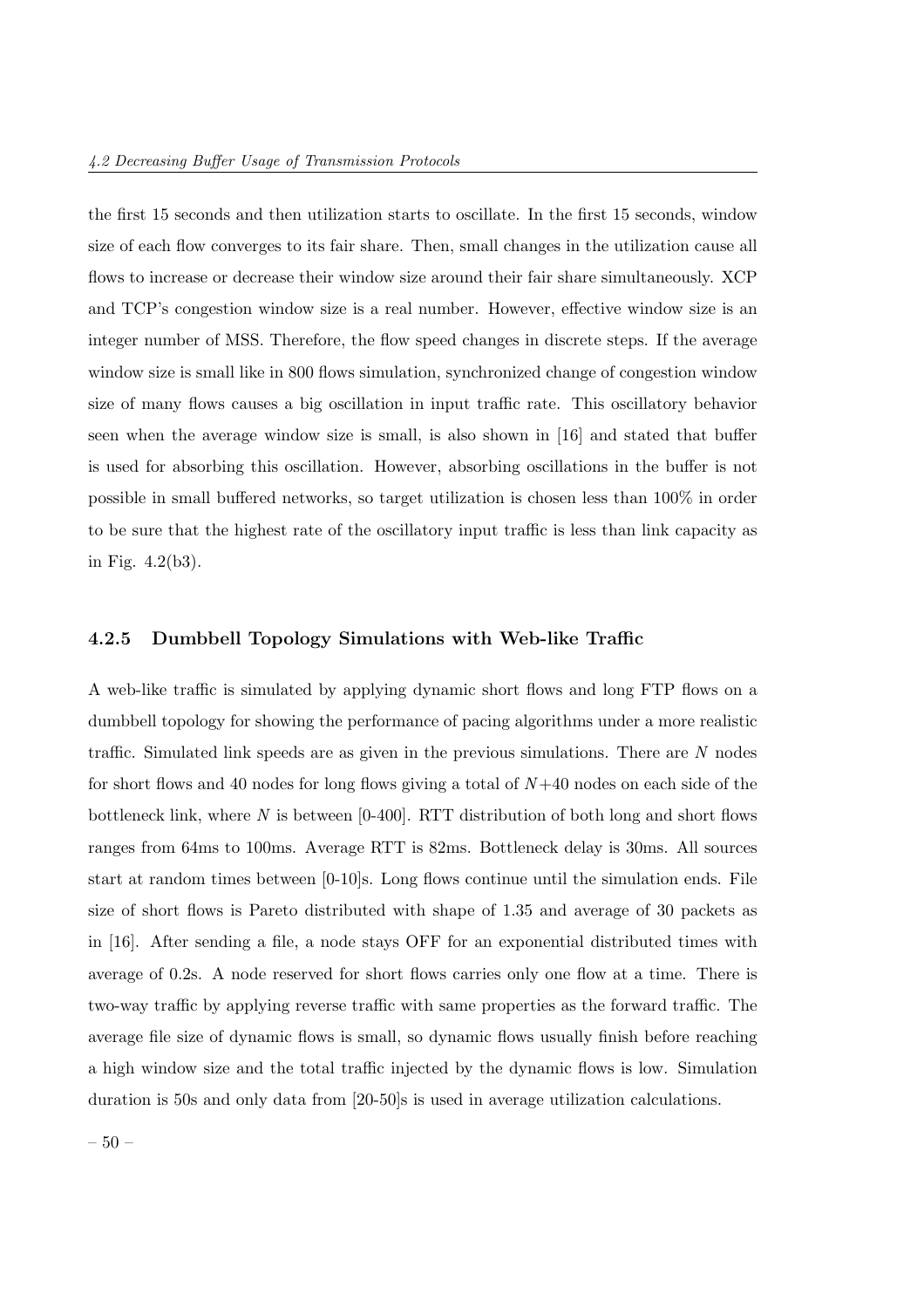

Figure 4.3: (a) Maximum queue occupancy of Paced XCP with conservative parameter set. (b) Average bottleneck utilization with small buffers.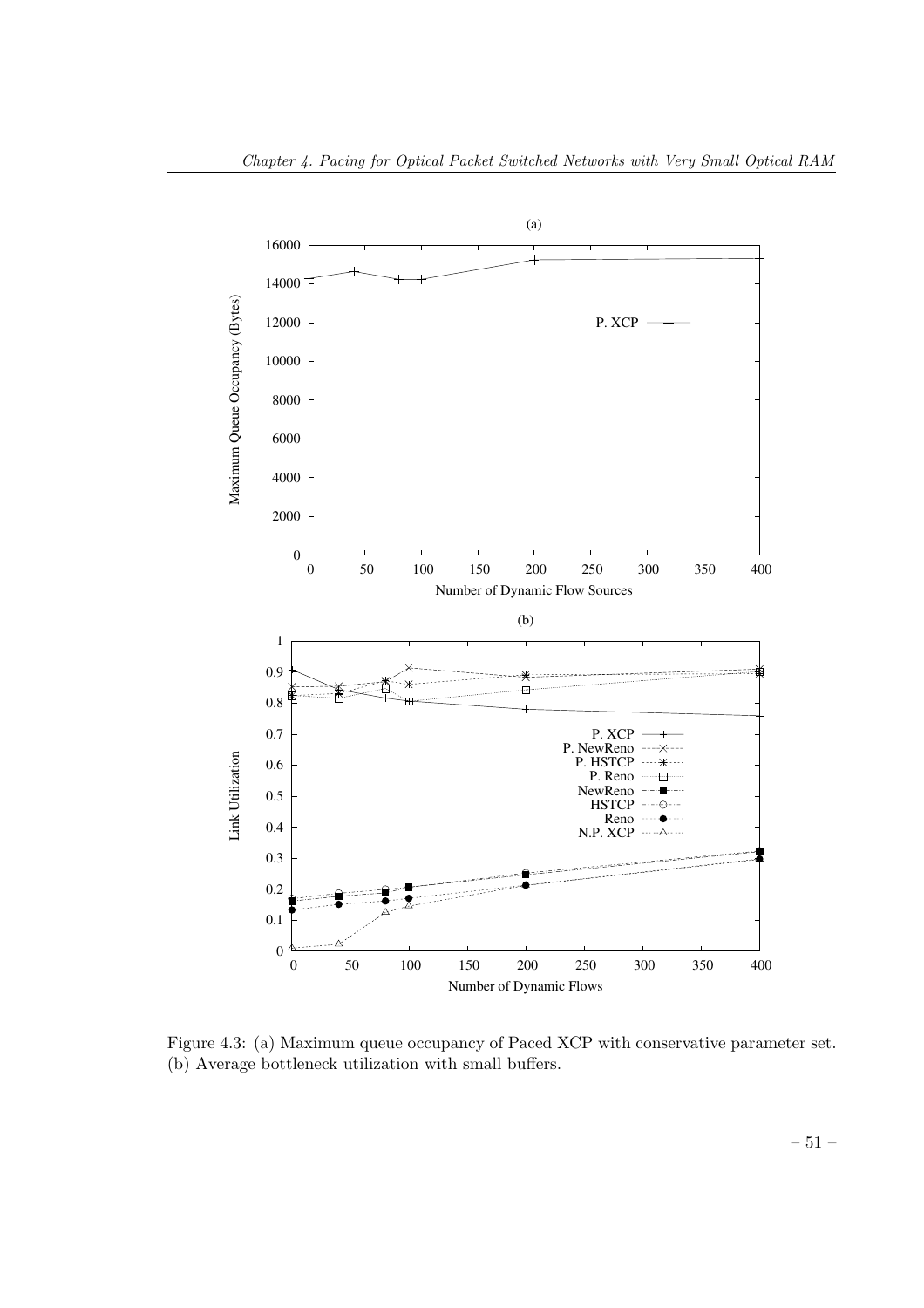First, we find the maximum queue occupancy of P. XCP with C.P., by setting the size of buffers to rule-of-thumb and changing the number of short flows. As seen in the Fig. 4.3(a), even when the number of dynamic flows is high, maximum buffer occupancy do not show a big difference because of the low rate of traffic injection (less than 30% of bottleneck link utilization) of short flows and decreased utilization of bottleneck link as seen in Fig. 4.3(b). Lower bottleneck utilization decreases the maximum buffer occupancy due to decreased probability of contention.

We simulate N.P. XCP with C.P. and other TCP variants by applying these buffer occupancy values with the corresponding number of short flows. As seen in Fig. 4.3(b), P. XCP gives lower utilization as the number of dynamic flows increase. It is mainly because of the fairness control algorithm of XCP. XCP tries to fairly distribute the bandwidth among all flows. However, the dynamic flows are short, so they usually finish before reaching their fair-share. Their share becomes unused and the achievable utilization decreases as the number of dynamic flows increases.

Dynamic arrival and departure of short flows decreases the synchronization level of flows. Therefore, P. HSTCP gives higher utilization than P. NewReno at some points. Again, P. Reno generally gives worse performance than P. NewReno and P. HSTCP. Average utilization of P. TCP variants increases as the number of dynamic flows increase due to decreases in the level of synchronization.

When we check the average utilization of N.P. TCP variants, we see that NewReno and HSTCP have almost the same performance. Again, Reno gives the worst performance. Utilization of N.P. TCP variants increase as the number of dynamic flows increase due to aggregated bandwidth of long and short flows.

#### 4.2.6 Parking Lot Topology Simulations

A parking lot topology with 3 middle links is used for fairness and utilization simulations. Link capacities are as given in the previous simulations. Each middle link has 10ms propagation delay. There are 10 long flows passing through all three middle links. Also there are

– 52 –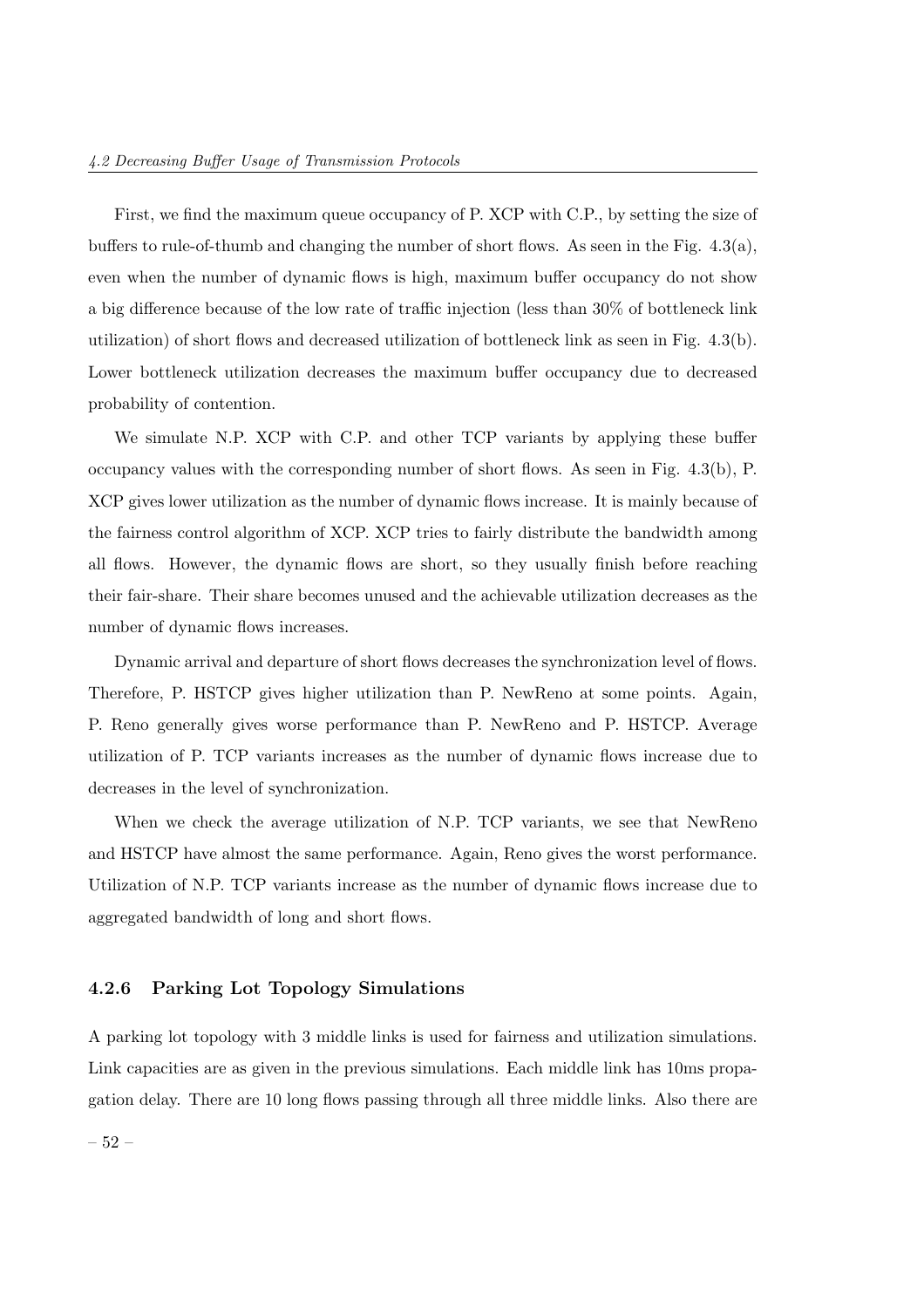

Figure 4.4: Average link utilizations.

a set of 10 short flows passing through first middle link and another set of 10 short flows passing through second middle link. Third middle link has only long flows. Therefore, there are two bottlenecks at the same time. RTT distribution long flows (short flows) range from 64ms (24ms) to 100ms (60ms) with average RTT of 82ms (42ms), respectively. Two-way traffic is created by applying reverse traffic with same properties as the forward traffic. Simulation duration is 100s and only data from [40-100]s is used in average utilization calculations.

First, we find the maximum queue occupancy of P. XCP with C.P., by setting the size of buffers to rule-of-thumb. The maximum queue occupancy is found as 10,200Bytes. Then, we simulate N.P. XCP with C.P. and other P. and N.P. TCP variants by applying this buffer size to all middle links. Fig. 4.4 shows the average utilization of three middle links. X-axis shows the middle link number. When we compare the utilization of P. XCP and P. TCP variants on the first two links, we see that P. XCP gives the highest utilization. P.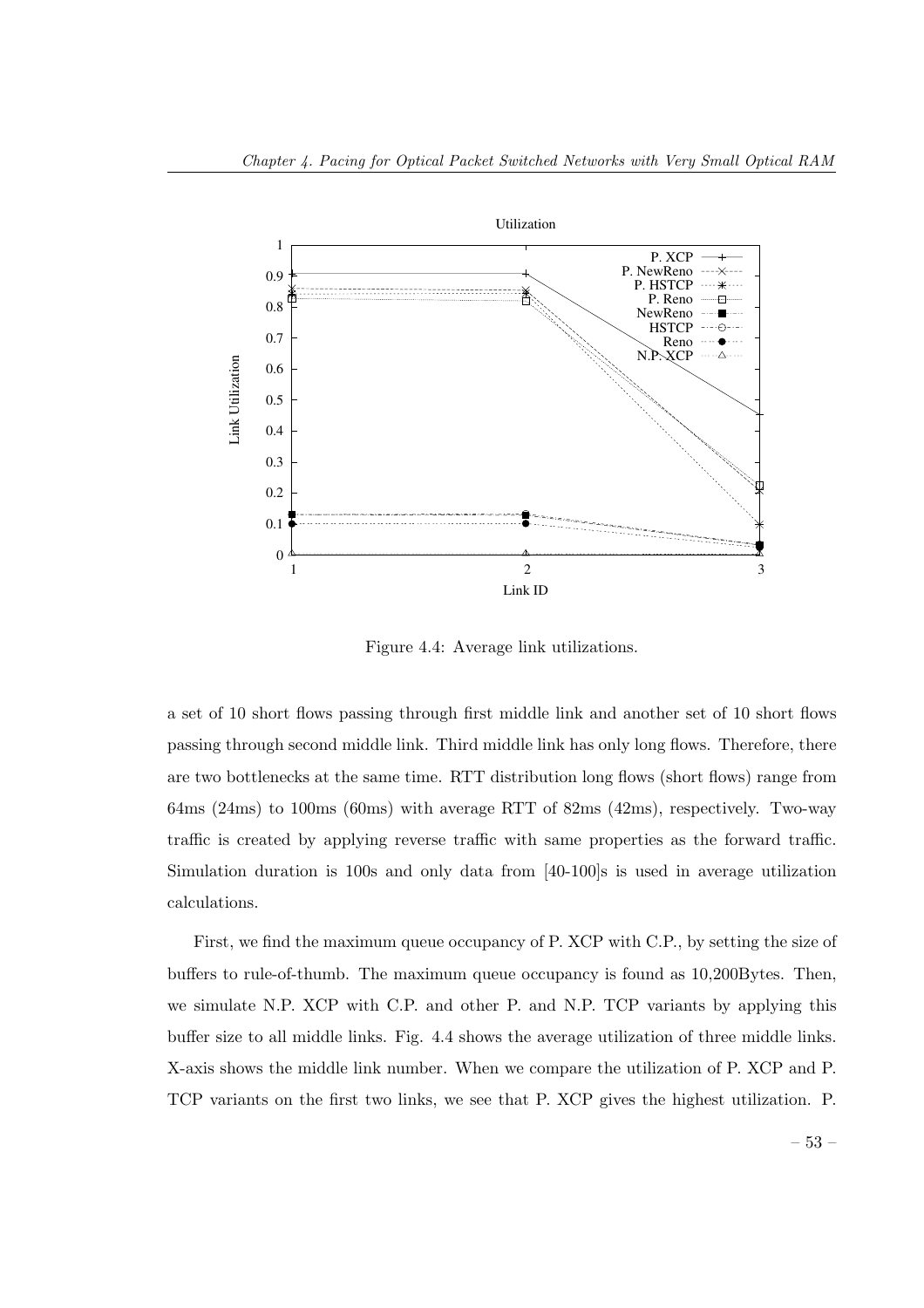| P. XCP   | P. Reno    | P. NewReno   | P. HSTCP           |
|----------|------------|--------------|--------------------|
|          | 0.78       | 0.76         | 0.44               |
| N.P. XCP | N.P. Reno- | N.P. NewReno | $\vert$ N.P. HSTCP |
| 0.76     | 0.72       | 0.74         | 0.73               |

Table 4.1: Fairness index

NewReno is the second, P. HSTCP is the third and P. Reno is the last one. This result is the same as the dumbbell topology simulations. However, results are different on the third link, which shows the average utilization of long flows. P. XCP has the highest utilization, which points to a good fairness among long and short flows. Long flows are not penalized by high RTT or multiple bottlenecks. P. Reno has the second and P. NewReno has the third highest utilization. P. HSTCP has a low utilization pointing to a high discrimination against long flows with multiple bottlenecks. When we compare the average utilization of N.P. TCP variants, we see that NewReno and HSTCP have a similar utilization and Reno has the worst utilization at all links. N.P. XCP with C.P. has less than  $0.5\%$  utilization, which is the lowest among all tested TCP and XCP variants, so it is hard to see utilization of N.P. XCP in the figure.

Fairness of goodput among long and short flows is evaluated by using Jain's fairness index  $f = \frac{\left(\sum_{i=1}^{i=n} x_i\right)^2}{\sum_{i=1}^{i=1} n_i}$  $\frac{\sqrt{1+i-1}x_i}{n\sum_{i=1}^{i=n}x_i^2}$ , where *n* is the number of flows and  $x_i$  is the goodput of flow *i* [40]. Table 4.1 shows that P. XCP has perfect fairness. P. Reno and P. NewReno have similar fairness, which is lower than P. XCP. However, P. HSTCP has a low fairness. N.P. TCP variants have similar fairness. Fairness value of N.P. XCP is meaningless, because it achieved less than 0.5% utilization due to totally unstable behavior.

#### 4.3 Rate-based XCP Pacing with Small Optical RAM

In Chapter 2 and 3, we evaluated the buffer size requirements for the proposed architecture in the case of FDL buffering. In this section, we replace FDL buffering with optical RAM and evaluate the optical RAM size requirements of our proposed architecture. We show that proposed architecture has very low buffer requirements with optical RAM due to advantage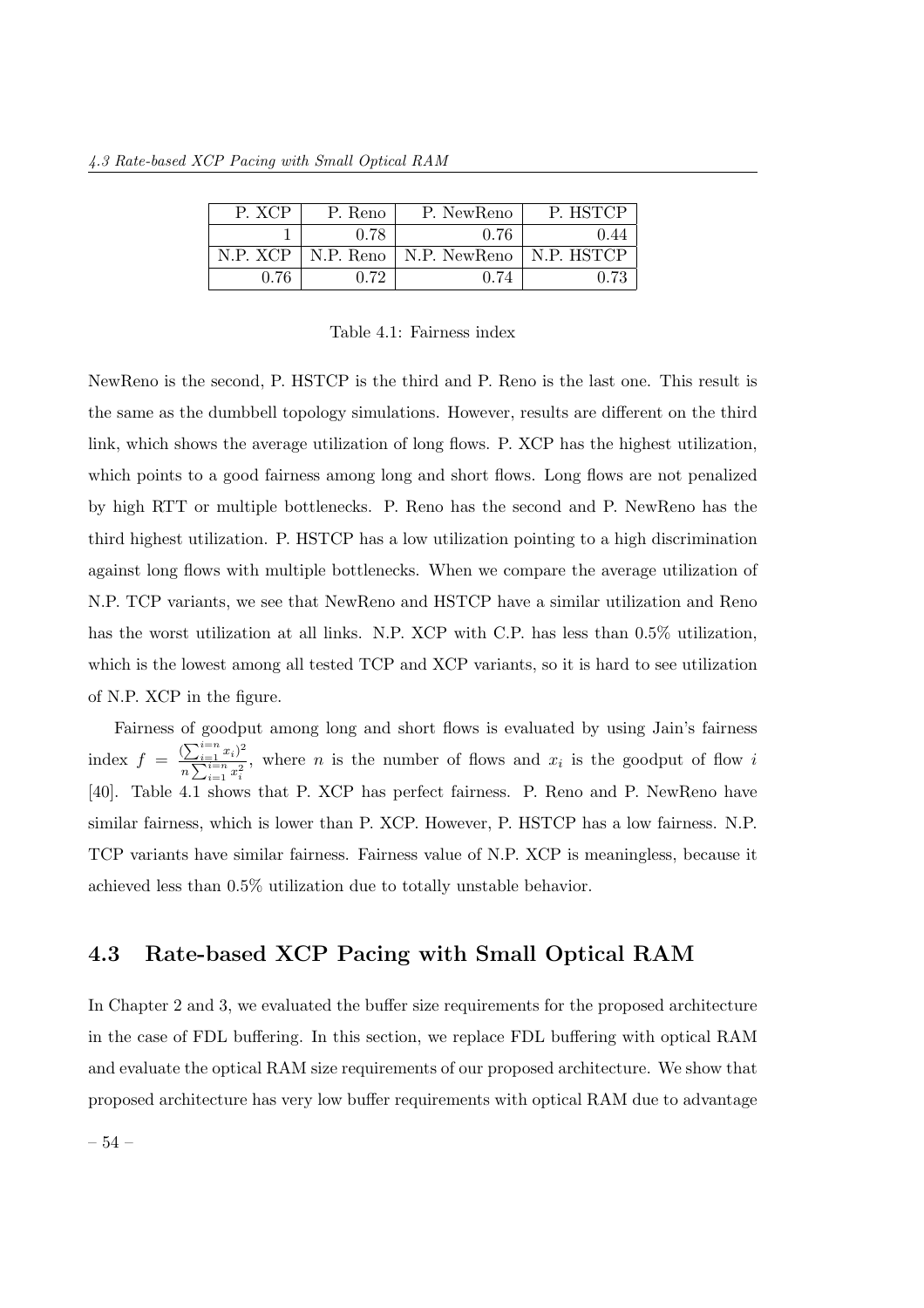

Figure 4.5: Aggregate packet drop ratio as a function of optical RAM size.

of  $O(1)$  reading operation of optical RAM when compared with FDLs.

#### 4.3.1 Evaluation and Results

NSFNET network is simulated by using a simulator developed on ns-2 [28]. Simulation parameters are mainly the same as in Chapter 2 and 3. All links (including edge and core links) apply optical packet switching. Edge nodes apply electronic buffering, but core routers use only optical RAM for buffering. All switches employ output buffering and cut-through bit-synchronized switching and buffering. It is assumed that there is a backlogged traffic at edge buffers, so each edge node sends traffic to all other edge nodes at the maximum possible rate controlled by XCP. The capacity of the data wavelength is set to 1Gbps. XCP's  $\alpha$ ,  $\beta$  and  $\gamma$  parameters are selected as 0.2, 0.056 and 0.05, respectively. XCP control period of core routers and probe packet sending interval of edge routers is 50ms. 60% of the packets are 40Bytes and 40% of the packets are 1500Bytes. MSS is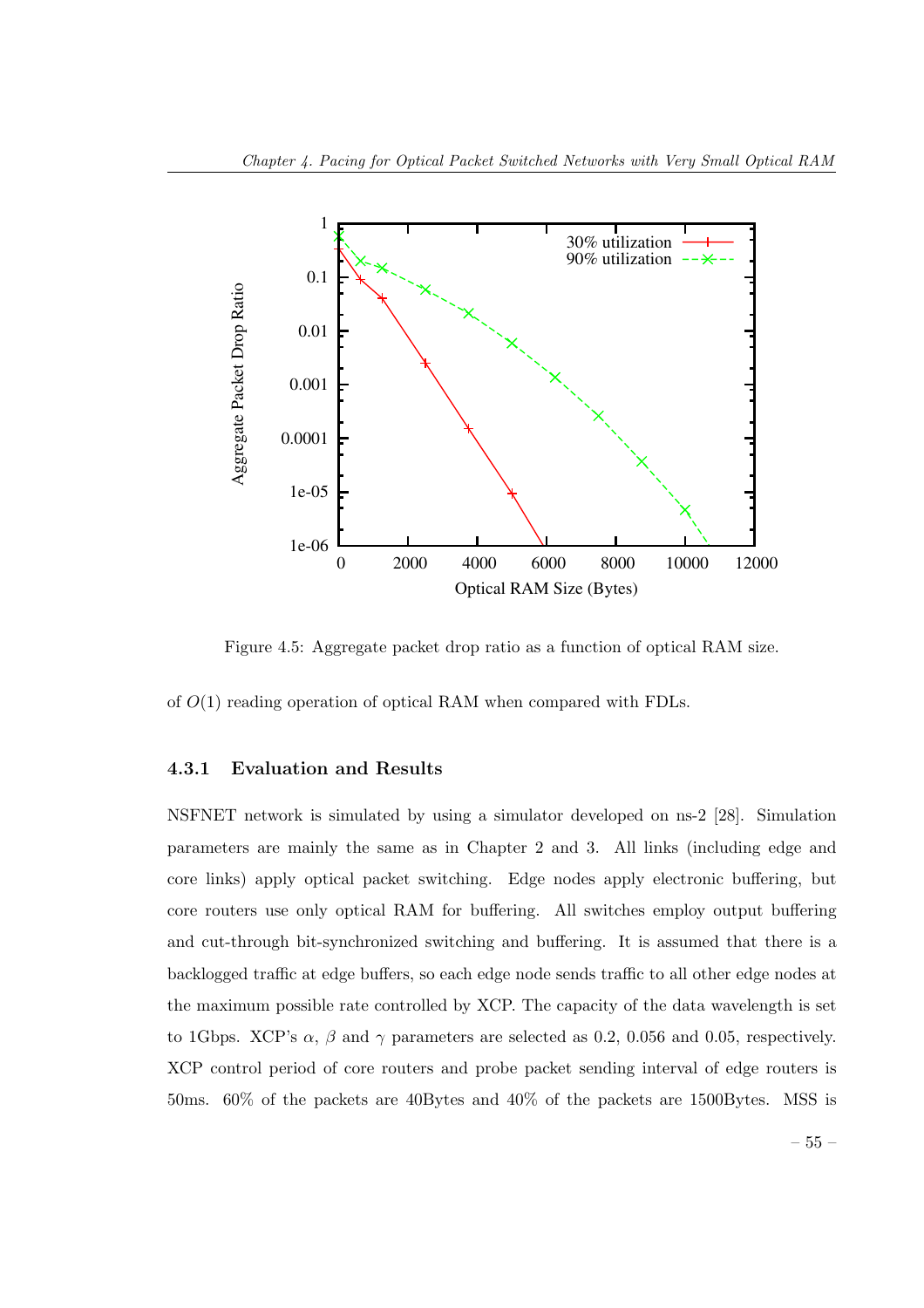1500Bytes. Fig. 4.5 shows the ratio of the packets dropped in NSFNET topology vs. the optical RAM size limit of output links of core routers by using our architecture and setting the target wavelength utilization of XCP to 30% and 90%. It can be seen that low packet drop ratio can be achieved with very small optical RAM buffering. If we want very low packet drop ratio like 10−<sup>6</sup> , only around 4MSS (6Kbytes) and 7MSS (10.5Kbytes) optical RAM per link may be enough for  $30\%$  and  $90\%$  utilization, respectively. On the other hand, around 0.1% packet drop ratio may be enough for internet traffic. In this case, only around 2MSS (3Kbytes) and 4MSS (6Kbytes) optical RAM per link may be enough for 30% and 90% utilization in NSFNET, respectively.

#### 4.4 Conclusions

TCP and XCP are well-known to behave bursty, so they have a low utilization in very small buffered high bandwidth-delay networks. In the first part, we showed that even ruleof-thumb sized buffers are not enough for XCP in some cases due to high burstiness of XCP. We showed that XCP can be adapted to small buffered networks by applying pacing and a careful selection of parameters. We compared P. XCP and different TCP variants and showed that P. XCP is a strong candidate for achieving high performance in small buffered networks.

A big disadvantage of XCP based algorithms is that they require deployment of XCP capable senders, receivers and routers. On the other hand, it is possible to use P. TCP algorithms by updating only TCP senders.

Even though paced sources minimize the burstiness of traffic they send into the network, queues can change the intervals between the packets and make the traffic burstier in a fashion similar to ACK-compression and increase the buffer requirements of bottleneck link. Simulations on more realistic traffic models and bigger topologies are required for better understanding in the buffer requirements of paced algorithms.

In the second part, we evaluated the packet drop ratio of a mesh OPS network using small optical RAM buffering with our rate-based XCP pacing architecture. Simulation – 56 –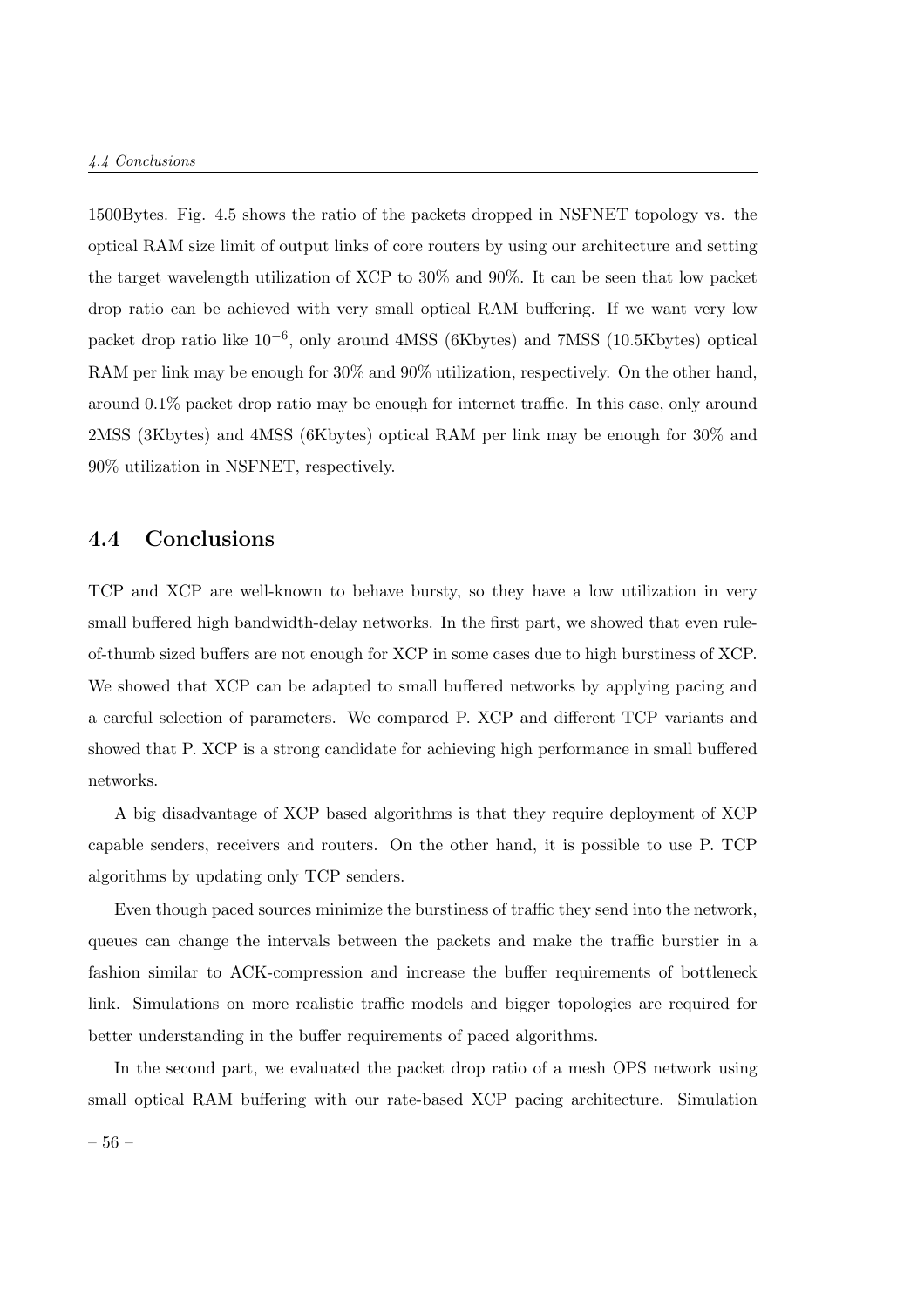results show that only a few packet buffers per output may be enough for low packet drop ratio and high utilization.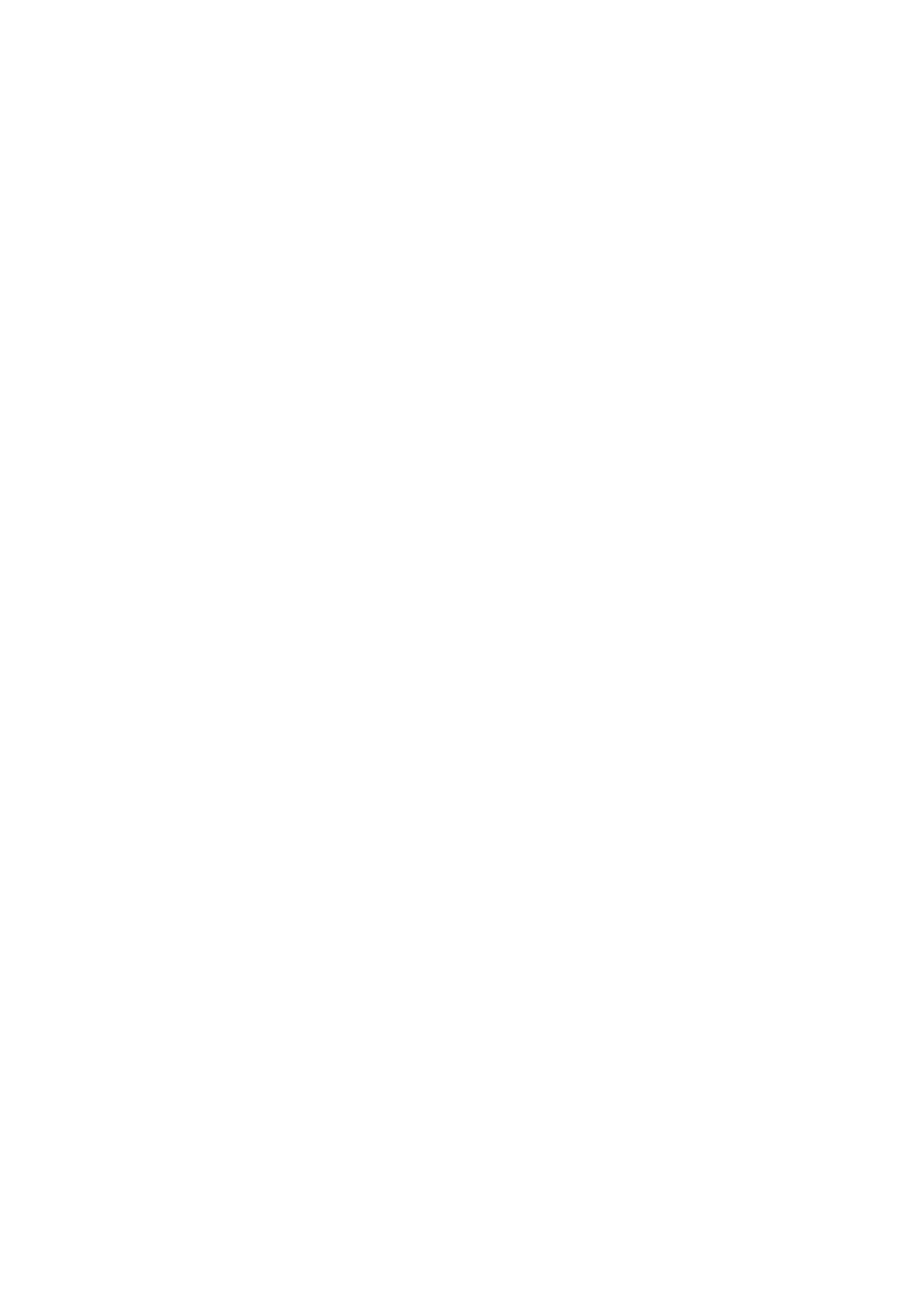### Chapter 5

# Node Pacing for Optical Packet Switching

#### 5.1 Introduction

In Chapter 2, we proposed an architecture for decreasing buffering requirements by using XCP framework. However, implementation cost XCP framework can be high. Therefore, in this chapter we propose a light-weight alternative architecture that does not require XCP framework.

Ref. [8] proposes applying traffic shaping at edge nodes of OPS network for minimizing traffic burstiness. It proposes a delay-based pacing algorithm that adaptively chooses packet spacing according to input traffic class for achieving bounded delay requirements. Ref. [10] proposes a RC traffic shaper for ATM networks that smooths the traffic by adjusting the output rate based on the buffer occupancy that depends on the input traffic rate. Output rate is linearly proportional to the shaping buffer occupancy. The problem of the proposed algorithm is that it requires a large buffer for preventing cell loss. Large buffer brings higher delay. Furthermore, peak cell input rate must be known. In order to solve these problems, Ref. [11] proposes Interval Filter Shaping Algorithm (IFSA) that smooths cell inter-arrival time with a low latency. IFSA makes use of a low pass filter and special scheduler for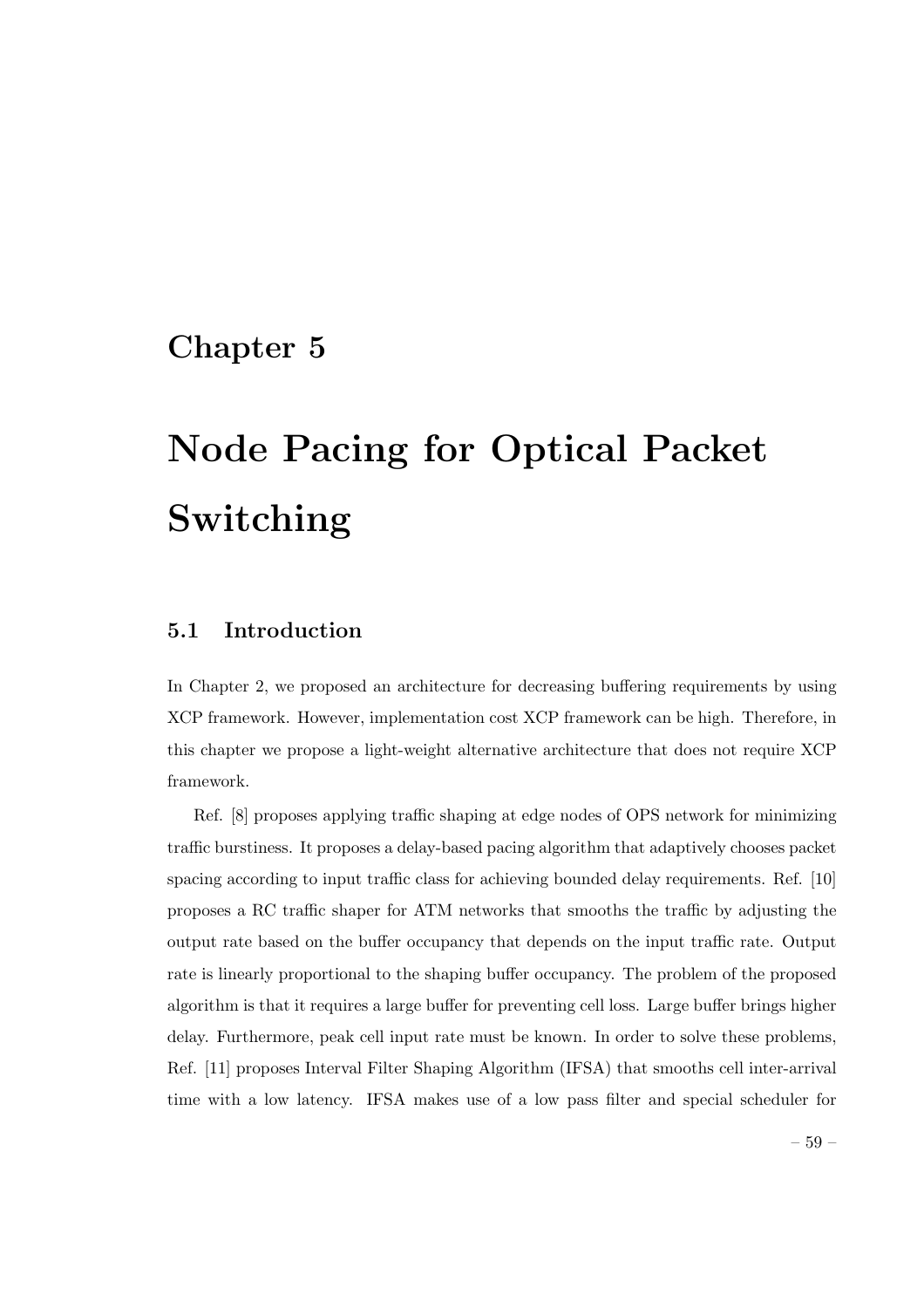smoothing the traffic.

We propose an algorithm that can shape traffic at edge or core nodes by using the buffer occupancy information like the RC traffic shaper. However, our design solves the problems of RC traffic shaper, by using a piecewise linear output transfer rate control function and making use of average input traffic rate information calculated inside the node. We show that our pacing algorithm can considerably increase the achievable utilization of very small optical RAM buffered optical core links or namely throughput of TCP flows using these links.

#### 5.2 Architecture

#### 5.2.1 Traffic Shaper

The RC traffic shaper [10] calculates the cell output rate according to the linear equation

$$
\lambda_o(t) = \frac{B_c(t)}{B_c} \lambda_{i max} \tag{5.1}
$$

where  $\lambda_o(t)$  is the output traffic rate,  $B_c(t)$  is the buffer occupancy,  $B_c$  is the buffer capacity and  $\lambda_{i max}$  is the maximum input traffic rate. The algorithm sets the output traffic rate equal to input traffic rate when buffer is full, in order to prevent packet drops. However output traffic rate is limited by the link speed and if input traffic rate is higher than the link speed, buffer may overflow and cause packet drops.

We propose using a piecewise linear transfer function instead of linear. Fig. 5.1(a) shows the transfer function where  $B_t$  is buffer threshold,  $B_c$  is buffer capacity,  $S_s$  is initial link speed and  $S_l$  is link capacity. Output rate in RC traffic shaper reaches to the input rate only when the buffer is full. However, in our algorithm output rate reaches to the input rate after a buffer threshold is reached. This provides a safety margin for decreasing buffer overflows in case input traffic rate is higher link speed as there is still free space in the buffer. However, this may not be enough for decreasing average buffer occupancy. When this fixed

– 60 –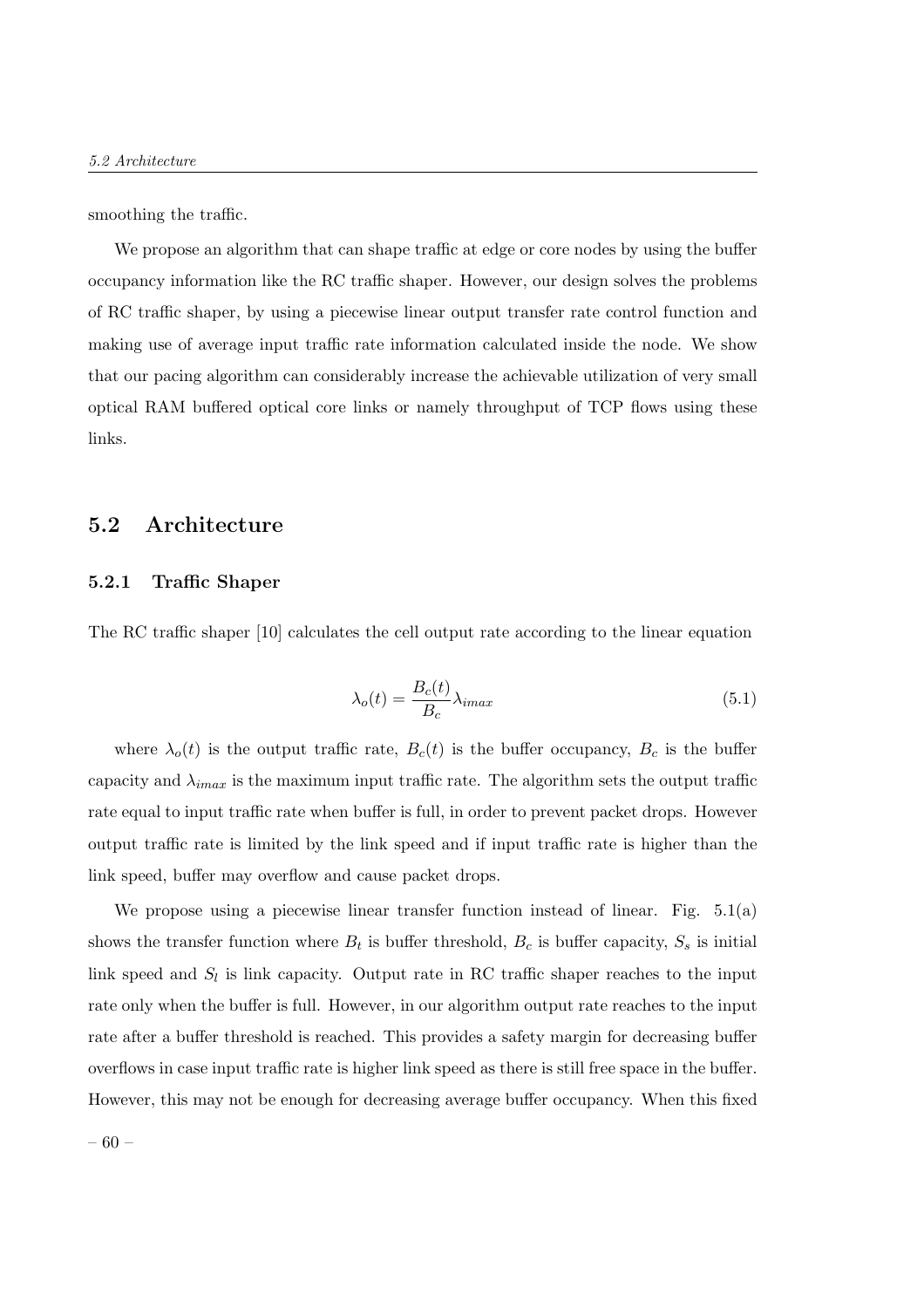

Figure 5.1: (a) Transfer function and (b) adaptive transfer function

transfer function is used, an average output traffic rate higher than  $S_s$  still requires a nonzero average buffer occupancy that increases packet drop probability, especially in a very small buffer network. For example, an average output traffic rate equal to link capacity requires an average buffer occupancy of  $B_t$ . In order to solve this problem, we make use of both buffer occupancy and average input traffic rate for calculating output traffic (pacing) rate. We adaptively shift the x axis (buffer occupancy) of the transfer function according to average arrival rate, so that pacing uses less buffer space. Fig.  $5.1(b)$  shows the adaptive transfer function where  $S_a$  is the average input traffic arrival rate and  $B_{ta}$  is the new buffer threshold after shifting the transfer function according to  $S_a$ . If  $S_a$  is smaller than  $S_s$ ,  $S_a$ is taken as  $S_s$ .  $B_{ta}$  can be calculated by simply  $B_{ta} = B_t \frac{S_l - S_a}{S_a}$  $\frac{-S_a}{S_l}$ . This adaptive transfer function allows output traffic rate being equal to average input traffic rate even when the buffer occupancy is zero, so average buffer occupancy can be decreased.

#### 5.2.2 Switch and Scheduler Architectures

Core nodes use an input buffering architecture with virtual output queuing (VOQ) scheduling. The reason is that input buffered switch architecture has a speedup of 1, so it has

– 61 –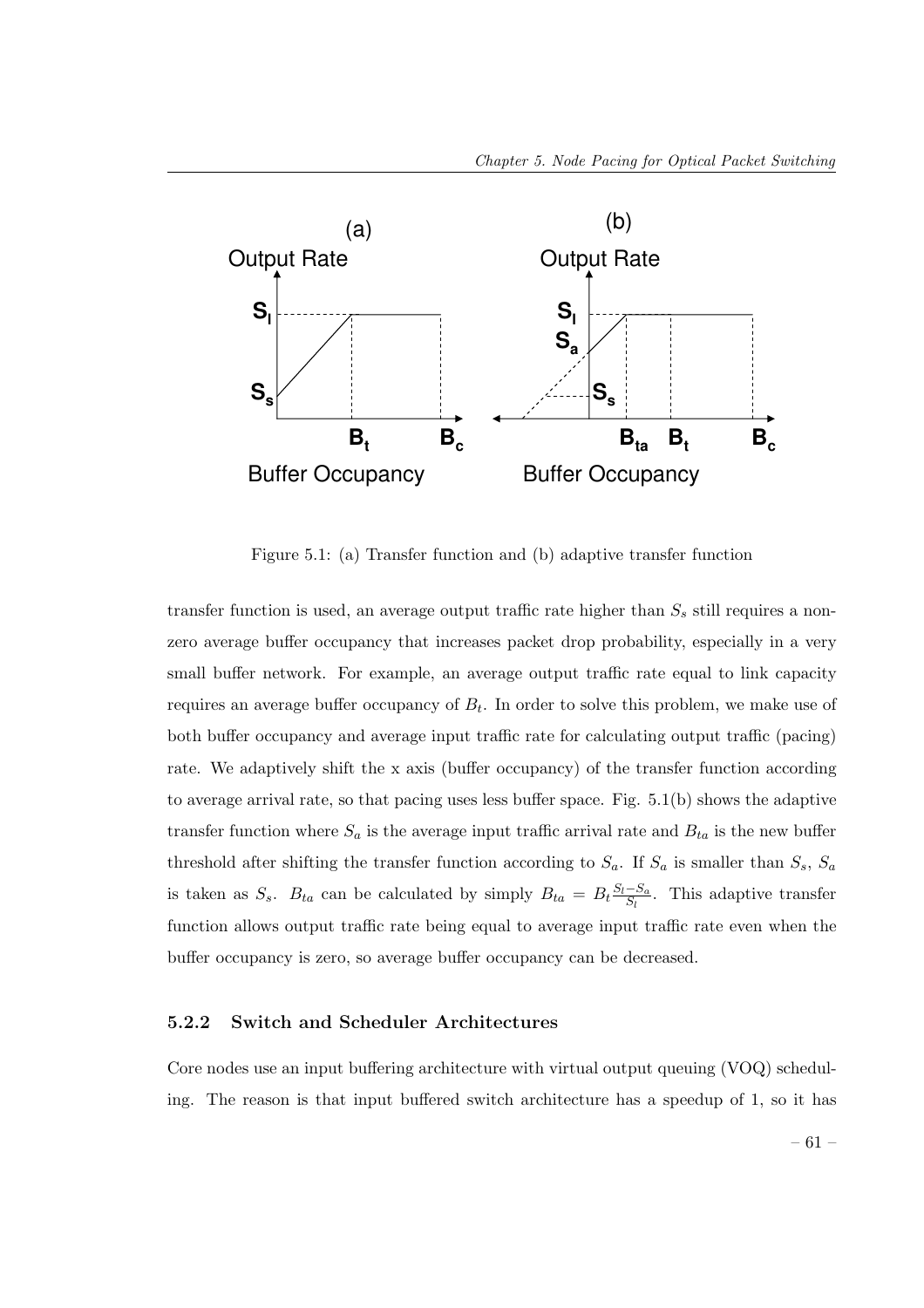smaller switching fabric size and cost when compared with output buffered and combined input-output buffered switch architectures. However, a well-known problem of input buffering is head-of-line blocking, which limits the achievable utilization. We apply virtual output queuing (VOQ) scheduling for minimizing this problem.

Proposed algorithm requires the output link buffer occupancy information that is normally zero for an input buffered switch as there is no buffer at the output links. Therefore, effective buffer occupancy value of an output link is calculated by sum of virtual output queues destined to this output link.

#### 5.3 Evaluation

#### 5.3.1 Simulation Settings

Proposed network architecture and algorithms are implemented over ns version 2.32 [28].

Abilene-inspired topology from Ref. [41] is used in simulations. The topology has a total number of 869 nodes that are divided into three groups as:

- Center core nodes  $(C)$ : 75 core nodes that are not connected to edge nodes;
- Middle core nodes (M): 106 core nodes that are connected to edge nodes;
- Edge nodes (E): 698 nodes that IP traffic enters or exits the network topology.

This topology is selected because it is possible have large number of flows multiplexing at the core backbone links and high utilization due to ring architecture. Non-paced TCP Reno and Paced TCP Reno are used as traffic sources. A total of 4581 TCP flows start randomly and send traffic between randomly selected edge node pairs. Total simulation duration is 20s. TCP data packet size is 1500Bytes.

There is a single data wavelength on links. Propagation delay of edge and core links are 0.1ms and 1ms, respectively. All links have 1Gbps capacity. Core node links are simulated with an optical RAM input buffer size  $(B<sub>c</sub>)$  of 50Kbits, 100Kbits or 2Mbits. Electronic – 62 –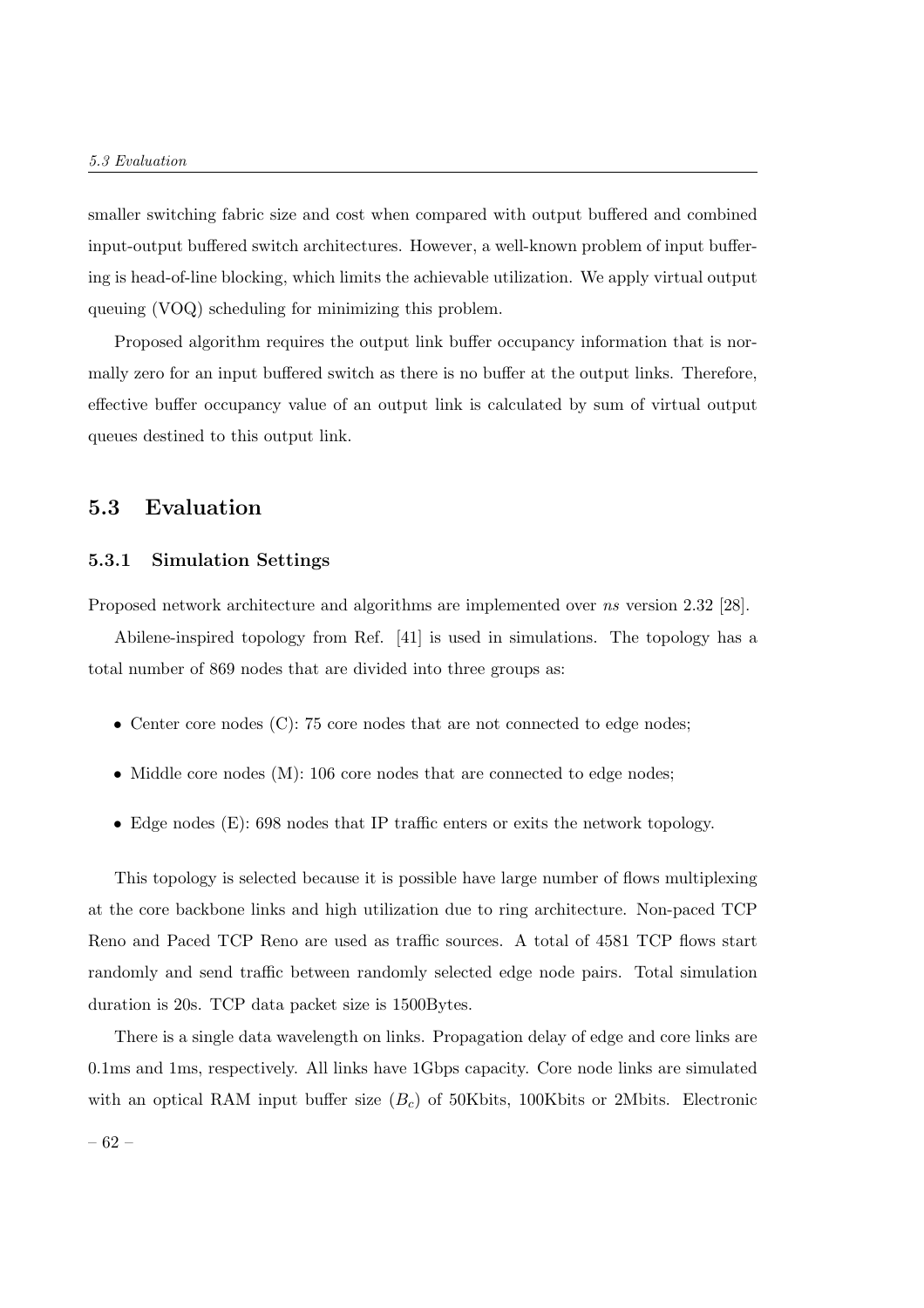

Figure 5.2: Simulation results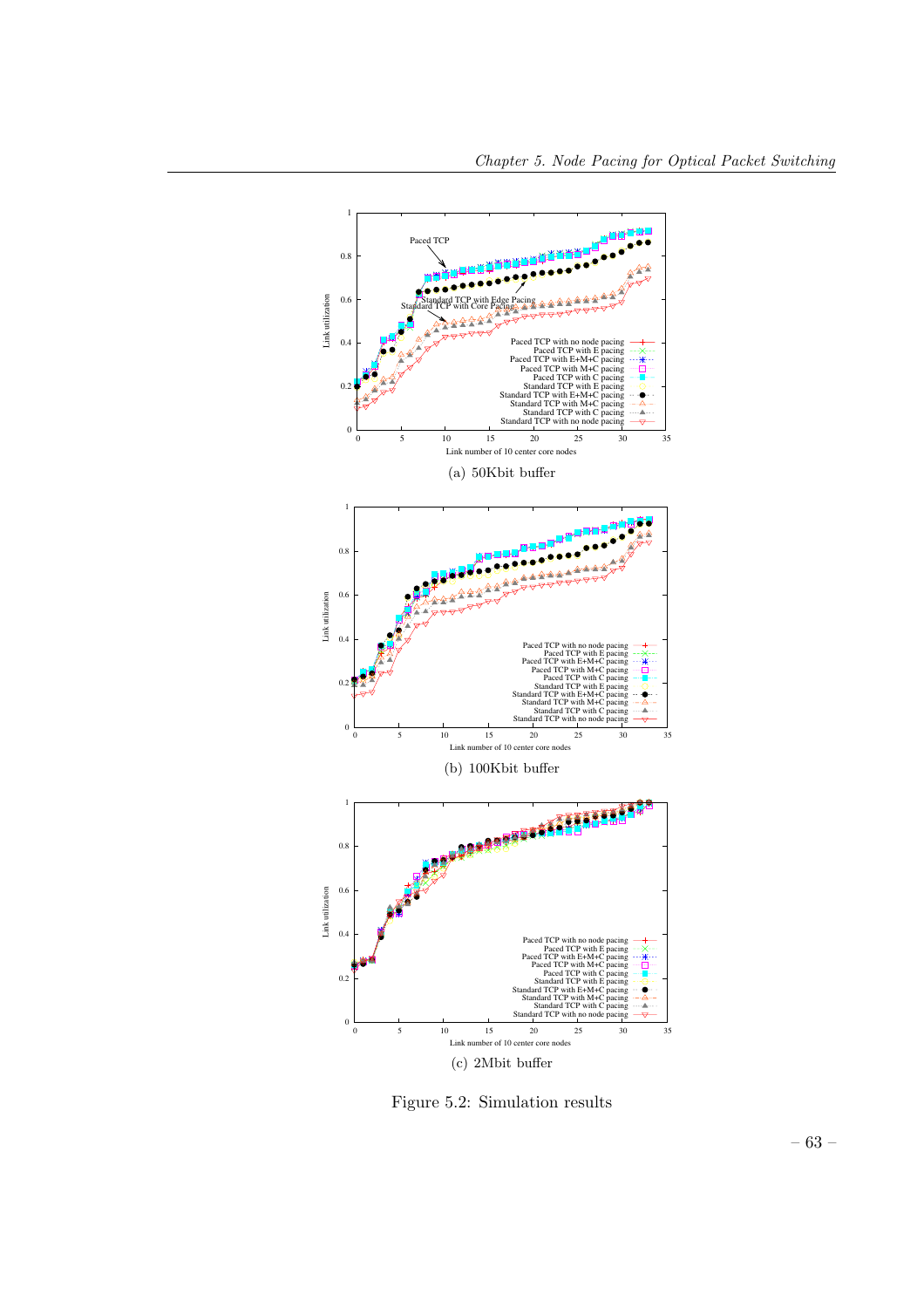RAM input buffer size of edge nodes is 100Mbits (100ms).  $B_t$  is always selected as half of the  $B_c$ .  $S_s$  is selected as 0.1Gbps and 0.01Gbps for core and edge nodes, respectively.

Different combinations of edge node pacing (E), middle core node pacing (M), center core node pacing (C) and no node pacing are simulated with Non-paced TCP and Paced TCP flows. Figures 5.2(a), 5.2(b) and 5.2(c) show the sorted utilization of backbone links between 10 center core nodes at the very center of the network at the end of the simulation. In the figures, input buffer size of links of core nodes are 50Kbits, 100Kbits and 2Mbits, respectively. In all plots, utilizations are sorted independently from lowest to highest, so there is not a one to one correspondence between link numbers of the plots.

When we check the simulation results in Fig.  $5.2(a)$ , we see that simulation results of Paced TCP traffic are almost the same for different node pacing methods. The reason is that Paced TCP traffic is already smooth enough, so extra node pacing does not bring improvement when Paced TCP is used. The next group of lines show the utilization when Non-paced TCP is used with Edge node pacing. Again we see that edge node pacing makes the traffic smooth enough, so additional center and middle core pacing do not make a big difference. Unlike TCP pacing, the edge node pacing paces the traffic without any knowledge of RTT of flows, so it can not space the packets optimally. Therefore, its utilization is a bit lower than TCP pacing. The next group of lines is center core pacing, and center core + middle core pacing methods where the latter has a bit higher utilization. They have a lower utilization than edge pacing, because there are fewer number of core nodes than edge nodes and core nodes have a much smaller buffer (2000 times smaller) than edge nodes that is not enough to fully pace the traffic. The last plot is the simulation result of no pacing that has the lowest utilization as expected. The figure shows that even when node pacing is applied to only core nodes with very small buffers, it is possible to achieve a considerable throughput increase when compared with no pacing case. If node pacing is applied to edge nodes, achievable utilization can be almost doubled at low utilized links, without requiring Paced TCP.

When we increase the core buffer size to 100Kbits in Fig.  $5.2(b)$ , we see that the utilization gap becomes lower. However, there is still a considerable gain by core node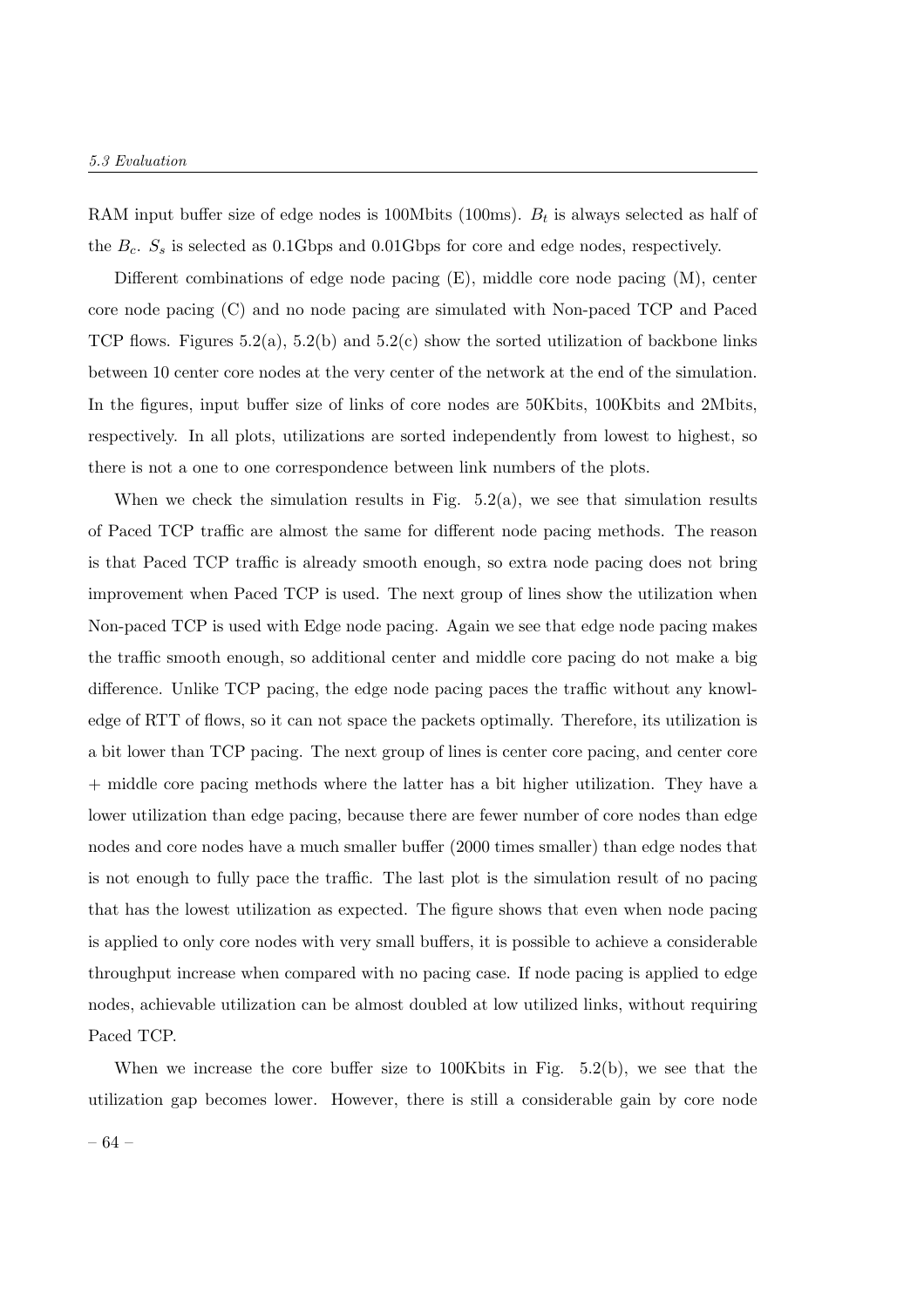pacing over no pacing case. When we increase the core buffer size to 2Mbits in Fig. 5.2(c), we see that simulations give indistinguishable results that shows that 2Mbits buffer size is enough to solve burstiness problem, so pacing does not make a difference.

#### 5.4 Conclusions

In this chapter, we proposed a pacing algorithm at the edge or core backbone nodes in order to increase the utilization efficiency of very small optical RAM buffered OPS networks. It is a light-weight control, so it is easier and cheaper to implement than XCP based control. Our simulation results show that our edge or core based node pacing algorithm can considerably increase the achievable utilization of very small buffered optical core links or namely throughput of TCP flows using these links.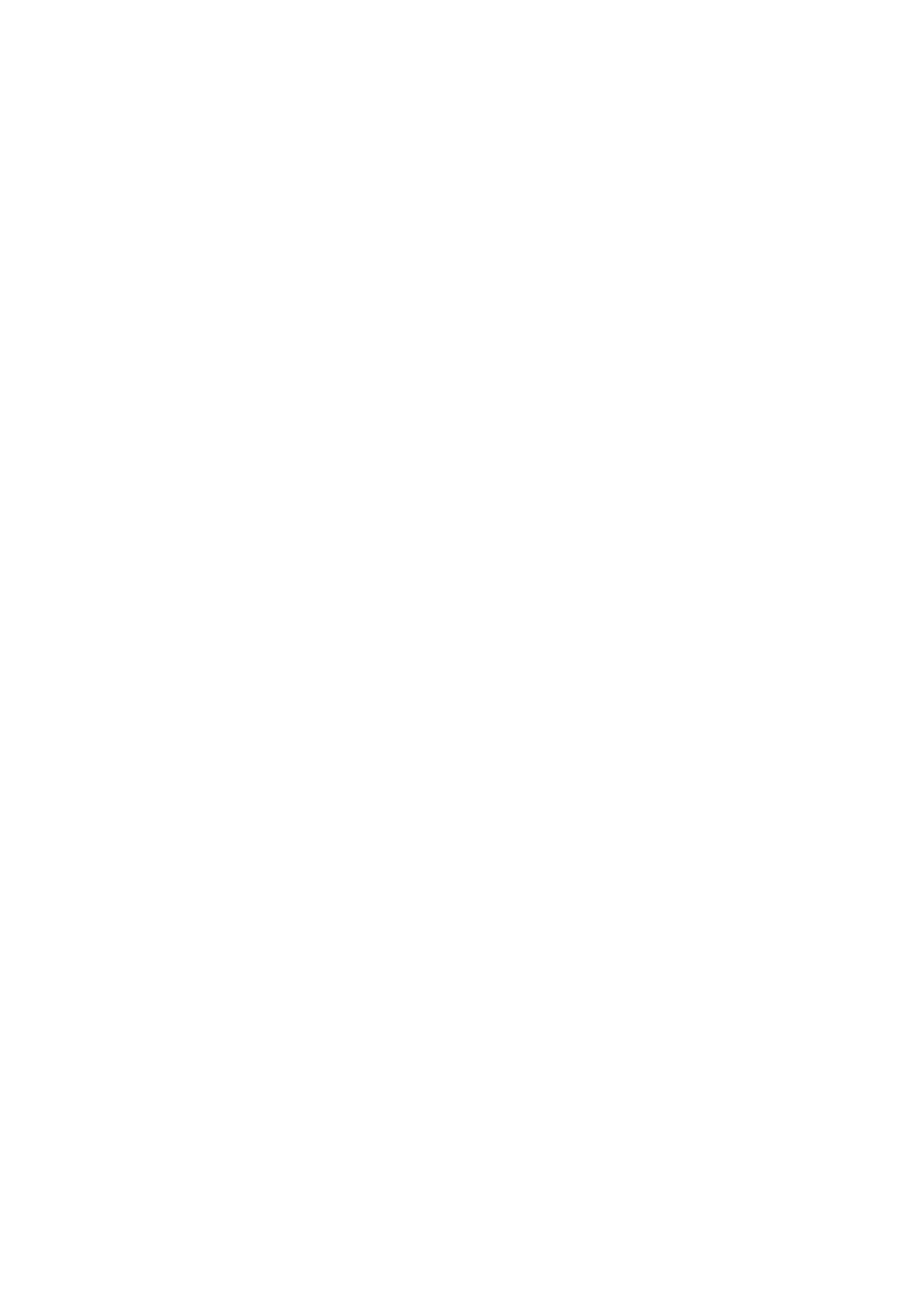### Chapter 6

# Conclusions

In this thesis, we proposed methods for minimizing the buffer size of optical networks. In Chapter 2, we proposed a new XCP protocol called Rate-based Paced XCP specially designed for small buffered optical networks and showed that it has a very good performance. We evaluated the packet drop rates with extensive simulations on a meshed network with multiple-hop paths and showed how FDL requirements change with slot size, FDL granularity, scheduling and packet size distribution. Simulation results with meshed networks showed that our architecture can provide much low packet loss ratio lower than poisson traffic in core OPS networks with small FDL buffers. We showed that large packets and small packets have different FDL requirements. Small packets require low granularity for low packet drop rate, but large packets require high granularity for decreasing the number of required FDL lines.

As a next step, in Chapter 3 we proposed new switch architectures specially designed for Rate-based Paced XCP for further decreasing the buffer requirements. We compared the buffering architectures input buffering with VOQ, and output buffering with void filling. We evaluated the packet drop rates depending on FDL granularity and packet size distribution. We showed that input buffering requires comparable number of delay lines as output buffering architectures at 30% utilization, which is typical for backbone links of network operators, with pacing. Input buffering can be implemented by dividing the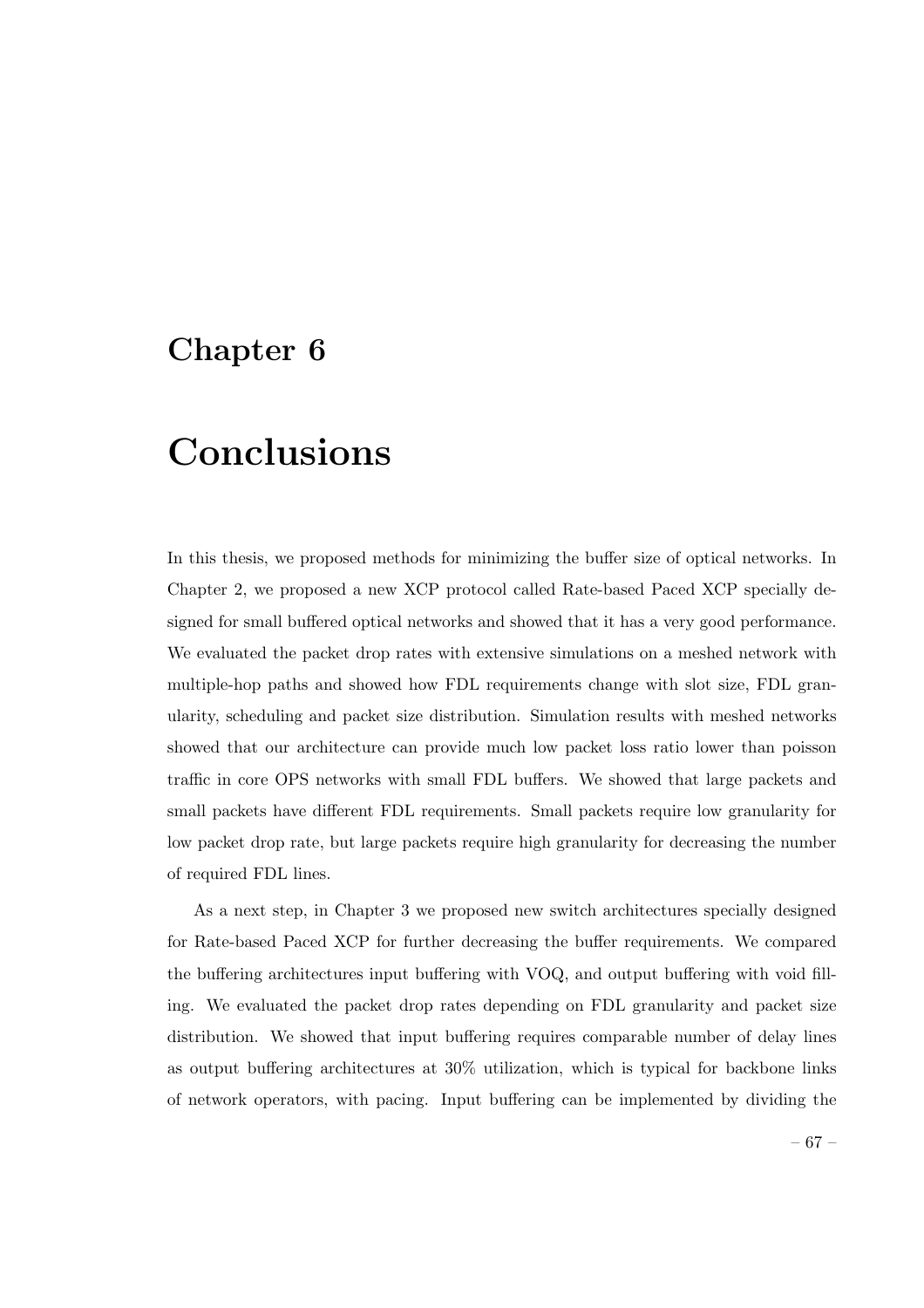switching fabric into smaller switches instead of a single and large main switch, so input switching may decrease costs when the cost of a large and single switch is higher.

In Chapter 4, first we evaluated the performance of paced transmission protocols and compared the performance in small-buffered networks. We showed that even rule-of-thumb sized buffers are not enough for XCP in some cases due to high burstiness of XCP. We showed that XCP can be adapted to small buffered networks by applying pacing and a careful selection of parameters. We compared P. XCP and different TCP variants and showed that P. XCP is a strong candidate for achieving high performance in small buffered networks. Then, we evaluated the optical RAM buffer size requirements for our proposed architecture from Chapter 3. We showed that our architecture has very low buffer requirements with optical RAM due to advantage of  $O(1)$  reading operation of optical RAM.

In Chapter 5, we proposed a core pacing architecture that is very light-weight, easy to implement and can operate without using XCP framework. We compared the buffering architectures input buffering with VOQ, and output buffering with void filling. We evaluated the packet drop rates depending on FDL granularity and packet size distribution. We showed that input buffering requires comparable number of delay lines as output buffering architectures at 30% utilization, which is typical for backbone links of network operators, with pacing.

As a future work, we will consider using hybrid optical switch architectures like using OPS and optical circuit switching at the same time. Circuit switching paradigm requires no buffering inside the network as there is no multiplexing. Furthermore, a relatively slow switching fabric can be used in the routers, so circuit switched architectures have much lower cost than packet switched routers. However, circuit switched architectures have lower utilization efficiency due to lack of multiplexing, especially on meshed networks. On the other hand, packet switched architectures can achieve higher utilization due to high level of multiplexing. However, buffer size requirement of packet switching is high for small buffered optical networks. A hybrid packet/circuit switching architecture may relax the traffic and decrease the buffer requirements and the router cost.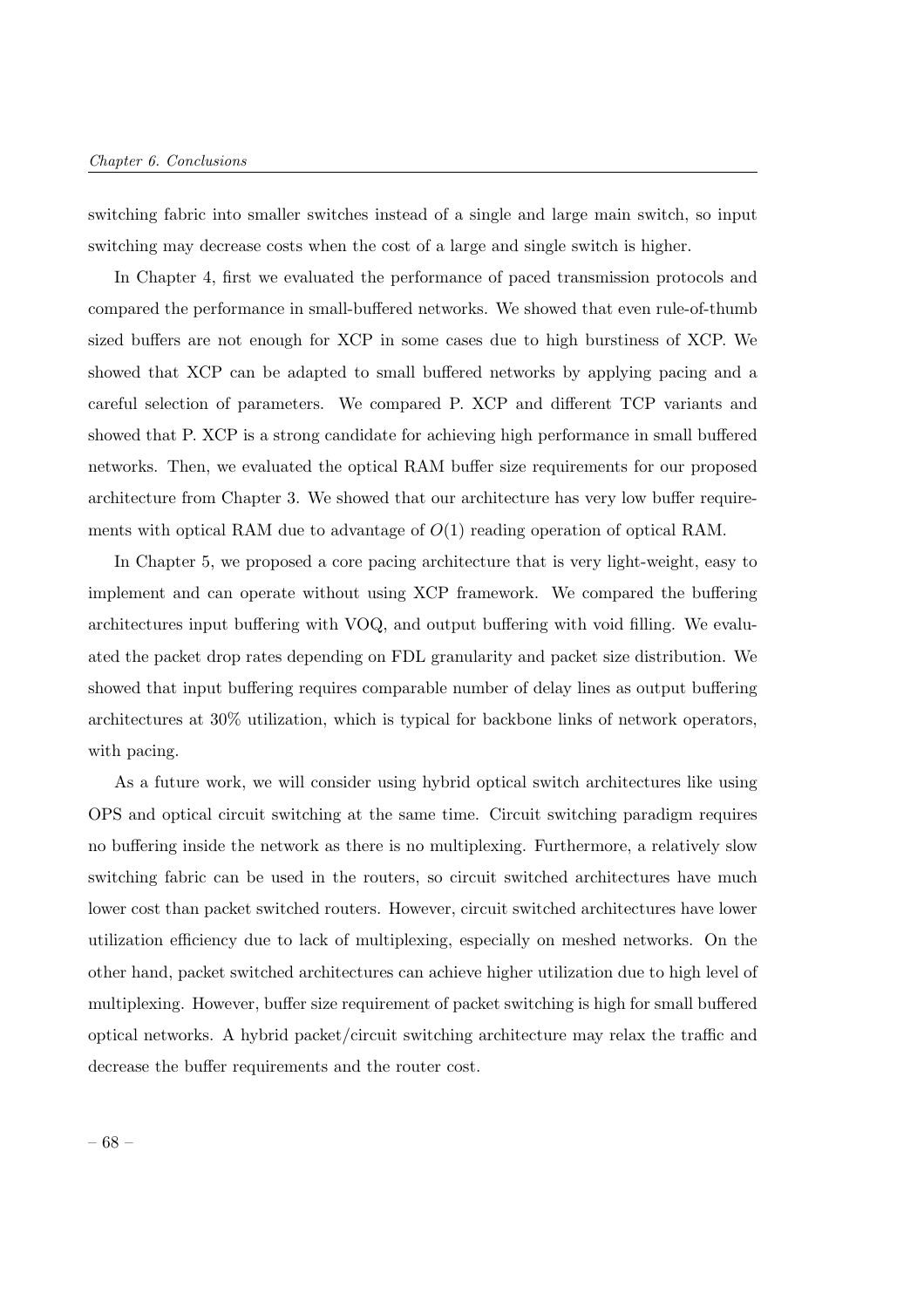# Bibliography

- [1] R. Takahashi, T. Nakahara, K. Takahata, H. Takenouchi, T. Yasui, N. Kondo, and H. Suzuki, "Photonic random access memory for 40-Gb/s 16-b burst optical packets," IEEE Photonics Technology Letters, vol. 16, pp. 1185–1187, 2004.
- [2] T. Aoyama, "New generation network(NWGN) beyond NGN in Japan," Web page: http://akari-project.nict.go.jp/document/INFOCOM2007.pdf, 2007.
- [3] C. Villamizar and C. Song, "High performance TCP in ANSNET," Computer Communication Review, vol. 24, no. 5, pp. 45–60, 1994.
- [4] G. Appenzeller, J. Sommers, and N. McKeown, "Sizing router buffers," in *Proceedings* of ACM SIGCOMM, 2004, pp. 281–292.
- [5] M. Enachescu, Y. Ganjali, A. Goel, N. McKeown, and T. Roughgarden, "Part III: Routers with very small buffers," ACM SIGCOMM Computer Communication Review, vol. 35, pp. 83–90, 2005.
- [6] L. Zhang, S. Shenker, and D. D. Clark, "Observations on the dynamics of a congestion control algorithm: The effects of two-way traffic," in Proceeedings of ACM SIGCOMM, 1991, pp. 133–147.
- [7] G. Theagarajan, S. Ravichandran, and V. Sivaraman, "An experimental study of router buffer sizing for mixed TCP and real-time traffic," in *Proceedings of IEE ICON*, 2006.
- [8] V. Sivaraman, H. Elgindy, D. Moreland, and D. Ostry, "Packet pacing in short buffer optical packet switched networks," in Proceedings of IEEE INFOCOM, 2006.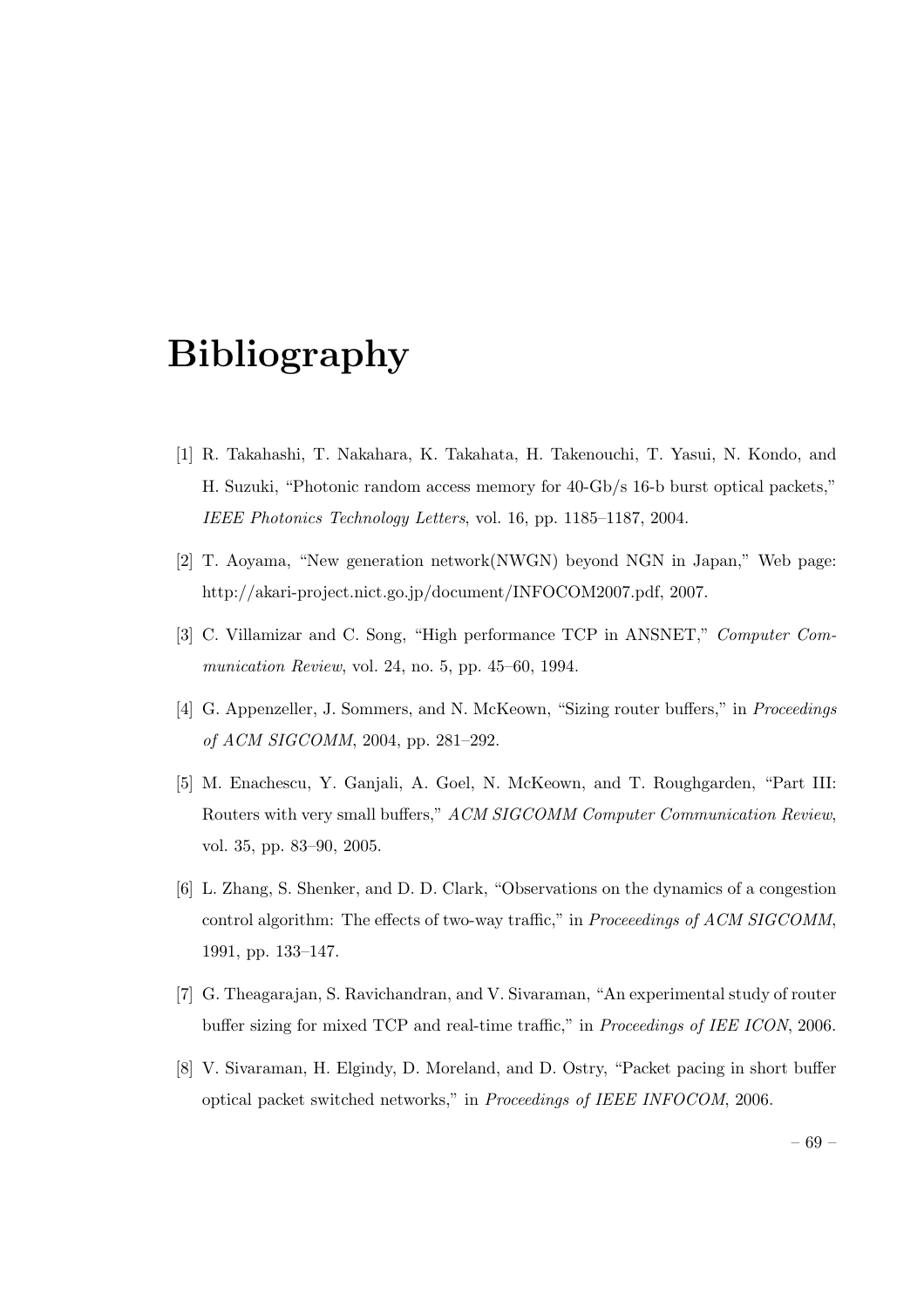- [9] Z. Lu, D. K. Hunter, and I. D. Henning, "Contention reduction in core optical packet switches through electronic traffic smoothing and scheduling at the network edge," IEEE/OSA Journal of Lightwave Technology, vol. 24, pp. 4828–4837, 2006.
- [10] T.-Y. Tung, Y.-J. Chen, and J.-F. Chang, "Design and analysis of RC traffic shaper," IEICE Transactions on Communications, vol. E81-B, pp. 1–12, 1998.
- [11] H. Zhu, Z. Ma, Z. Cao, and Y. Wang, "Low latency traffic interval shaping algorithm for traffic access control," Chinese Journal of Electronics, vol. 11, pp. 247–251, 2002.
- [12] O. Alparslan, S. Arakawa, and M. Murata, "Optical rate-based paced XCP for small buffered optical packet switching networks," in Proceedings of PFLDnet, February 2006, pp. 117–124.
- [13] ——, "Rate-based pacing for small buffered optical packet-switched networks," Journal of Optical Networking, vol. 6, no. 9, pp. 1116–1128, September 2007.
- [14] ——, "A comparative study of switch architectures for small-buffered optical packet switched networks," IEICE (OPE2006-159), Tech. Rep., January 2007.
- [15] ——, "Rate-based paced XCP for small buffered optical packet switched networks," IEICE (PN2006-7), Tech. Rep., May 2006.
- [16] D. Katabi, M. Handley, and C. Rohrs, "Congestion control for high bandwidth-delay product," in Proceedings of ACM SIGCOMM, 2002, pp. 42–49.
- [17] S. Kandula, D. Katabi, B. Davie, and A. Charny, "Walking the tightrope: Responsive yet stable traffic engineering," in Proceedings of ACM SIGCOMM, 2005, pp. 253–264.
- [18] O. Alparslan, S. Arakawa, and M. Murata, "Switch architectures for small-buffered optical packet switched networks," in Proceedings of 12th IEEE Symposium on Computers and Communications (ISCC'07), July 2007.

– 70 –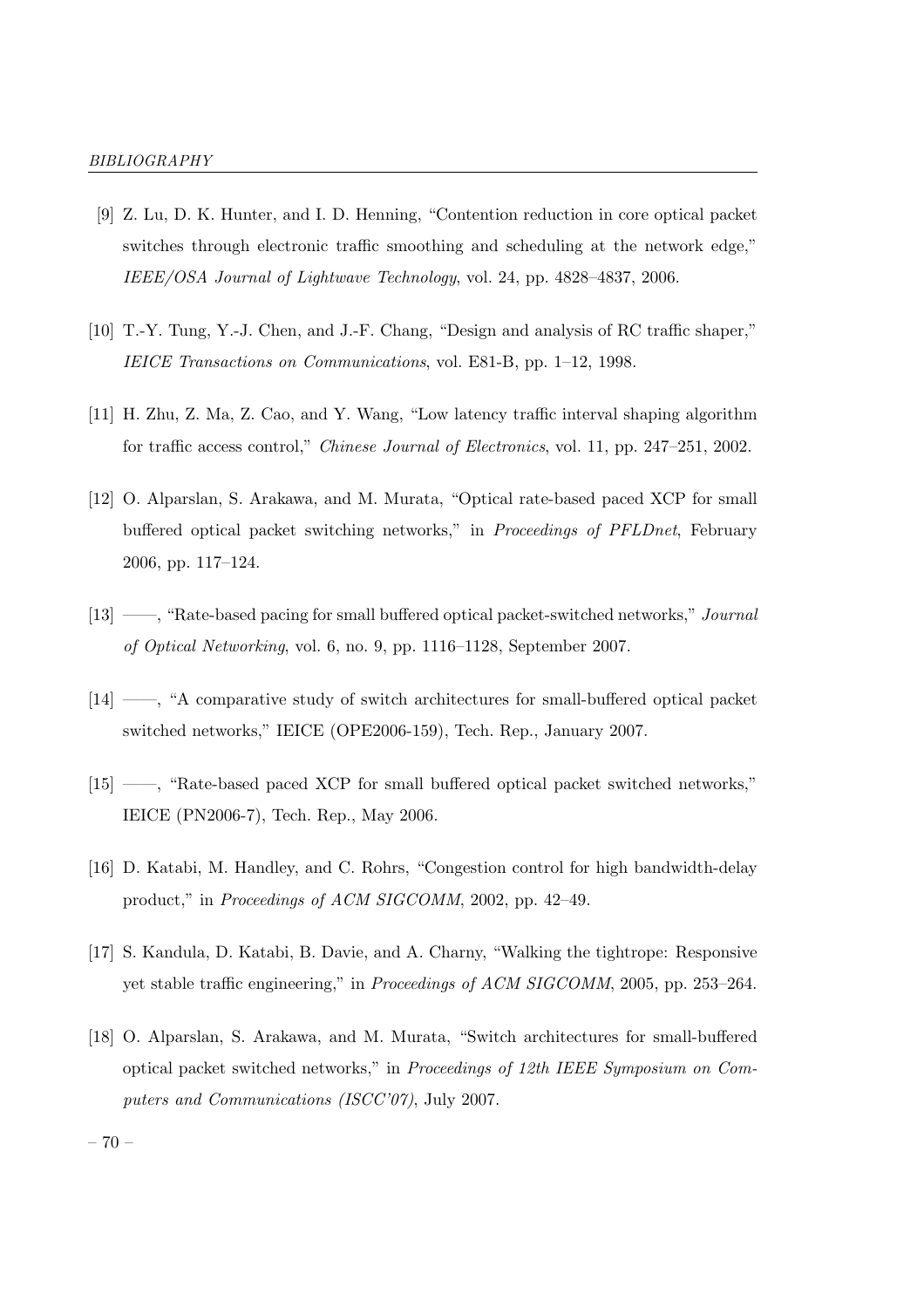- [19] G. Papadimitriou, C. Papazoglou, and A. Pomportsis, "Optical switching: Switch fabrics, techniques, and architectures," *Journal of Lightwave Technology*, vol. 21, no. 2, pp. 384–405, 2003.
- [20] O. Alparslan, S. Arakawa, and M. Murata, "Performance of paced and non-paced transmission control algorithms in small buffered networks," in Proceedings of the 11th IEEE Symposium on Computers and Communications (ISCC'06), June 2006, pp. 115– 122.
- [21] ——, "Rate-based pacing for optical packet switched networks with very small optical RAM," in Proceedings of IEEE Broadnets, September 2007.
- [22] ——, "Rate-based pacing for optical packet switched networks with very small optical RAM," Photonic Network Communications, 2008, submitted.
- [23] ——, "Node pacing for optical packet switching," in Proceedings of Photonics in Switching, August 2008, to Appear.
- [24] ——, "Node pacing for optical packet switching," IEICE (PN2007-76), Tech. Rep., March 2008.
- [25] ——, "Node pacing for optical RAM buffered packet switching networks," Journal of Optical Networking, 2008, submitted.
- [26] T. Yamaguchi, K. Baba, M. Murata, and K. Kitayama, "Scheduling algorithm with consideration to void space reduction in photonic packet switch," IEICE Transactions on Communications, vol. E86-B, pp. 2310–2318, 2003.
- [27] D. Careglio, J. Sole-Pareta, and S. Spadaro, "Optical slot size dimensioning in IP/MPLS over OPS networks," in Proceedings of 7th IEEE International Conference on Telecommunications (ConTEL2003), vol. 2, 2003, pp. 759–764.
- [28] S. McCanne and S. Floyd, "ns Network Simulator," Web page: http://www.isi.edu/nsnam/ns/, July 2002.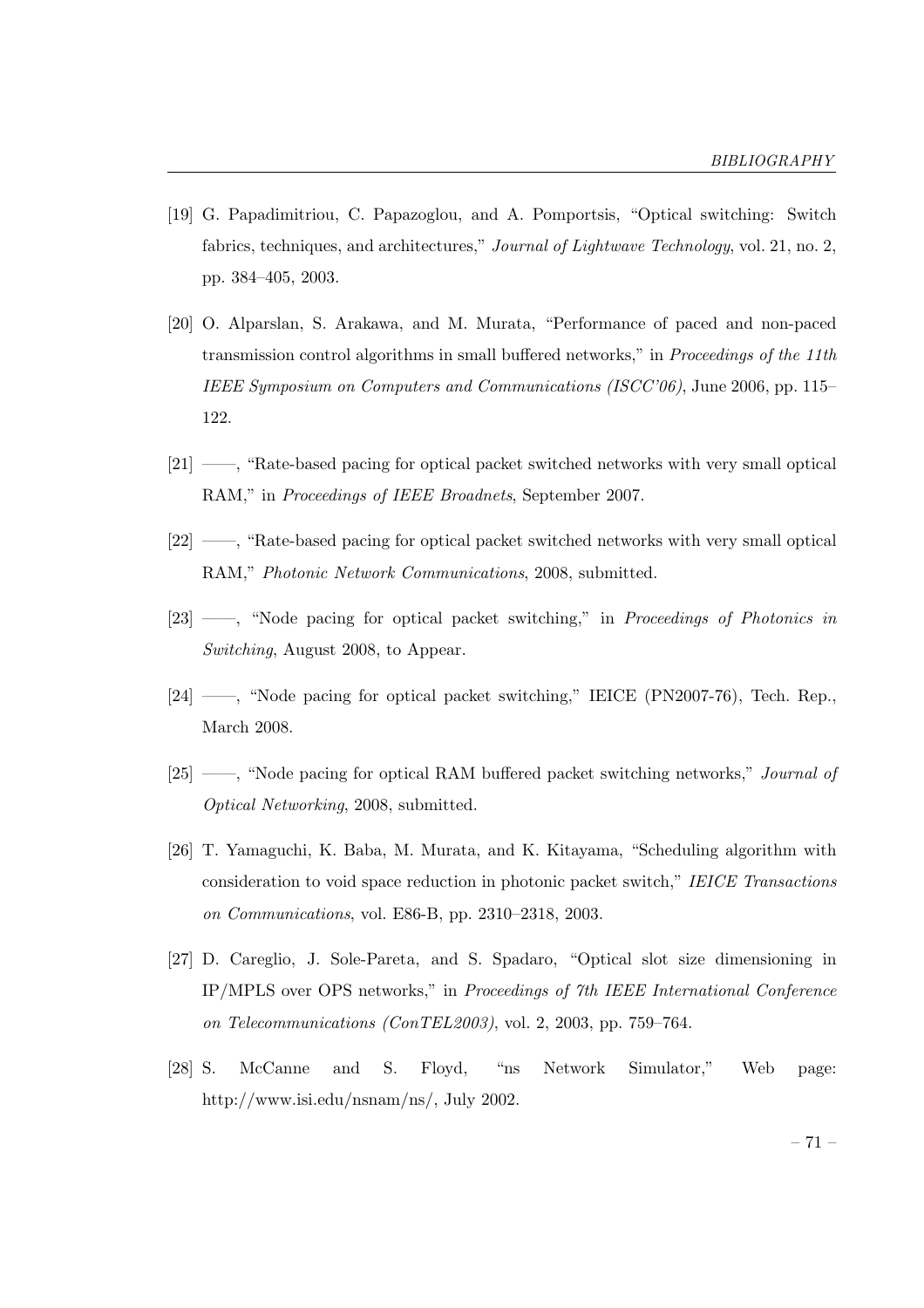- [29] H. Jiang and C. Dovrolis, "Why is the Internet traffic bursty in short time scales?" in Proceedings of the SIGMETRICS, 2005, pp. 241–252.
- [30] J. Roberts and J. Virtamo, "The superposition of periodic cell arrival streams in an ATM multiplexer," IEEE Transactions on Communication, vol. 39, pp. 298–303, 1991.
- [31] S. Shalunov and B. Teitelbaum, "TCP use and performance on Internet2," Web page: http://ben.teitelbaum.us/internet2/papers/i2tcp-imeas2001.pdf, 2001.
- [32] H. Balakrishnan, N. Dukkipati, N. McKeown, and C. J. Tomlin, "Stability analysis of explicit congestion control protocols," Stanford University Department of Aeronautics and Astronautics Report: SUDAAR 776, 2005.
- [33] H. Jiang and C. Dovrolis, "Source-level IP packet bursts: Causes and effects," in Proceedings of ACM SIGCOMM/Usenix Internet Measurement Conference, 2003, pp. 301–306.
- [34] J. Kulik, R. Coulter, D. Rockwell, and C. Partridge, "A simulation study of paced TCP," BBN, Tech. Rep., 1999.
- [35] A. Aggarwal, S. Savage, and T. Anderson, "Understanding the performance of TCP pacing," in Proceedings of INFOCOM, 2000, pp. 1157–1165.
- [36] S. Floyd, "Highspeed TCP for large congestion windows," RFC 3649, 2003.
- [37] A. Razdan, A. Nandan, R. Wang, M. Y. Sanadidi, and M. Gerla, "Enhancing TCP performance in networks with small buffers," in Proceedings of 11th International Conference on Computer Communications and Networks, 2002.
- [38] S. ElRakabawy, A. Klemm, and C. Lindemann, "TCP with adaptive pacing for multihop wireless networks," in *Proceedings of 6th ACM International Symposium on Mobile* Ad hoc Networking and Computing, 2005, pp. 288–299.

– 72 –